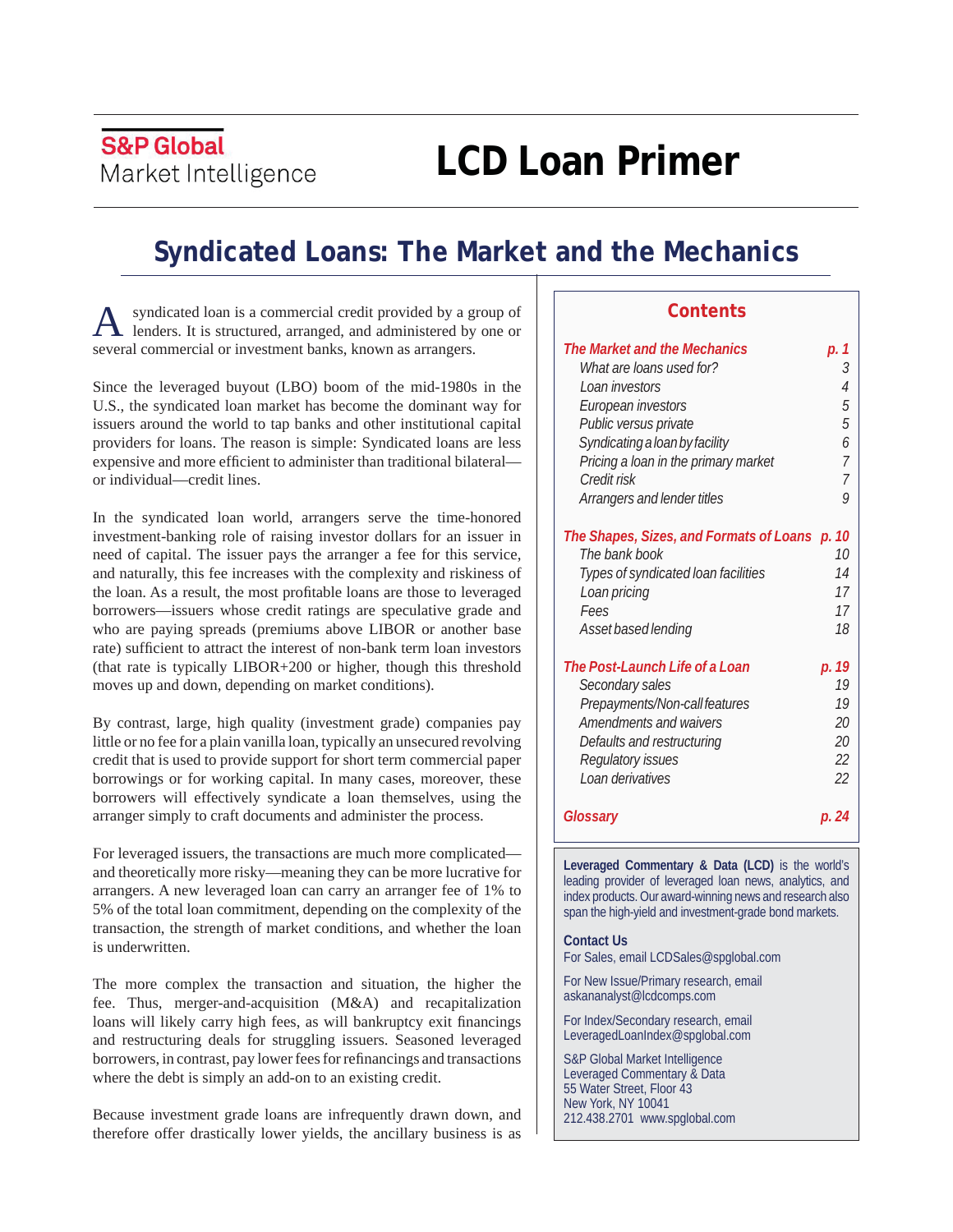important a factor as the credit product in arranging such deals, especially because many acquisition-related financings for investment grade companies are large in relation to the pool of potential investors, which would consist solely of banks.

The "retail" market for a syndicated loan consists of banks and, in the case of leveraged transactions, finance companies and institutional investors such as mutual funds, CLOs, hedge funds, and pension funds. Before formally launching a loan to these retail accounts, arrangers will often "read" the market by informally polling select investors to gauge their appetite for the credit. Based on these discussions, the arranger will launch the credit at a spread and fee it believes will be attractive enough for investors.

Before 1998, that would have been the full extent of deal pricing. Once the spread and fee were set, they would not change, except in the most extreme cases. As a result, if the loan were undersubscribed, the arrangers could very well be left above their desired hold level.

After the Russian debt crisis roiled the market in 1998, however, arrangers adopted market flex language to make loans more attractive to investors by raising the spread or lowering the price during difficult syndication processes in volatile markets. Over time, however, market flex became a tool to either increase or decrease pricing of a loan based on investor demand.

Market flex allows arrangers to change the pricing of the loan—in some cases within a predetermined range—as well as shift amounts between various tranches of a loan, as a standard feature of loan commitment letters.

Market flex language, in a single stroke, pushed the loan syndication process, at least in the leveraged arena, into a full-fledged capital markets exercise. It became even more important as the leveraged loan secondary continued to grow, as flex allowed the market to adjust deal pricing to appropriate levels in the primary market, reducing instances of major price fluctuation once a credit frees to trade.

Because of market flex, the syndication of a loan today functions as a "book-building" exercise, in bond-market parlance. Specifically, a loan is originally launched to market at a target spread or with a range of spreads referred to as "price talk" (e.g., a target spread of LIBOR+250 to LIBOR+275). Investors then will make commitments that in many cases are tiered by the spread. For example, an account may put in for \$25 million at LIBOR $+275$  or \$15 million at LIBOR $+250$ .

At the end of the process, the arranger will total up the commitments and then make a call on where to price, or "print," the loan. Following the example above, if the paper is oversubscribed at LIBOR+250, the arranger may reduce the spread further. Conversely, if it is undersubscribed even at LIBOR+275, the arranger may be forced to raise the spread to attract additional investor interest.

#### **Sponsorship**

Many leveraged companies are owned by one or more private equity firms. These firms, such as KKR, Carlyle Group, or Silver Lake, invest in companies that have leveraged capital structures. To the extent that the sponsor group has a strong following among loan investors, a loan will be easier to syndicate, and can therefore be priced lower. In contrast, if the sponsor group does not have a loyal set of relationship lenders—or has a reputation for aggressive financial behavior—the deal may need to be priced higher to clear the market. Among banks, investment factors may include whether or not the bank is party to the sponsor's equity fund. Among institutional investors, weight is given to an individual deal sponsor's track record in fixing its own impaired deals by stepping up with additional equity or replacing a management team that is failing.

The core of European leveraged lending comes from borrowers owned by private equity funds, although "leveraged corporates" are becoming more popular as companies increasingly turn to the capital markets for financing via leveraged loans or highyield bonds.

#### **Debt and the auction process**

Leveraged loan transactions originate well before lenders see the terms. In an LBO, the company is first put up for auction. A company that is up for sale to private equity sponsors for the first time is a primary LBO. A secondary LBO (and tertiary LBO) is a sale from one sponsor to another sponsor.

As prospective acquirers evaluate target companies, they also line up debt financing. A staple financing—usually a package arranged by the bank or investment bank advising the seller—may be on offer as part of the sale process. By the time the auction winner is announced, that acquirer usually has funds lined up via its designated mandated lead arrangers (MLAs). Where the loan is not part of a competitive auction, a sponsor usually solicits bids from arrangers before awarding a mandate. The competing banks will outline their syndication strategy and qualifications, as well as their view on the way the loan will price in the market.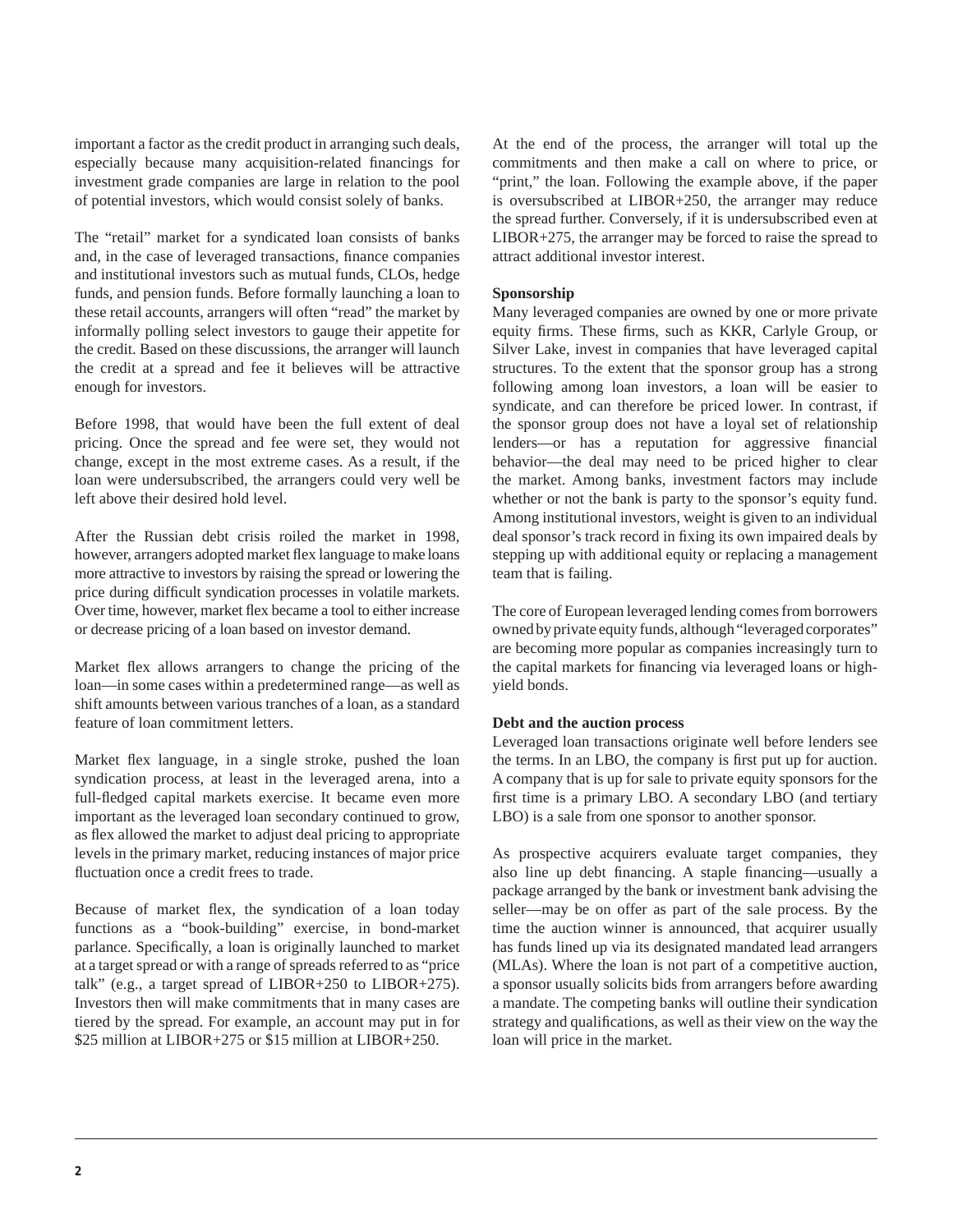## **What are loans used for?**

For the most part, issuers use leveraged loan proceeds for four purposes: (1) to support a merger- or acquisitionrelated transaction (M&A), (2) to back a recapitalization of a company's balance sheet,  $(3)$  to refinance debt, and  $(4)$  to fund general corporate purposes.

## **Mergers and acquisitions**

Historically, M&A has been the lifeblood of leveraged finance. There are three primary types of acquisition loans:

Leveraged buyouts. Most LBOs are backed by a private equity firm, which funds the transaction with a significant amount of debt in the form of leveraged loans, mezzanine finance, high-yield bonds, and/or seller notes. Debt as a share of total sources of funding for the LBO can range from 50% to upwards of 75%. The nature of the transaction will determine how highly it is leveraged.

Issuers with large, stable cash flows generally can support higher leverage. Similarly, issuers in defensive, less-cyclical sectors are given more latitude than those in cyclical industry segments. Finally, the reputation of the private equity backer (sponsor) plays a role, as does market liquidity (the amount of institutional investor cash available). Stronger markets usually allow for higher leverage.

There are three main types of LBO deals:

- **Public-to-private (P2P)**—also called go-private deals in which the private equity firm purchases a publicly traded company via a tender offer. In some P2P deals, a stub portion of the equity continues to trade on an exchange. In others, the company is bought outright. This is the best-known type of LBO, with RJR Nabisco as its very famous poster child.
- **Sponsor-to-sponsor (S2S)** deals, where one private equity firm sells a portfolio property to another.
- **Noncore acquisitions**, in which a corporate issuer sells a division to a private equity firm.

Platform acquisitions. These are transactions in which private-equity-backed issuers buy a business that they believe will be accretive by either creating cost savings and/ or generating expansion synergies.

**Strategic acquisitions.** These are undertaken by non-privateequity-related borrowers. Strategic acquirers are usually corporations in the same or a related industry segment as the target company, allowing the buyer to leverage its familiarity/ expertise in the segment.

## **Recapitalizations**

A leveraged loan backing a recapitalization results in changes in the composition of an entity's balance sheet mix between debt and equity either by 1) issuing debt to pay a dividend or repurchase stock, or 2) selling new equity, in some cases to repay debt.

Some common examples of recapitalizations:

- **Dividend**. Dividend financing is straightforward. A company takes on debt and uses proceeds to pay a dividend to shareholders. Activity here tends to track market conditions. Bull markets inspire more dividend deals as issuers tap excess liquidity to pay out equityholders using debt. In bearish markets, dividend activity slows as lenders tighten the reins, and usually look skeptically at transactions that weaken an issuer's balance sheet, from the credit perspective.
- **Stock repurchase**. In this form of recap deal a company uses debt proceeds to repurchase stock. The effect on the balance sheet is the same as a dividend, with the mix shifting toward debt.
- **Equity infusion**. These transactions typically are seen in distressed situations. In some cases, the private equity owners agree to make an equity infusion in the company, in exchange for a new debt package. In others, a new investor steps in to provide fresh capital. Either way, the deal strengthens the company's balance sheet.
- **IPO**. An issuer lists—or, in the case of a P2P LBO, relists—on an exchange. A portion of the equity proceeds of the listing are typically used to repay some debt, effectively deleveraging the company, usually resulting in an upgrade by ratings agencies. This, in turn, means the company often can issue new loans or bonds at more favorable terms (often called a post-IPO refinancing).

## **Refi nancing**

A new loan or bond is issued to refinance existing debt.

## **General corporate purposes and build-outs**

These deals support working capital, general operations, and other business-as-usual purposes. Build-out financing supports a particular project, such as a utility plant, a land development deal, a casino, or an energy pipeline.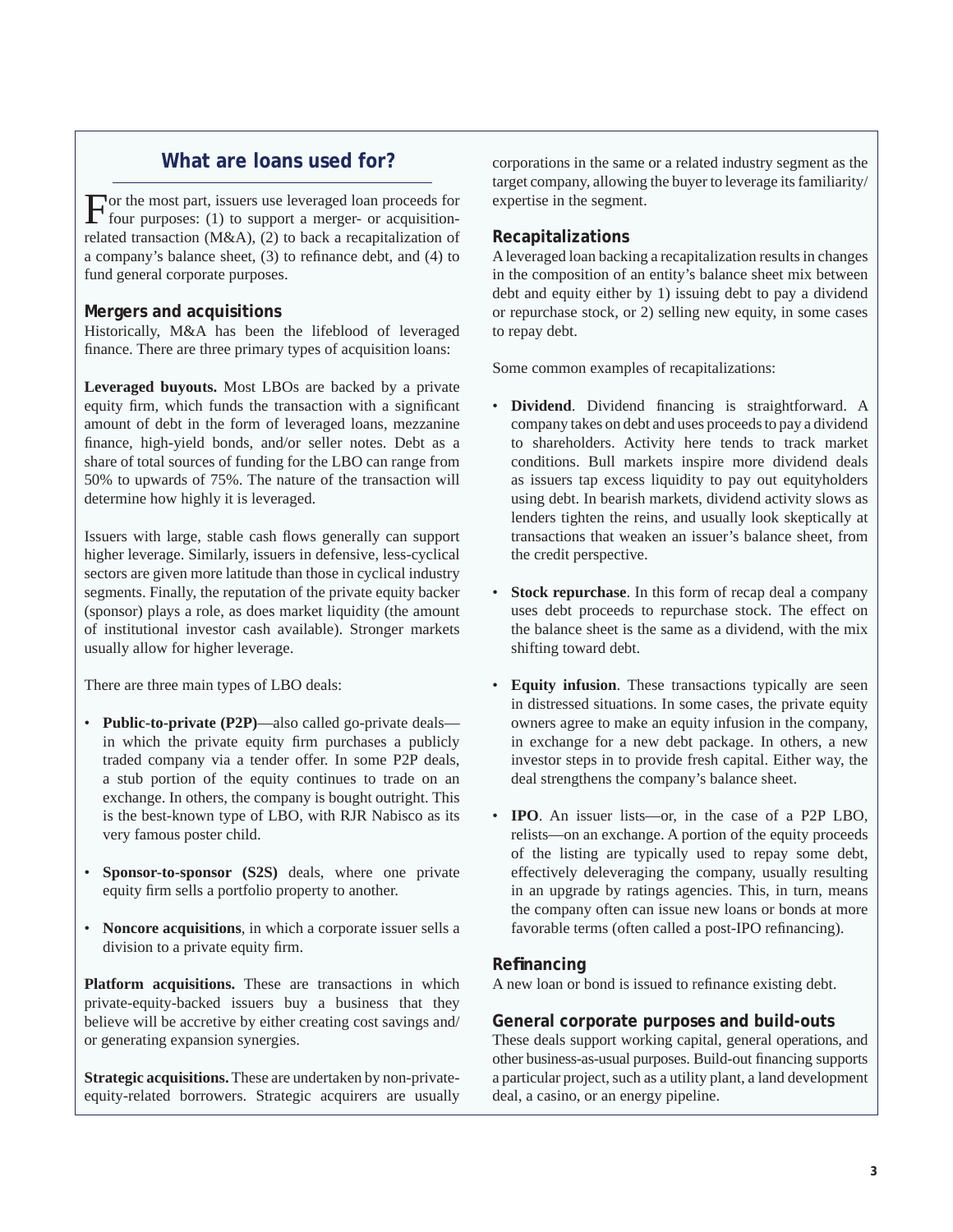## **Loan investors**

There are three primary-investor constituencies: banks, finance companies, and institutional investors .

## **Banks**

In this case, the term "bank" can refer to commercial banks, savings and loan institutions, or securities firms that usually provide investment grade loans. These deals are typically large revolving credits that back commercial paper or are used for general corporate purposes or, in some cases, acquisitions. For leveraged loans, banks typically provide unfunded revolving credits, LOCs, and—although they are becoming less common—amortizing term loans (typically called a term loan A or TLA), under a syndicated loan agreement.

#### **Finance companies**

Finance companies exist almost exclusively in the U.S. where they consistently represent less than 10% of the leveraged loan market. They borrow money to fund their loans, and tend to play in smaller deals—\$25 million to \$200 million. These investors often seek asset-based loans (ABLs) that carry wide spreads, and that often feature time-intensive collateral monitoring. However, they have failed to materialize in Europe because ABL lending is scarce there.

#### **Institutional investors**

Institutional investors are principally structured vehicles known as collateralized loan obligations (CLOs) and some form of a pooled loan fund, either a mutual/prime fund or a privately managed credit fund.

CLOs are special-purpose vehicles set up to hold and manage pools of leveraged loans. The special-purpose vehicle is financed with several tranches of debt (typically a triple-A rated tranche, a double-A tranche, a triple-B tranche, and a mezzanine tranche) that have rights to the collateral and payment stream, in descending order.

In addition, there is an equity tranche, but that equity tranche is usually not rated. CLOs are created as arbitrage vehicles that generate equity returns through leverage, by issuing debt 10 to 11 times their equity contribution. Market value CLOs are less leveraged—typically three to five times—which allows managers more flexibility than more tightly structured arbitrage deals. CLOs are usually rated by two of the three major ratings agencies and impose a series of covenant tests on collateral managers, including minimum rating, industry diversification, and maximum default basket.

Loan mutual funds invest in leveraged loans, enabling retail investors—individuals—to access the loan market. In the U.S., the primary form is a mutual fund or prime fund (because they were originally pitched to investors as a money-market-like fund that would approximate the prime rate).

In Europe, UCITS (undertakings for collective investment in transferable securities) regulations restrict the marketing of loans directly to retail investors, so these types of funds do not exist in Europe. However, managed accounts, privately managed separate credit funds, have become increasingly popular in Europe and the U.S., and represent a growing share of the investor market. In addition, in both regions, hedge funds, high-yield bond funds, pension funds, insurance companies, and other proprietary investors do participate opportunistically in loans, usually focusing on wide-margin paper. Fund managers oversee a wide variety of accounts, and loan investment strategies are increasingly global in nature, as investors look for relative value, especially in low-rate environments.

Today there are four main categories of funds.

- **Continuously offered, closed-end funds** were the first loan mutual fund products. Investors can buy into these funds each day at the fund's net asset value (NAV). Redemptions, however, are made via monthly or quarterly tenders rather than each day. To ensure they can meet redemptions, many of these funds, as well as daily-access funds, set up lines of credit to cover withdrawals above and beyond cash reserves.
- **Exchange-traded, closed-end funds (ETFs)** are funds that trade on a stock exchange. Typically, the funds are capitalized by an initial public offering. Thereafter, investors can buy and sell shares, but may not redeem them. The manager can also expand the fund via rights offerings, but usually, they are only able to do so when the fund is trading at a premium to NAV—a provision that is typical of closed-end funds regardless of the asset class.
- **Daily-access funds** are traditional open-end mutual fund products into which investors can buy or redeem shares each day at the fund's NAV.
- **Managed accounts** are separately managed investment accounts tailored to the particular requirements of the investor.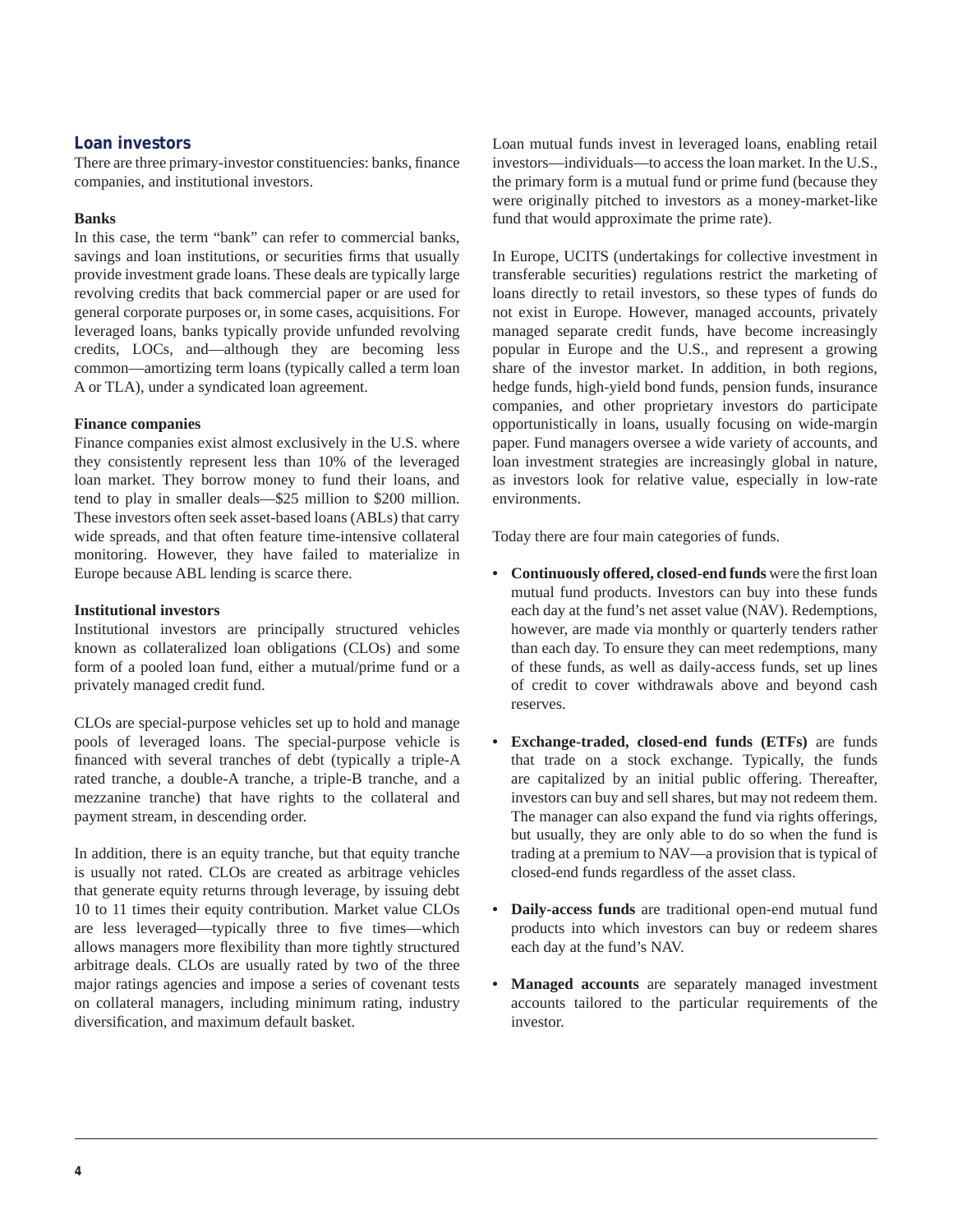## *European investors*

The European investor base traditionally has been narrower than that in the U.S., with most funding provided by banks, CLOs, credit opportunity funds, and mezzanine accounts. In the European retail/investor market, banks remain influential, especially in certain regions, such as the Nordic region. This is due, historically, to Europe's intrinsically regional nature, where banks have had greater familiarity with regional issuers and could fund in the local currency.

But since the eurozone was formed in 1998, the growth and centralization of the European leveraged loan market has been fueled by the efficiency provided by this single currency, as well as an overall growth in M&A deals, particularly LBOs due to private equity activity. Regional barriers (and sensitivities toward consolidation across borders) have fallen, economies have grown, and the euro has helped to bridge currency gaps. This has given institutional investors a much greater role in the syndication market through avenues such as structured vehicles, various credit fund strategies, and separately managed accounts. Market participants estimate that two-thirds of current market demand comes from non-bank investors.

**European credit funds** are open-ended pools of debt investments. Unlike CLOs, however, they are not subject to ratings oversight or restrictions regarding industry or rating diversification. They are generally lightly levered (two to three times) and allow managers significant freedom in picking and choosing investments. They are subject to mark-to-market standards.

**Mezzanine funds** are investment pools that traditionally have focused on the mezzanine market only, providing subordinated debt for buyouts before the high-yield bond market was active and liquid in Europe. As high-yield bond financing became widely used in the run-up to the 2008 financial crisis, many mezzanine lenders were crowded out, and had to either settle for lower-yielding second-lien tranches, or combine debt investments with equity investments to boost returns. As with credit funds, these pools are not subject to ratings oversight or diversification requirements, and allow managers significant freedom in picking and choosing investments. Since the 2008 financial crisis, many of these funds have been wound down or diversified into direct lending or other strategies. Increasingly, direct lending funds have taken their place in providing subordinated capital—or a combination of subordinated and senior debt via a unitranche—particularly for smaller transactions.

**Direct lenders:** The European direct lending market has developed rapidly since 2014, with dozens of new managers setting up, including a number of private equity firms that have set up their own lending operations. The market is top-heavy, with the largest five or so managers executing many more direct transactions than the plethora of smaller players. Growth has been fueled by institutional investors switching portions of their fixed income allocations into more illiquid but higher-yielding private debt strategies. Managers take a variety of different approaches to the strategy with specializations ranging from the lower middle market to more 'storied' credits. The largest of Europe's direct lenders have raised multi-billion euro pools of capital for the strategy. Most large and mid-sized direct lenders concentrate on unitranche financings, or bullet loans with an extra half to one turn of leverage paying anything from 6.5% to 11%. They are called unitranche because they are provided by a single lender, but are often sliced up behind the scenes.

## **Public versus private**

In the early days of the market, a bright red line separated public and private information. Loans were strictly on the private side of the wall, and any information transmitted between the issuer and the lender group remained confidential.

In the late 1980s that line began to blur as a result of two market innovations. The first was more active secondary trading that sprung up (1) to support the entry of non-bank investors in the market, such as insurance companies and loan mutual funds, and (2) to help banks sell rapidly expanding portfolios of distressed and highly leveraged loans that they no longer wanted to hold. This meant that parties that were insiders on loans might now exchange confidential information with

traders and potential investors who were not yet parties to the loans.

The second innovation that weakened the public/private divide was trade journalism that focused on the loan market as the asset class continued to grow.

Despite these two factors, the public-versus-private line was well understood, and rarely controversial, for at least a decade. This changed in the early 2000s as a result of a number of factors, including the proliferation of loan ratings, the explosive growth of non-bank investor groups, the growth of the credit default swaps market, and a more aggressive effort by the press to report on the loan market.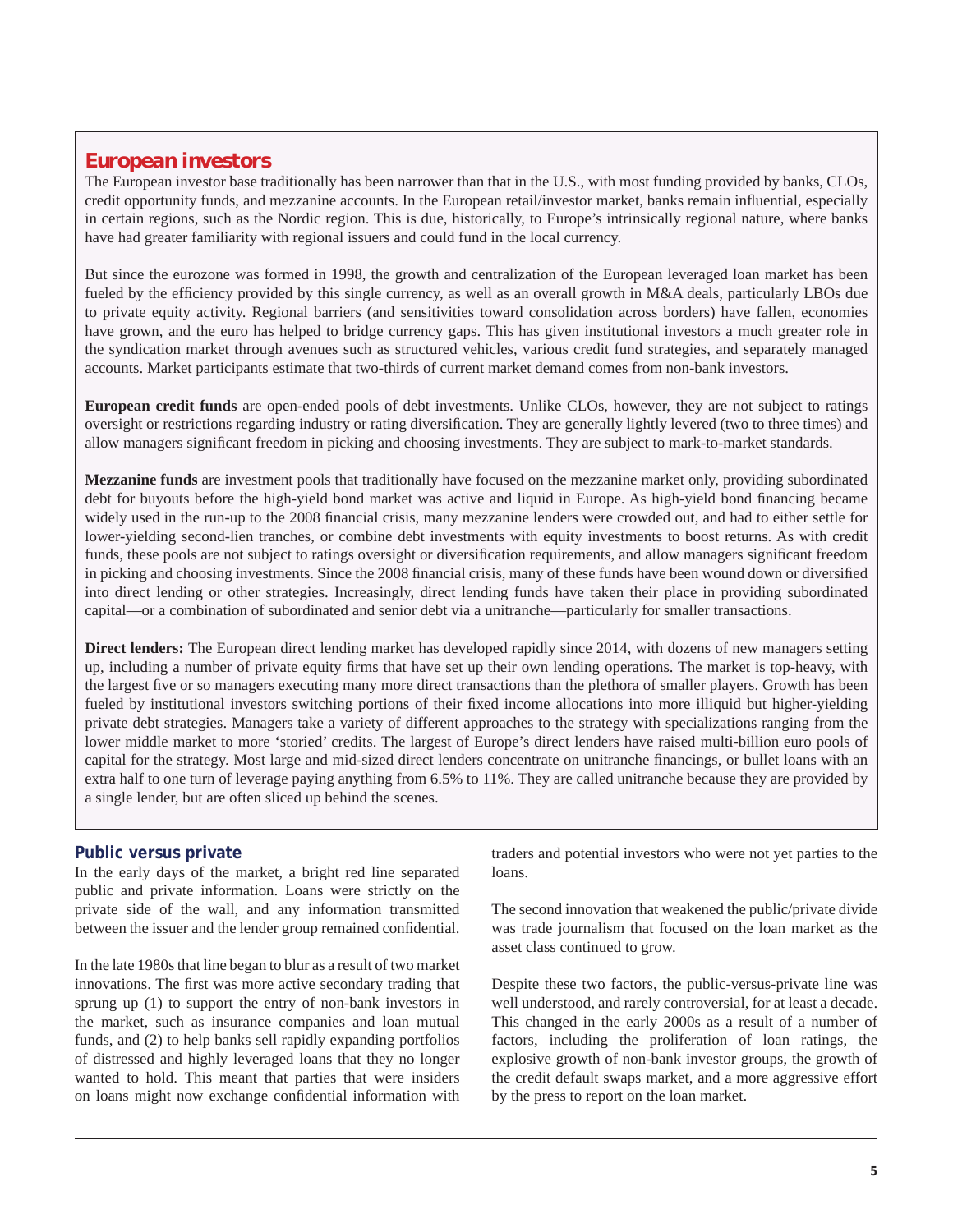Some background is in order. The vast majority of loans are unambiguously private financing arrangements between issuers and their lenders. Even for U.S. issuers with public equity or debt, and which file with the U.S. Securities  $\&$ Exchange Commission (SEC), the credit agreement only becomes public when it is filed, often months after closing, as an exhibit to an annual report (10-K), a quarterly report (10-Q), a current report (8-K), or some other document (proxy statement, securities registration, etc.).

Beyond the credit agreement there is a raft of ongoing correspondence between issuers and lenders that is made under confidentiality agreements, including quarterly or monthly financial disclosures, covenant compliance information, amendment and waiver requests, and financial projections, as well as plans for acquisitions or dispositions. Much of this information may be material to the financial health of the issuer and may be out of the public domain until the issuer formally puts out a press release or files an 8-K or some other document with the SEC.

Increasingly, this information has leaked into the public domain via either off-line conversations or the press. It has also come to light through mark-to-market pricing services, which from time to time report significant movement in a loan price without any corresponding news. This is usually an indication that the banks have received negative or positive information that is not yet public.

There has been growing concern among issuers, lenders, and regulators that this migration of once-private information into public hands might breach confidentiality agreements between lenders and issuers and, more importantly, could lead to illegal trading. The various players in the market have contended with these issues in different ways:

- **Traders**. To insulate themselves from violating regulations, some dealers and buyside firms have set up their trading desks on the public side of the wall. Consequently, traders, salespeople, and analysts do not receive private information even if somewhere else in the institution the private data are available. This is the same technique that investment banks have used from time immemorial to separate their private investment banking activities from their public trading and sales activities.
- Underwriters. In most primary syndications, arrangers will prepare a public version of information memoranda that is scrubbed of private information like projections. These IMs will be distributed to accounts that are on the public side of the wall. As well, underwriters will ask public accounts to attend a public version of the bank meeting.
- **Buyside accounts**. On the buyside, accounts that operate on the private side receive all confidential materials and agree to not trade in public securities of the issuers in question. These groups are often part of wider investment complexes, but are sealed from the parts of the firms that have public funds and portfolios. Some accounts are fully on the public side. These firms take only public IMs and public materials, and therefore retain the option to trade in the public securities markets even when an issuer for which they own a loan is involved. This can be tricky to pull off in practice—in the case of an amendment, the lender could be called on to approve or decline in the absence of any real information. The account could either designate one person who is on the private side of the wall to sign off on amendments or empower its trustee or the loan arranger to do so, but it's a complex proposition.
- **Vendors**. Vendors of loan data, news, and prices also face many challenges in managing the flow of public and private information. In general, the vendors operate under the freedom of the press provision of the U.S. Constitution's First Amendment and report on information in a way that anyone can simultaneously receive it—for a price, of course. Therefore, the information is essentially made public in a way that doesn't deliberately disadvantage any party, whether it's a news story discussing the progress of an amendment or an acquisition, or a price change reported by a mark-to-market service.

Another way in which participants in general deal with the public-versus-private issue is to ask counterparties to sign "big boy" letters. These letters typically ask public-side institutions to acknowledge that there may be information they are not privy to and they are agreeing to make the trade in any case. They are, effectively, "big boys" and will accept the risks.

## **Syndicating a loan by facility**

Most loans are structured and syndicated to accommodate the two primary syndicated lender constituencies: banks (domestic and foreign) and institutional investors (primarily CLOs, mutual funds, and insurance companies). As such, leveraged loans consist of the following types of debt:

**Institutional debt** includes term loans structured specifically for institutional investors, though there are some banks that buy institutional term loans. These tranches include first- and second-lien loans.

Traditionally, institutional tranches were referred to as TLBs because they were bullet payments and lined up behind TLAs (term loans that amortize). In Europe, this terminology is still prevalent.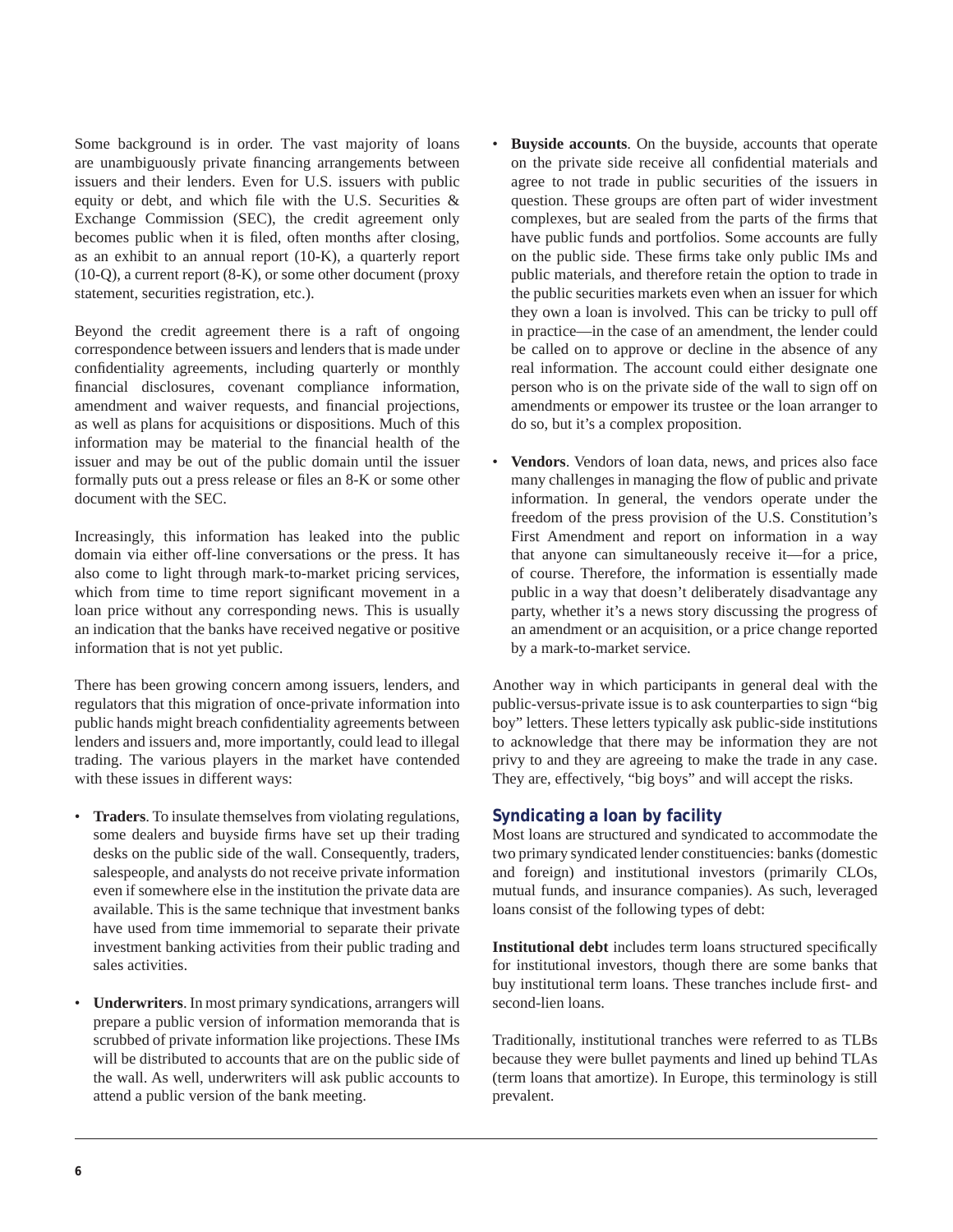**Pro rata debt** includes revolving credit and amortizing term loans, which are packaged together and usually syndicated to banks. In some loans, however, institutional investors take pieces of the TLA, and less often the revolving credit, as a way to secure a larger institutional term loan allocation.

Why are these tranches called pro rata? Because arrangers historically have syndicated revolving credit and TLAs together, to be distributed on a proportional basis to banks and finance companies.

Finance companies buy both pro rata and institutional tranches. With institutional investors playing an ever-larger role, however, by the late 2000s, many executions were structured as simply revolving credit/institutional term loans, with the TLA falling by the wayside. After the 2008/2009 financial crisis, Europe followed a similar pattern, with TLAs becoming increasingly rare.

#### **Pricing a loan in the primary market**

Pricing loans for the institutional market is a straightforward exercise based on simple risk/return consideration and market technicals. Pricing a loan for the bank market, however, is more complex. Indeed, banks often invest in loans for more than just spread income. Rather, banks are driven by the overall profitability of the issuer relationship, including noncredit revenue sources.

## **Pricing loans for bank investors**

Since the early 1990s almost all large commercial banks have adopted portfolio-management techniques that measure the returns of loans and other credit products, relative to risk. By doing so, banks have learned that loans are rarely compelling investments on a stand-alone basis. Therefore, banks are reluctant to allocate capital to issuers unless the total relationship generates attractive returns—whether those returns are measured by risk-adjusted return on capital, return on economic capital, or some other metric.

If a bank is going to put a loan on its balance sheet, it takes a hard look not only at the loan's yield, but also at other sources of revenue from the relationship, including non-credit businesses—like cash-management services and pension-fund management—and economics from other capital markets activities—like bonds, equities, or M&A advisory work.

The spread offered to pro rata investors is important, but so too, in most cases, is the amount of other, fee -driven business a bank can capture by taking a piece of a loan . For this reason, issuers historically have been careful to award pieces of bondand equity-underwriting engagements and other fee-generating business to banks that are part of its loan syndicate.

#### **Pricing loans for institutional players**

For institutional investors, the investment decision process is far more straightforward, because they are focused not on a basket of returns, but only on loan-specific revenue.

In pricing loans to institutional investors, it's a matter of the spread of the loan relative to credit quality and market-based factors. This second category can be divided into liquidity and market technicals (supply and demand).

Liquidity is the tricky part. But, as in most markets, all else being equal, more liquid instruments command thinner spreads than less liquid ones. In the old days—before institutional investors were the dominant investors and banks were less focused on portfolio management—the size of a loan didn't much matter. Loans sat on the books of banks and stayed there. But now that institutional investors and banks put a premium on the ability to package loans and sell them, liquidity has become important. As a result, smaller executions—generally those of \$200 million or less—tend to be priced at a premium to the larger loans. Of course, once a loan gets large enough to demand extremely broad distribution, the issuer usually must pay a size premium. The thresholds range widely. During the hyper-liquid years before the 2008/2009 financial crisis, it was upwards of \$10 billion. During the more parsimonious years that followed, \$1 billion was considered a stretch.

Market technical conditions, or supply versus demand, are matters of simple economics. If there are a lot of dollars chasing little product, then issuers will be able to command lower spreads . If, however, the opposite is true, spreads will need to increase for loans to clear the market.

#### **The mark-to-market effect**

Beginning in 2000, the SEC directed bank loan mutual fund managers to use available price data (bid/ask levels reported by dealer desks and compiled by mark-to-market services) rather than fair value (estimates based on whether the loan is likely to repay lenders in whole or in part), to determine the value of broadly syndicated loan portfolios. In broad terms, this policy has made the market more transparent, improved price discovery, and in doing so, made the market far more efficient and dynamic than it was in the past.

#### **Credit risk: Where the rubber hits the road**

Pricing a loan requires arrangers to evaluate the risk inherent in a loan and to gauge investor appetite for that risk. The principal credit risk factors that banks and institutional investors contend with in buying loans are default risk and loss-given-default risk . Among the primary ways that accounts judge these risks are ratings, collateral coverage, seniority, credit statistics, industry sector trends, management strength,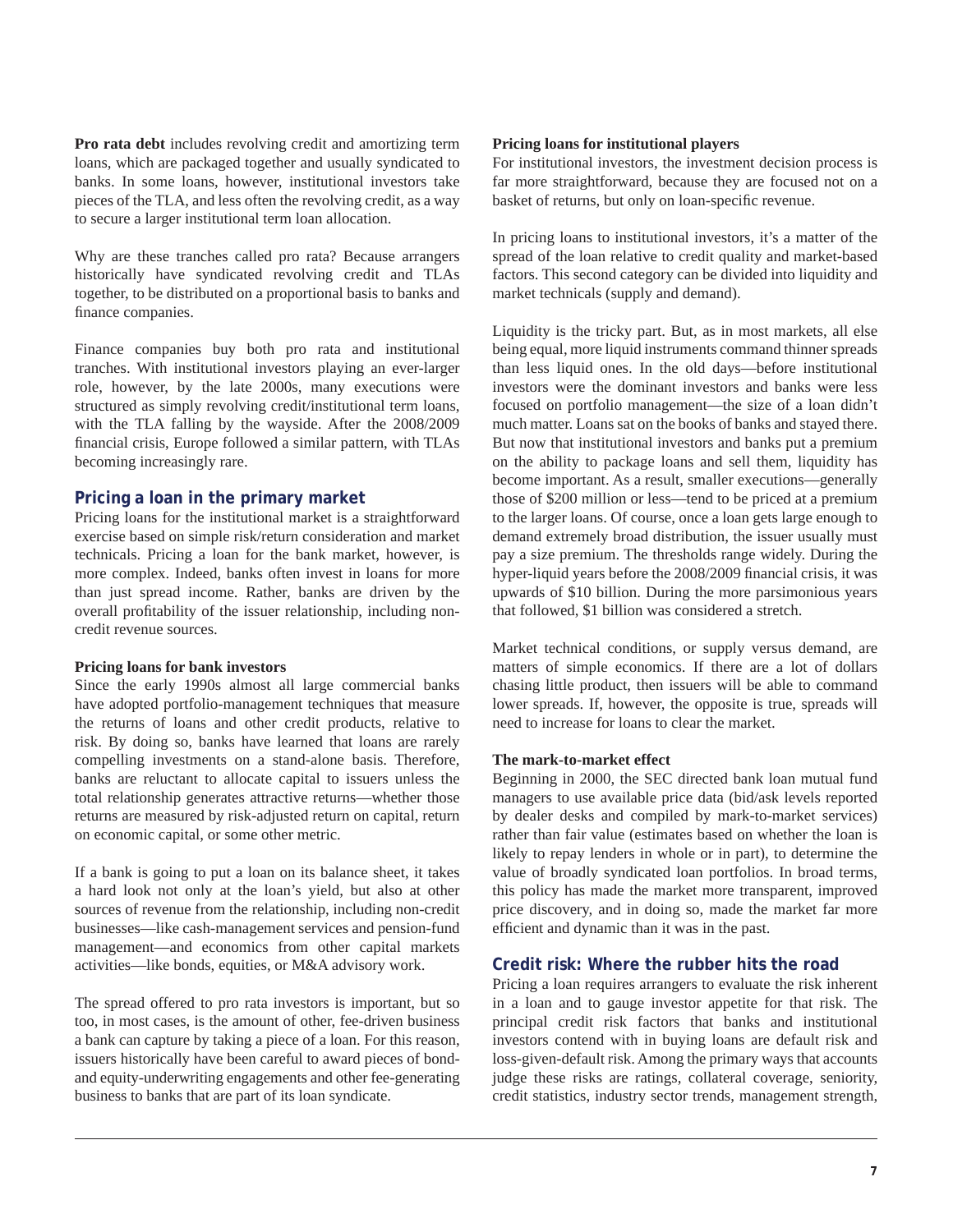sponsor behavior, and location (transactions in Europe have different factors than in the U.S.). All of these, together, tell a story about the deal.

**Default risk** is simply the likelihood of a borrower being unable to pay interest or principal on time. It is based on the issuer's financial condition, industry segment, and conditions in that industry, as well as economic variables and intangibles, such as company management. Default risk will, in most cases, be most visibly expressed by a public rating from S&P Global Ratings or another ratings agency. These ratings range from AAA for the most creditworthy loans to CCC for the least. The market is roughly divided into two segments: investment grade (issuers rated BBB– or higher) and leveraged, or speculative grade (borrowers rated BB+ or lower).

Default risk, of course, varies widely within each of these broad segments. Since the mid-1990s, public loan ratings have become a de facto requirement for issuers that wish to do business with a wide group of institutional investors . Unlike banks, which typically have large credit departments and adhere to internal rating scales, fund managers rely on agency ratings to bracket risk and explain the overall risk of their portfolios to their own investors. As of mid-2017, some 90% of loans issued in the U.S. loan market were rated. Meanwhile, in Europe, according to the ELLI index, some 72% of loans issued were publicly rated.

**Seniority** is where an instrument ranks in priority of payment. An issuer will direct payments with the senior-most creditors paid first and the most junior equityholders last. In a typical structure, senior secured and unsecured creditors will be first in right of payment—although in bankruptcy, secured instruments typically move to the front of the line—followed by subordinated bondholders, junior bondholders, preferred shareholders, and common shareholders. Leveraged loans are typically senior secured instruments and rank highest in the capital structure— although post crisis, super senior revolving credit facilities have appeared in capital structures, which rank ahead of the secured term loans.

**Loss-given-default risk** (LGD) measures the severity of loss the lender is likely to incur in the event of default. Investors assess this risk based on the collateral (if any) backing the loan and the amount of other debt and equity subordinated to the loan (sometimes this is also referred to as "recovery risk"). Lenders will also look to financial covenants to provide a way of coming back to the table early—that is, before other creditors—and renegotiating the terms of a loan if the issuer fails to meet financial targets. Investment grade loans are, in most cases, senior unsecured instruments with loosely drawn covenants that apply only at incurrence (that is, only if an issuer makes an acquisition or issues debt). As a result, loss

given default may be no different from risk incurred by other senior unsecured creditors.

Leveraged loans, by contrast, are usually senior secured instruments and some include maintenance covenants. Under these covenants, issuers must comply with pre-set financial tests on a quarterly basis. Loan holders, therefore, almost always are first in line among pre-petition creditors, and in many cases are able to renegotiate with the issuer before the loan becomes severely impaired. It is no surprise, then, that loan investors historically fare much better than other creditors on a loss-given-default basis.

Credit statistics are used by investors to help calibrate both default and loss-given-default risk. These stats include a broad array of financial data, including credit ratios measuring leverage (debt to capitalization and debt to EBITDA) and coverage (EBITDA to interest, EBITDA to debt service, operating cash flow to fixed charges). Of course, the ratios investors use to judge credit risk vary by industry.

In addition to looking at trailing and pro forma ratios, investors look at management projections and the assumptions behind these projections to see if the issuer's game plan will allow it to service debt. There are ratios that are most geared to assessing default risk, including leverage and cash-flow or interest coverage. Then there are ratios that are suited for evaluating loss-given-default risk, including collateral coverage, or the value of the collateral underlying the loan relative to the size of the loan. They also include the ratio of the senior secured loan to junior debt in the capital structure.

Logically, the likely severity of loss given default for a loan increases with the size of the loan as it does when the loan constitutes a greater percentage of the overall debt structure. After all, if an issuer defaults on \$100 million of debt, of which \$10 million is in the form of senior secured loans, the loans are more likely to be fully covered in bankruptcy than if the loan totals \$90 million.

Industry is a factor because sectors, naturally, go in and out of favor (traditional retail in the age of Amazon, for instance). For that reason, having a loan in a desirable sector, like telecom in the late 1990s or healthcare in the early 2000s, can really help a syndication along. Also, loans to issuers in defensive sectors (like consumer products) can be more appealing in a time of economic uncertainty, whereas cyclical borrowers (like chemicals or autos) can be more appealing during an economic upswing.

Historically, the European market has been less transparent because public ratings were not commonly required to get a deal syndicated. This was a by-product of the bank investor market,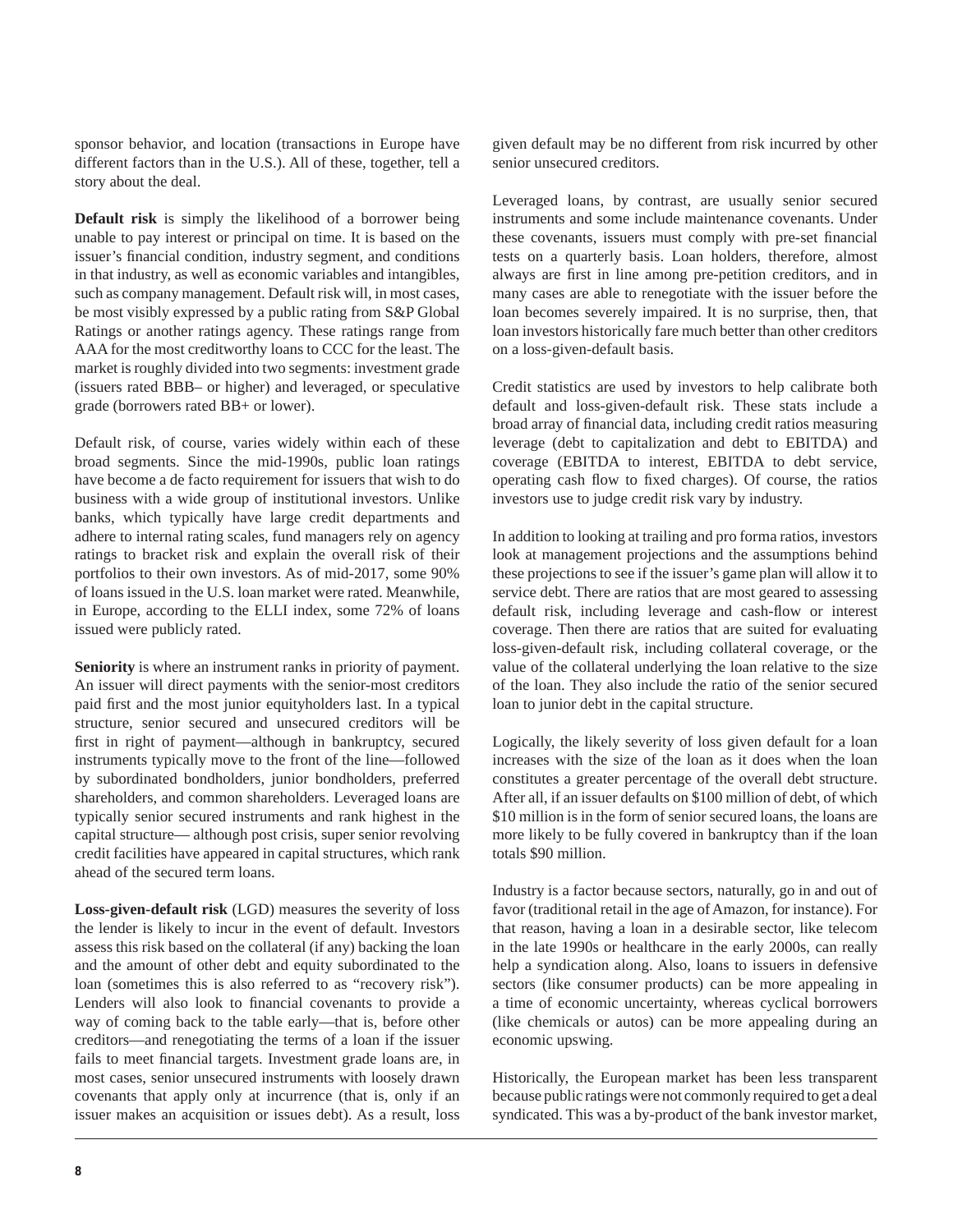## *Arrangers and lender titles*

In the formative days of the syndicated loan market (the late 1980s) there was usually one agent that syndicated each loan. "Lead manager" and "manager" titles were doled out in exchange for large commitments. As league tables gained influence as a marketing tool, "co-agent" titles were often used in attracting large commitments or in cases where these institutions truly had a role in underwriting and syndicating the loan. During the 1990s the use of league tables—and, consequently, title inflation exploded. Indeed, the co-agent title has long been largely ceremonial, routinely awarded for what amounts to no more than large retail commitments. In most syndications, there is one lead arranger. This institution is considered to be on the "left" (a reference to its position in an old-time tombstone ad). There are also likely to be other banks in the arranger group, which may also have a hand in underwriting and syndicating a credit. These institutions are said to be on the "right." The different titles used by significant participants in the syndication process are administrative agent, syndication agent, documentation agent, agent, co-agent or managing agent, and lead arranger or bookrunner.

The **administrative agent** is the bank that handles all interest and principal payments and monitors the loan .

The **syndication agent** is the bank that handles, in purest form, the syndication of the loan . Often, however, the syndication agent has a less specific role.

The **documentation agent** is the bank that handles the documents and chooses the law firm.

The **agent** title indicates the lead bank when there is no other conclusive title available, as is often the case for smaller loans.

The **co-agent** or **managing agent** is largely a meaningless title used mostly as an award for large commitments.

The **lead arranger** or **bookrunner** title is a league table designation used to indicate the "top dog" in a syndication.

European lender titles reflect either the banks' positions in the arrangement and underwriting of the transaction or their administrative roles. The **mandating lead arranger** (MLA) designation remains the most significant lender title for the bank (or banks) providing the primary arrangement and initial underwriting, and receiving the majority of fees. As the loan market has grown and matured, the array of "co-agent" titles has proliferated. The primary administrative title is that of bookrunner (or joint bookrunner when there is more than one bank involved). The bookrunner role is almost always assigned to the MLA(s) and it takes on the administrative tasks generally associated with the administrative agent and syndication in the U.S. The other administrative titles seen regularly in the European market are the **facility agent** and **security agent**. The co-agents are designated during the sub-underwriting phase. The primary co-agent title is joint lead arranger (JLA). The JLAs make the largest underwriting commitments and, in turn, receive the largest fees. Co-agent titles assigned during general syndication include arranger, co-arranger, and lead manager. These co-agent titles have become largely ceremonial, routinely awarded for what amounts to no more than large retail commitments in exchange for upfront fees.

as well as the strong relationship that existed between lenders and sponsors. Investors relied on their own understanding of default risk and their own assessment of the credit, rather than relying on independent credit analysis. CLO managers who needed ratings on the credits they invested in, to comply with their internal tests, could obtain private "credit estimates" from ratings agencies, rather than full public ratings. However, after the 2008/2009 financial crisis the European market's approach to public credit ratings has changed, and the share of public ratings has steadily increased. This happened for two reasons.

First, when the loan markets became less liquid after the crisis, many borrowers turned instead to the public high-yield bond market to refinance facilities (using senior secured bonds), for which the investor market requires public ratings. Second, ratings agencies changed their methodology. For example, S&P Global Ratings refused to provide credit estimates for loans of above a certain size. If a borrower needed its rating to remain private, the ratings agency could assign a private rating, allowing the borrower to keep the credit information within a closed lender group.

Default and recovery risk is harder to quantify in Europe than in the U.S. because distressed transactions tend to privately restructure rather than publicly default. U.S. bankruptcy courts are more transparent, with a focus on restructuring versus liquidation. In Europe, parties are subject to the vagaries of the array of bankruptcy regimes, and thus are more likely to come to a private restructuring. The influence and support provided by sponsors in these events cannot be underestimated.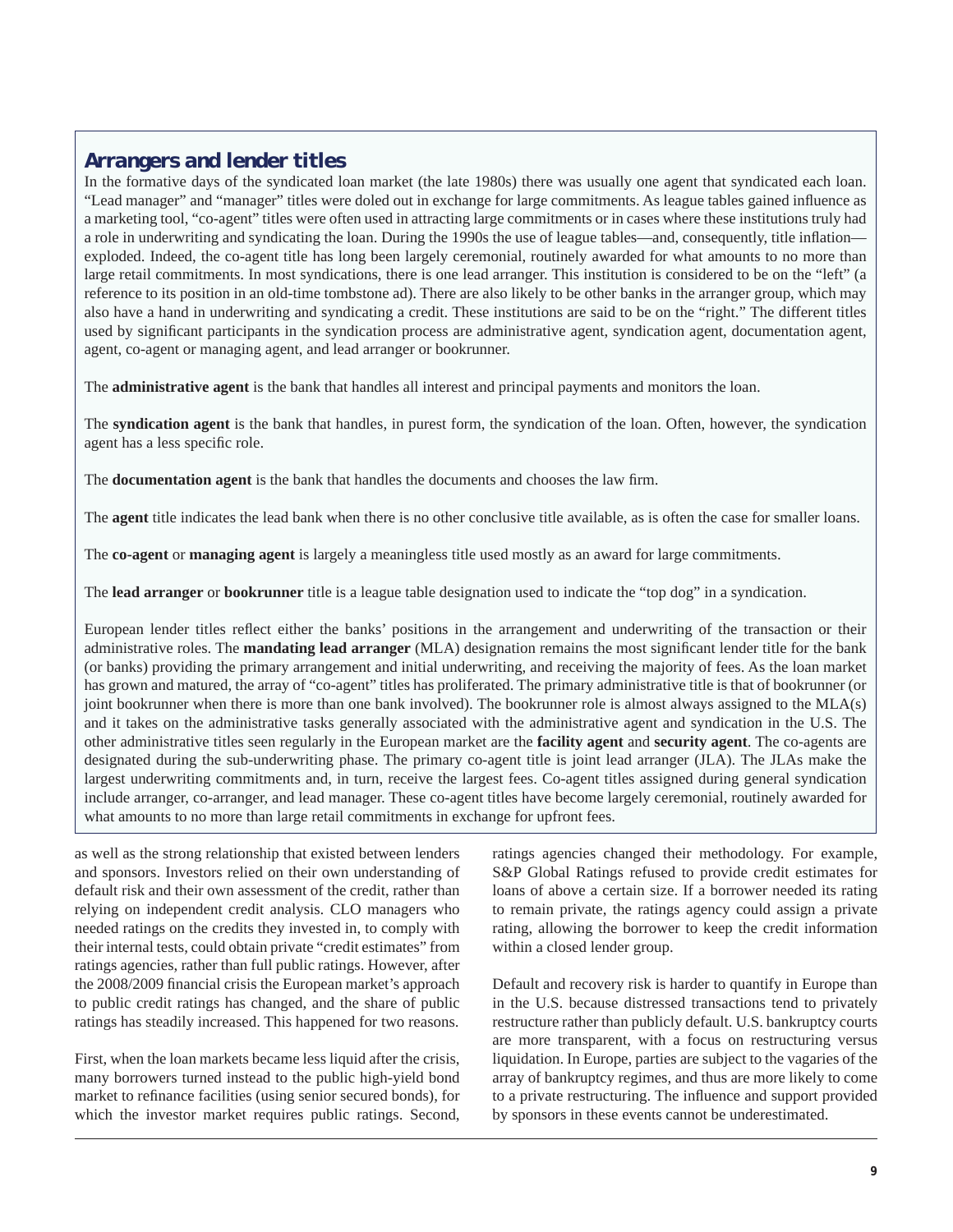The loan market is unique in that it can flex, bend, shape and warp itself on the fly to match the needs of borrowers with the requirements of lenders. The ability to customize these transactions to current market dynamics and requirements is reflected in the multitude of formats the loan financing can take.

As mentioned earlier, a syndicated loan is a commercial credit provided by, or syndicated amongst, a group of lenders. When a bank undertakes the process of arranging the loan and finding lenders, this is called the syndication. There are three types of syndications: an underwritten deal, a best efforts syndication, and a club deal.

On **underwritten deals**, arrangers guarantee the entire commitment, then syndicate the loan. This is a strategy some banks use as a competitive tool to win mandates and earn lucrative fees. The downside for the arranger: if there is not investor interest to fully subscribe the loan, the arrangers are forced to absorb the difference, which they may later try to sell to investors.

This is achievable, in most cases, if market conditions, or the credit's fundamentals, improve. If not, the arranger may be forced to sell at a discount, and potentially even take a loss on the paper (known as "selling through fees"). Or the arranger may just be left above its desired hold level of the credit. Of course, with flex language now common, underwriting a deal does not carry the same risk it once did (when the pricing was set in stone prior to syndication).

In a **"best efforts" syndication** the arranger group commits to underwrite less than the entire amount of the loan, leaving the credit to the vicissitudes of the market. If the loan is undersubscribed, the credit may not close—or may need major surgery to clear the market. Traditionally, best efforts syndications have been used for risky borrowers or for complex transactions.

A **"club deal"** is a smaller loan (usually \$25 million to \$100 million, but as high as \$150 million) that is premarketed to a group of relationship lenders. The arranger is generally a first among equals, and each lender gets a full cut, or nearly a full cut, of the fees.

Before awarding a mandate, an issuer might solicit bids from arrangers. The banks will outline their syndication strategy and qualifications, as well as their view on the way the loan will price in market. Once the mandate is awarded, the syndication process starts. The arranger will prepare an information memorandum (IM) describing the terms of the transaction. The IM typically will include an executive summary, investment considerations, a list of terms and conditions, an industry overview, and a financial model. Because loans are not securities, this will be a confidential offering made only to qualified banks and accredited investors.

If the issuer is speculative grade and seeking capital from non-bank investors, the arranger will often prepare a "public" version of the IM. This version will be stripped of all confidential material such as management financial projections so that it can be viewed by accounts that operate on the public side of the wall or that want to preserve their ability to buy bonds or stock or other public securities of the particular issuer. Investors that view materially nonpublic information of a company are disqualified from buying the company's public securities for some period of time.

As the IM (or "bank book," in traditional market lingo) is being prepared, the syndicate desk will solicit informal feedback from potential investors on their appetite for the deal and the price at which they are willing to invest. Once this intelligence has been gathered, the agent will formally market the deal to potential investors.

## **The bank book**

The IM typically contains the following sections:

- The **executive summary** includes a description of the issuer, an overview of the transaction and rationale, sources and uses of the debt being raised, and key statistics on the financials.
- The **investment considerations section** is basically management's sales pitch for the deal.
- The **list of terms and conditions** is a preliminary term sheet describing the pricing, structure, collateral, covenants, and other terms of the credit (covenants are usually negotiated in detail after the arranger receives investor feedback).
- The **industry overview** is a description of the company's industry and competitive position relative to its industry peers.
- The **fi nancial model** is a detailed model of the issuer's historical, pro forma, and projected financials including management's high, low, and base case for the issuer.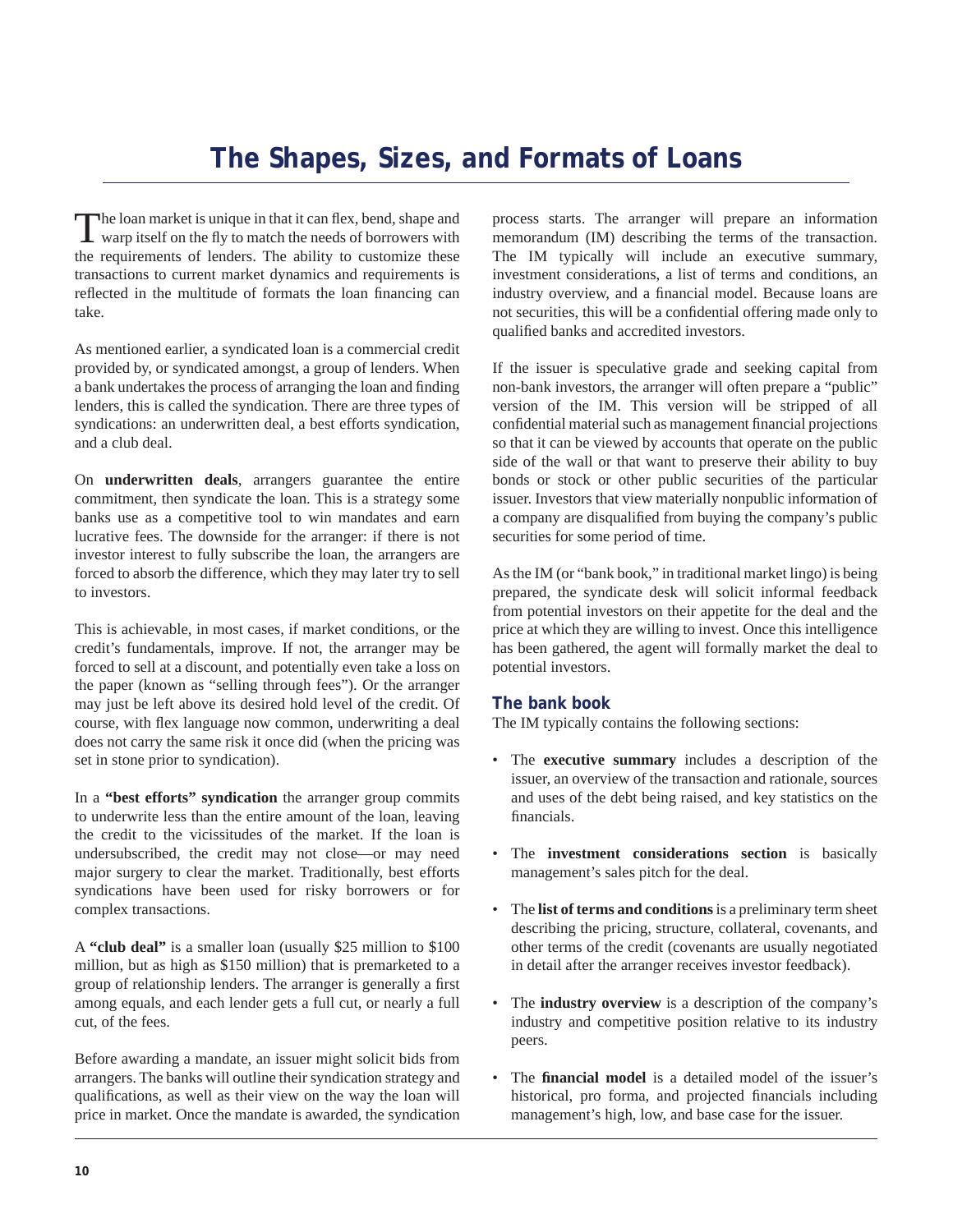Most new acquisition-related loans kick off at a bank meeting at which potential lenders hear management and the sponsor group (if there is one) describe the terms of the loan and the transaction it supports. Most bank meetings are conducted virtually, although some issuers still prefer old-fashioned, in-person gatherings; in Europe, in fact, apart from drive-by repricings, most bank meetings are still in person.

Whatever the format, management uses the bank meeting to provide its vision for the transaction and, most importantly, to tell why and how the lenders will be repaid on or ahead of schedule. In addition, investors will be briefed regarding the multiple exit strategies, including second ways out via asset sales. (If it is a small deal or a refinancing instead of a formal meeting, there may be a series of calls or one-on-one meetings with potential investors.) Once the loan is closed, the final terms are then documented in detailed credit and security agreements. Subsequently, liens are perfected and collateral is attached.

Loans, by their nature, are flexible documents that can be revised and amended from time to time. These amendments require different levels of approval. Amendments can range from something as simple as a covenant waiver to something as complex as a change in the collateral package or allowing the issuer to stretch out its payments or make an acquisition. In liquid market conditions, a common amendment is one that allows the borrower to reprice facilities.

#### **Terms and conditions**

The terms and conditions (T&Cs) outline the basic rules by which the loan will function. They include the covenants, mandatory prepayments, and other conditions that the borrower must meet in order to be current and healthy on its obligations.

The terms and conditions set out under the bank book are subject to change during the syndication process, and are finalized in the credit agreement.

#### **Mandatory prepayments**

Leveraged loans usually require a borrower to prepay with proceeds of excess cash flow, asset sales, debt issuance, or equity issuance.

- **Excess cash flow** is typically defined as cash flow after all cash expenses, required dividends, debt repayments, capital expenditures, and changes in working capital. The typical percentage required is 50 to 75%.
- Asset sales are defined as net proceeds of asset sales, normally excluding receivables or inventories. The typical percentage required is 100%.
- Debt issuance is defined as net proceeds from debt issuance. The typical percentage required is 100%.
- **Equity issuance** is defined as the net proceeds of equity issuance. The typical percentage required is 25 to 50%.

Often, repayments from excess cash flow and equity issuance are waived if the issuer meets a preset financial hurdle, most often structured as a debt/EBITDA test.

#### **Collateral and other protective loan provisions**

In the leveraged market, collateral usually includes all the tangible and intangible assets of the borrower and, in some cases, specific assets that back a loan. Virtually all leveraged loans and some of the shakier investment grade credits are backed by pledges of collateral.

In the asset-based market, for instance, that typically takes the form of inventories and receivables, with the maximum amount of the loan that the issuer may draw down capped by a formula based off of these assets. The common rule is that an issuer can borrow against 50% of inventory and 80% of receivables. There are loans backed by certain equipment, real estate, and other property as well.

In the leveraged market, some loans are backed by capital stock of operating units. In this structure, the assets of the issuer tend to be at the operating-company level and are unencumbered by liens, but the holding company pledges the stock of the operating companies to the lenders. This effectively gives lenders control of these subsidiaries and their assets if the company defaults.

The risk to lenders in this situation, simply put, is that a bankruptcy court collapses the holding company with the operating companies and effectively renders the stock worthless. In these cases, which happened on a few occasions to lenders to retail companies in the early 1990s, loan holders become unsecured lenders of the company and are put back on the same level with other senior unsecured creditors.

Subsidiary guarantees are not collateral in the strict sense of the word. However, most leveraged loans are backed by subsidiary guarantees so that if an issuer goes into bankruptcy all of its units are on the hook to repay the loan. This is often the case, too, for unsecured investment grade loans.

A negative pledge is also not a literal form of collateral, but most issuers agree not to pledge any assets to new lenders to ensure that the interests of the loanholders are protected.

Springing liens/collateral release requirements are primarily attached to borrowers on the cusp of investment grade versus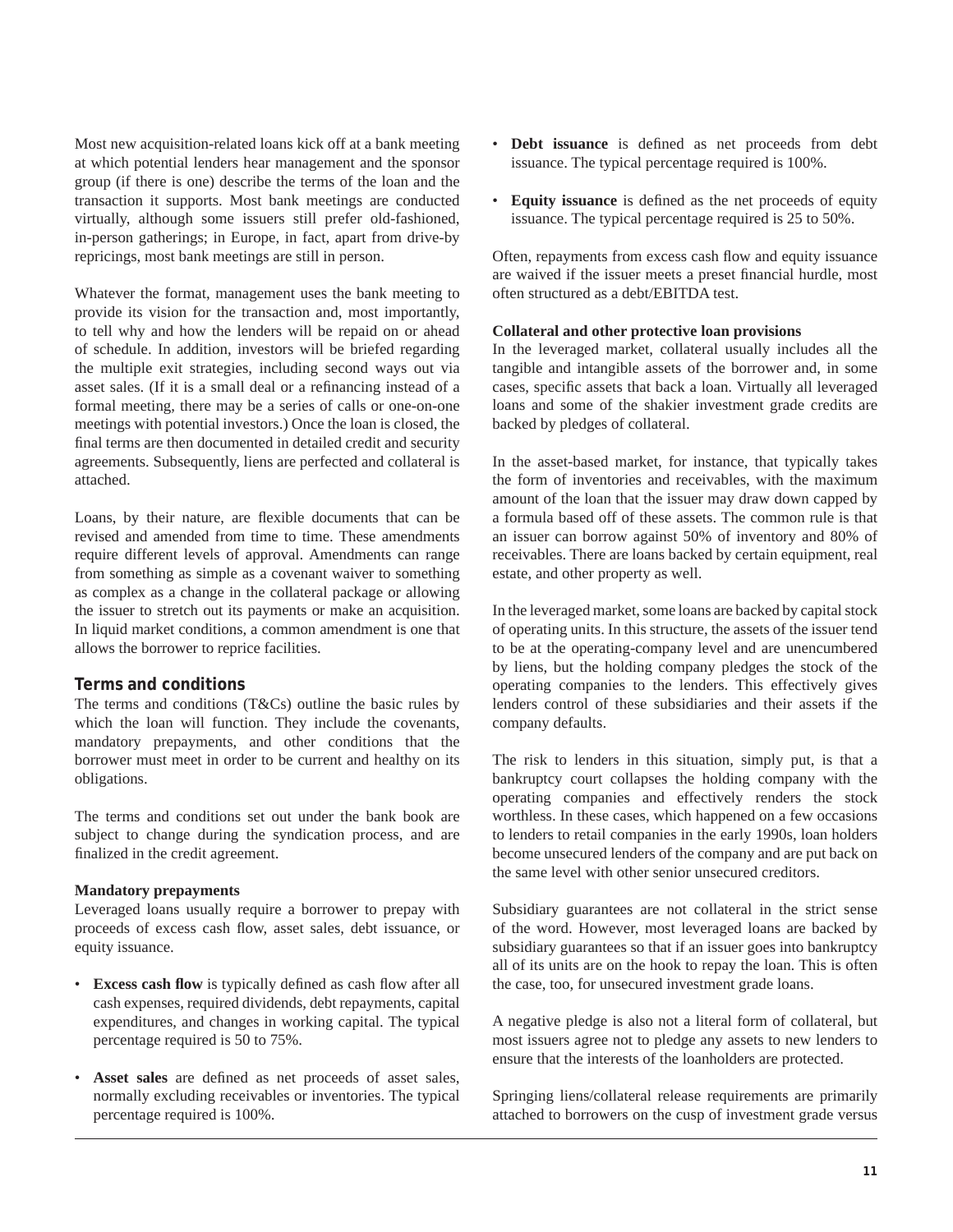## *Covenants*

Loan agreements include restrictions regarding how borrowers can operate and carry themselves financially. One covenant may require the borrower to maintain its existing fiscal year end, while another may prohibit it from taking on new debt. Most agreements also have financial compliance covenants. For example, if a borrower doesn't maintain a prescribed level of performance, banks have the right to terminate the agreement or push the borrower into default. The size of the covenant package increases in proportion to a borrower's financial risk. Agreements to investment grade companies are usually simple; those to leveraged borrowers are more restrictive. The primary types of loan covenants are affirmative, negative, and financial.

- **Affirmative covenants** state what action the borrower must take to be in compliance with the loan. These covenants are usually boilerplate and require a borrower to, for example, pay the bank interest and fees, provide audited financial statements, maintain insurance, pay taxes, and so forth.
- Negative covenants, which are highly structured and customized to a borrower's specific condition, can limit the borrower's activities, such as its acquisitions and investments, new debt issuance, liens, asset sales, and guarantees. Many negative covenants are structured with baskets allowing issuers flexibility to take certain actions, such as dividend payments or acquisitions, as long as the amounts involved are within a set range. The agreement may provide initial capacity, known as a starter basket, as well as additional capacity based on a percent of free cash flow or net income, known as a building basket.
- Financial covenants enforce minimum financial performance measures against the borrower, e.g., that it maintain a higher level of current assets than liabilities. Broadly speaking, the two types of financial covenants are maintenance and incurrence. Under maintenance covenants, issuers must pass tests of financial performance such as minimum levels of cash flow coverage and maximum levels of leverage. If an issuer fails to achieve these levels, lenders have the right to accelerate the loan . In most cases, lenders will pass on this option (it may result in a lower post-default recovery) and instead grant a waiver in return for a combination of a fee and/or spread increase, a repayment, or a structuring concession such as additional collateral or seniority. An incurrence covenant is tested only if an issuer takes an action, such as issuing debt or making an acquisition. If, on a pro forma basis, the issuer fails the test, then it's not allowed to proceed without lender permission.

Historically, maintenance tests were associated with leveraged loans and incurrence tests with investment grade loans and bonds. More recently, the evolution of covenant-lite loans has blurred the line. In a traditional loan agreement, as a borrower's risk increases, financial covenants become more tightly wound and extensive. In general, there are five types of financial covenants—coverage, leverage, current ratio, tangible net worth, and maximum capital expenditures.

- A **coverage covenant** requires the borrower to maintain a minimum level of cash flow or earnings relative to specified expenses, most often interest, debt service (interest and repayments), and fixed charges (debt service, capital expenditures, and/or rent).
- A leverage covenant sets a maximum level of debt, relative to either equity or cash flow, with total-debt-to-EBITDA level being the most common. In some cases, though, operating cash flow is used as the divisor. Moreover, some agreements test leverage on the basis of net debt (total less cash and equivalents) or senior debt.
- A **current-ratio covenant** requires that the borrower maintain a minimum ratio of current assets (cash, marketable securities, accounts receivable, and inventories) to current liabilities (accounts payable, short-term debt of less than one year), but sometimes a "quick ratio," in which inventories are excluded from the numerate, is substituted.
- A **tangible-net-worth (TNW) covenant** requires that the borrower have a minimum level of TNW (net worth less intangible assets, such as goodwill, intellectual assets, excess value paid for acquired companies), often with a build-up provision, which increases the minimum by a percentage of net income or equity issuance.
- A **maximum-capital-expenditures covenant** requires that the borrower limit capital expenditures (purchases of property, plants, and equipment) to a certain amount, which may be increased by some percentage of cash flow or equity issuance, but often allowing the borrower to carry forward unused amounts from one year to the next.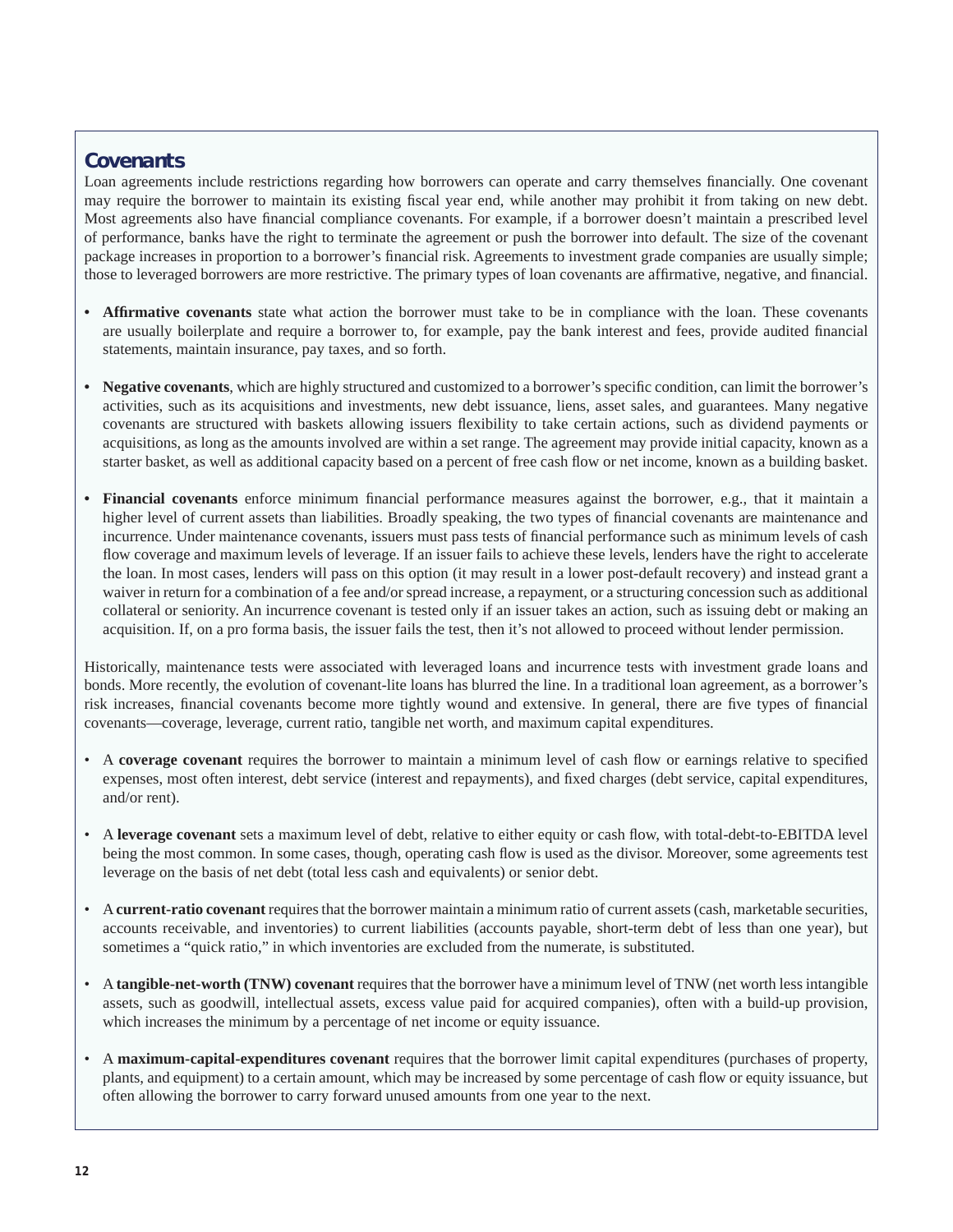speculative grade. This language states that the borrower must attach or release collateral if the issuers' ratings change.

Issuers rated BBB or BBB– may be able to convince lenders to provide unsecured financing, but lenders may demand springing liens in the event the issuer's credit quality deteriorates. Often, an issuer's rating being lowered to BB+ or exceeding its predetermined leverage level will trigger this provision. Likewise, lenders may demand collateral from a strong speculative grade issuer, but will offer to release under certain circumstances, such as if the issuer attains an investment grade rating.

An issuer may divide a collateral pledge between asset-based loans and funded term loans. This is called a **bifurcated collateral structure**. The way this works, typically, is that asset-based loans are secured by current assets like accounts receivable and inventories, while term loans are secured by fixed assets like property, plants, and equipment. Current assets are considered to be a superior form of collateral because they are more easily converted to cash.

#### **Voting rights**

Amendments or changes to a loan agreement must be approved by a certain percentage of lenders. Most loan agreements have three levels of approval: required-lenders level, full vote, and supermajority.

The "required-lenders" level, usually just a simple majority, is used for approval of nonmaterial amendments and waivers or changes affecting one facility within a deal.

A full vote of all lenders, including participants, is required to approve material changes such as RATS (rate, amortization, term, and security; or collateral) rights, but as described below, there are occasions when changes in amortization and collateral may be approved by a lower percentage of lenders (a supermajority). A supermajority is typically 67 to 80% of lenders and is sometimes required for certain material changes such as changes in amortization in term loan repayments and release of collateral.

#### **Change of control**

Invariably, one of the events of default in a credit agreement is a change of issuer control.

For both investment grade and leveraged issuers, an event of default in a credit agreement will be triggered by a merger, an acquisition of the issuer, some substantial purchase of the issuer's equity by a third party, or a change in the majority of the board of directors. For sponsor-backed leveraged issuers, the sponsor's lowering its stake below a preset amount can also trip this clause.

#### **Equity cures**

These provisions allow issuers to fix a covenant violation exceeding the maximum leverage test for instance—by making an equity contribution. These provisions are generally found in private-equity-backed deals. The equity cure is a right, not an obligation. Therefore, a private equity firm will want these provisions, which, if they think it's worth it, allow them to cure a violation without going through an amendment process, through which lenders will often ask for wider spreads and/ or fees in exchange for waiving the violation even with an infusion of new equity. Some agreements don't limit the number of equity cures while others cap the number to, say, one a year, or two over the life of the loan. It's a negotiated point, however, so there is no rule of thumb.

#### **Intercreditor agreements and cross-guarantees**

European borrowers tend to have more complex corporate structures than U.S. firms due to the multijurisdictional nature of the eurozone, as well as the prevalence of private equity management. As a result, intercreditor agreements and cross-guarantees are significant parts of ensuring lender rights regarding a loan transaction, particularly concerning underperformance or default. The intercreditor agreement is an agreement to subordination and stipulates the priority of repayment to all lenders, senior and subordinated, in the case of default. It applies to lenders across borders and codifies their positions in the absence of intervention from individual bankruptcy courts.

Similarly, cross-guarantees ensure that the varied operating units associated with a borrower guarantee its assets as collateral. Thus, should one part trigger a default, all the associated companies will be equally responsible and their assets will be available for repayment.

The fixed and floating liens are another type of guarantee from operating units of the borrower. This type of guarantee balances the need of the borrower to have the ability to actively manage its business with regards to acquiring and disposing of assets, with that of the lender to have claim to those assets in the case of underperformance or default. The terms of this guarantee essentially allow the borrower to dispose of assets without consent (thus the floating aspect). However, the proceeds must go through certain channels, including certain designated accounts, so that the borrower has the right to freeze those assets (fixing them) under certain circumstances.

## **Financials**

The bank book also contains sections on the company's historic and projected financials to help demonstrate the company's financial performance and the key assumptions the new private equity owners are making to demonstrate the company's ability to repay its lenders. Historical financials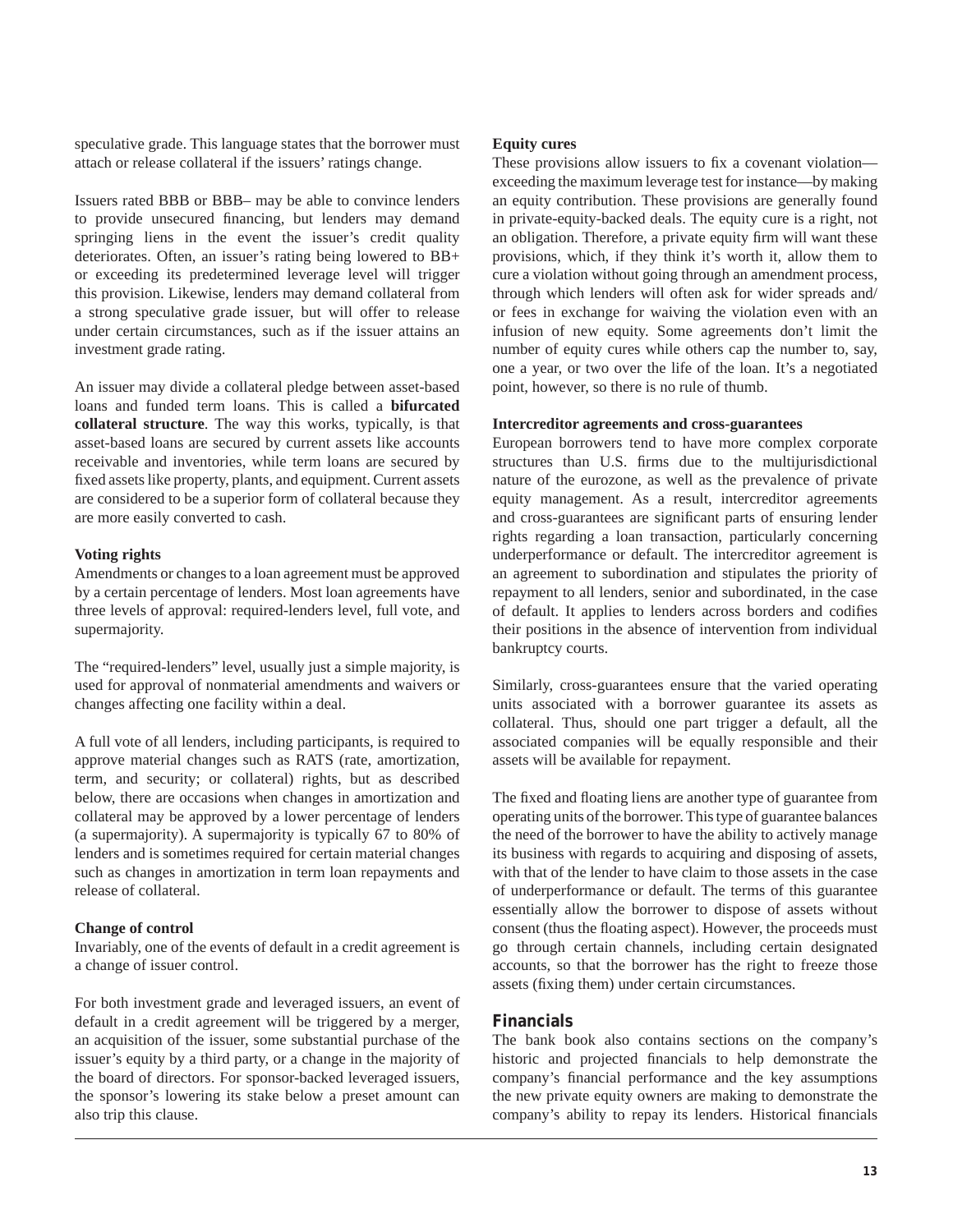will include actual sales and EBITDA figures from the past four to five years, as well as profitability metrics, such as gross profit margin, net margin, and EBITDA margin. For specific industries there may be other financial metrics. For example, compound annual growth rate (CAGR) may be used for retail stores.

There is also typically information on capex spend (both growth and maintenance capex) and cash flow metrics, such as operating cash flow or free operating cash flow. This section is usually followed by an update on current trading for these measures in the current fiscal year. Then the company will show its forecasts for these same types of metrics, usually projecting out at least five years, if not six or seven, and its forecasts for whatever it considers to be its key credit metrics. These can include net leverage (debt-to-EBITDA), cash interest cover (EBITDA/cash interest expense), and debt service coverage ratio, or DSCR (cash flow pre-financing/cash interest + amortization). The bank books show through these financial projections how the company's top-line growth will allow it to deleverage over time and repay lenders.

## **Types of syndicated loan facilities**

Traditionally, the four main types of syndicated loan facilities are (1) revolving debt, (2) term debt, (3) letter of credit (LOC) and (4) acquisition or equipment line (a delayed-draw term loan). However, over the last twenty years, the market has innovated upon these formats, resulting in an array of permutations, including second-lien, covenant-lite, and crossborder transactions.

A **revolving credit** allows borrowers to draw down, repay, and reborrow. The facility acts much like a corporate credit card, except that borrowers are charged an annual fee on unused amounts (the facility fee). Revolvers to speculative grade issuers are sometimes tied to borrowing-base formulas. These limit borrowings to a certain percentage of specified collateral, most often receivables and inventory. Revolving credits often run for 364 days. These revolving credits—called, not surprisingly, 364-day facilities—are generally limited to the investment grade market. The reason for what seems like an odd term is that regulatory capital guidelines mandate that, after one year of extending credit under a revolving facility, banks must then increase their capital reserves to take into account the unused amounts. Banks, therefore, can offer issuers 364-day facilities at a lower unused fee than on a multiyear revolving credit. There are a number of options that can be offered within a revolving credit line:

• A **swingline** is a small, overnight borrowing line, typically provided by the agent.

- A **multicurrency line** allows the borrower to borrow in one or more alternative currencies (in most agreements this option is capped).
- A **competitive-bid option** (CBO) allows the borrower to solicit the best bids from its syndicate group. The agent will conduct what amounts to an auction to raise funds for the borrower, and the best bids are accepted. CBOs typically are available only to large, investment grade borrowers.
- A **term-out** will allow the borrower to convert revolving borrowings into a term loan at a given date. This, again, is usually a feature of investment grade loans. Under the option, borrowers may take what is outstanding under the facility and pay it off according to a predetermined repayment schedule. Often the spreads ratchet up if the term-out option is exercised.
- An **evergreen** is an option for the borrower—with consent of the syndicate group—to extend the facility each year for an additional year. For instance, at the end of each year, a three-year facility would be reset to three years if the lenders and borrower agree. If the evergreen is not exercised, the agreement would simply run to term.

A **term loan** is an installment loan, such as a loan one would use to buy a car. The borrower may draw on the loan during a short commitment period (during which lenders usually share a ticking fee, akin to a commitment fee on a revolver) and repay it based on either a scheduled series of repayments or a one-time lump-sum payment at maturity (bullet payment). There are two principal types of term loans:

- An **amortizing term loan** (A term loan or TLA) is a term loan with a progressive repayment schedule that typically runs six years or less. These loans are normally syndicated to banks along with revolving credits as part of a larger syndication.
- An **institutional term loan** (TLB, TLC, TLD, etc.) is a term loan facility carved out for non-bank investors. These loans came into broad usage during the mid-1990s as the institutional loan investor base grew. This institutional category also includes second-lien loans and covenant-lite loans.

**LOCs** (letters of credit) are guarantees provided by the bank group to pay off debt or obligations if the borrower cannot.

**Acquisition/equipment lines (delayed-draw term loans)** are credits that may be drawn down for a given period to purchase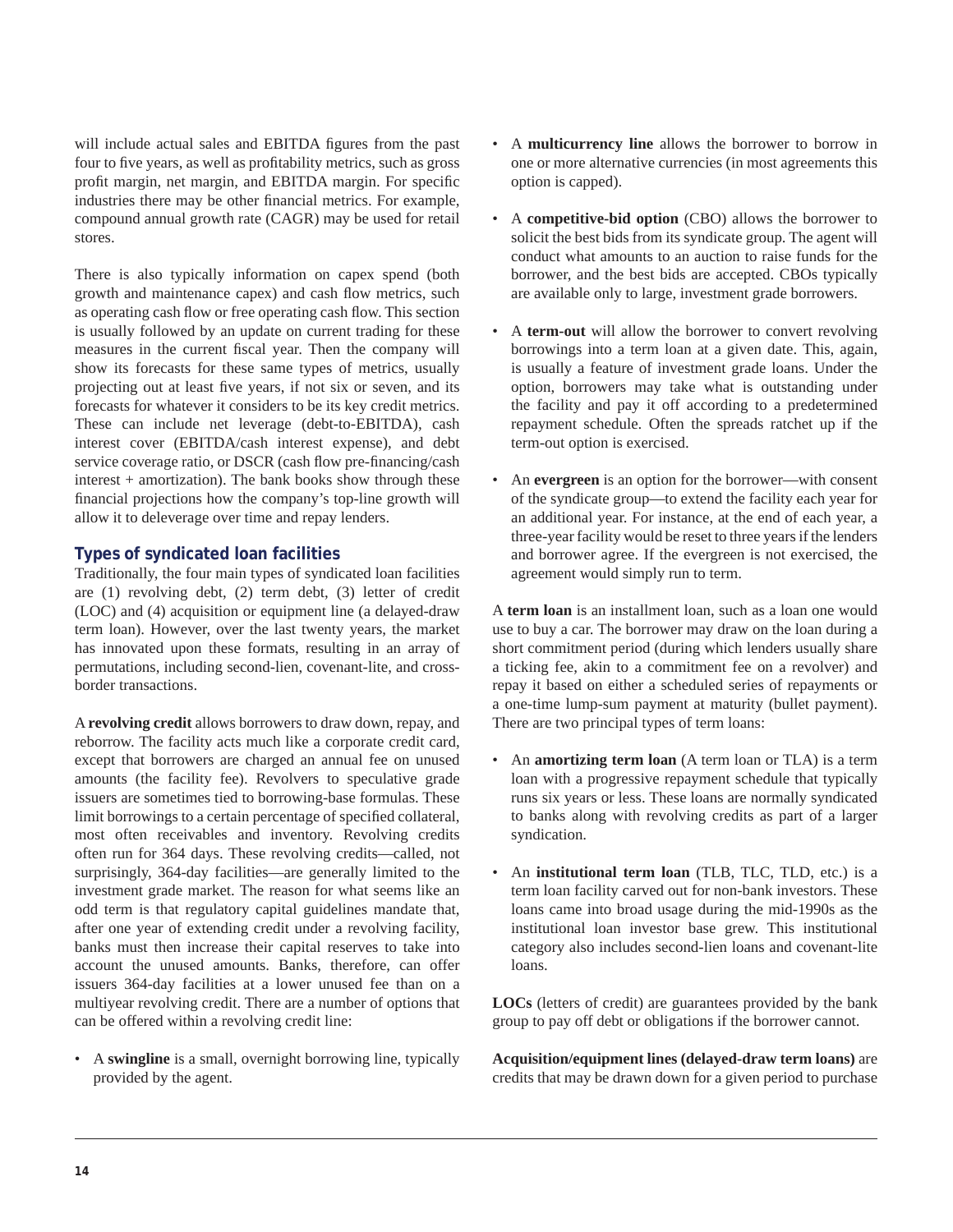specified assets or equipment, or to make acquisitions. The issuer pays a fee during the commitment period (a ticking fee). The lines are then repaid over a specified period (the term-out period). Repaid amounts may not be reborrowed.

**Bridge loans** are loans that are intended to provide short-term financing to provide a "bridge" to an asset sale, bond offering, stock offering, divestiture, etc. Generally, bridge loans are provided by arrangers as part of an overall financing package. Typically, the issuer will agree to increasing interest rates if the loan is not repaid as expected. For example, a loan could start at a spread of L+250 and ratchet up 50 basis points (bps) every six months the loan remains outstanding past one year.

An **equity bridge loan** is a bridge loan provided by arrangers that is expected to be repaid by a secondary equity commitment to a leveraged buyout. This product is used when a private equity firm wants to close on a deal that requires, say, \$1 billion of equity of which it ultimately wants to hold half. The arrangers bridge the additional \$500 million, which would be then repaid when other sponsors come into the deal to take the \$500 million of additional equity. Needless to say, this is a hotmarket product. In Europe, these type of facilities are called subscription-line financing.

**Second-lien loans** are really just another type of syndicated loan facility. However, they are sufficiently complex to warrant a separate section in this space. After a brief flirtation with second-lien loans in the mid-1990s, these facilities fell out of favor when the 1998 Russian debt crisis caused investors to adopt a more cautious tone. But after default rates fell precipitously in 2003, arrangers rolled out secondlien facilities to help finance issuers struggling with liquidity problems. By 2007 the market had accepted second-lien loans to finance a wide array of transactions, including acquisitions and recapitalizations. Arrangers tap non-traditional accounts hedge funds, distressed investors, and high-yield accounts as well as traditional CLO and prime fund accounts to finance second-lien loans. In Europe, however, the historical dynamics are slightly different, with second-liens providing an additional tranche of debt between senior secured loans and more subordinated debt—either mezzanine financing or highyield bonds.

As their name implies, the claims on collateral of second-lien loans are junior to those of first-lien loans. Second-liens also typically have less restrictive covenant packages, in which maintenance covenant levels are set wide of the first-lien loans. For these reasons, second-liens are priced at a premium to first-lien loans. This premium typically starts at 200 bps when the collateral coverage goes far beyond the claims of both the first- and second-lien loans, to more than 1,000 bps for less generous collateral.

There are, lawyers explain, two main ways in which the collateral of second-lien loans can be documented. Either the second-lien loan can be part of a single security agreement with first-lien loans, or they can be part of an altogether separate agreement. In the case of a single agreement, the agreement would apportion the collateral, with value going first to the first-lien claims, and next to the second-lien claims.

In a single security agreement, the second-lien lenders are in the same creditor class as the first-lien lenders from the standpoint of a bankruptcy, according to lawyers who specialize in these loans. As a result, for adequate protection to be paid the collateral must cover both the claims of the firstand second-lien lenders. If it does not, the judge may choose to not pay adequate protection or to divide it pro rata among the first- and second-lien creditors.

In addition, the second-lien lenders may have a vote as secured lenders equal to those of the first-lien lenders. One downside for second-lien lenders is that these facilities are often smaller than the first-lien loans, and therefore when a vote comes up. first-lien lenders can outvote second-lien lenders to promote their own interests.

In the case of two discrete security agreements, divided by a standstill agreement, the first- and second-lien lenders are likely to be divided into two creditor classes. Second-lien lenders do not have a voice in the first-lien creditor committees.

As well, first-lien lenders can receive adequate protection payments even if collateral covers their claims, but does not cover the claims of the second-lien lenders. This may not be the case if the loans are documented together and the firstand second-lien lenders are deemed a unified class by the bankruptcy court.

Unlike in the U.S., where second-lien loans typically have less restrictive covenant packages in which maintenance covenant levels are set wider than the first-lien loans, European secondlien credits share the same covenant package as first-lien facilities.

**Covenant-lite loans** are another variation on the syndicated loan facility. At the most basic level, covenant-lite loans are loans that have bond-like financial incurrence covenants rather than the traditional maintenance covenants that are normally part and parcel of a loan agreement. What's the difference?

Incurrence covenants generally require that if an issuer takes an action (paying a dividend, making an acquisition, issuing more debt), it would need to still be in compliance. So, for instance, an issuer that has an incurrence test that limits its debt to 5x cash flow would only be able to take on more debt if, on a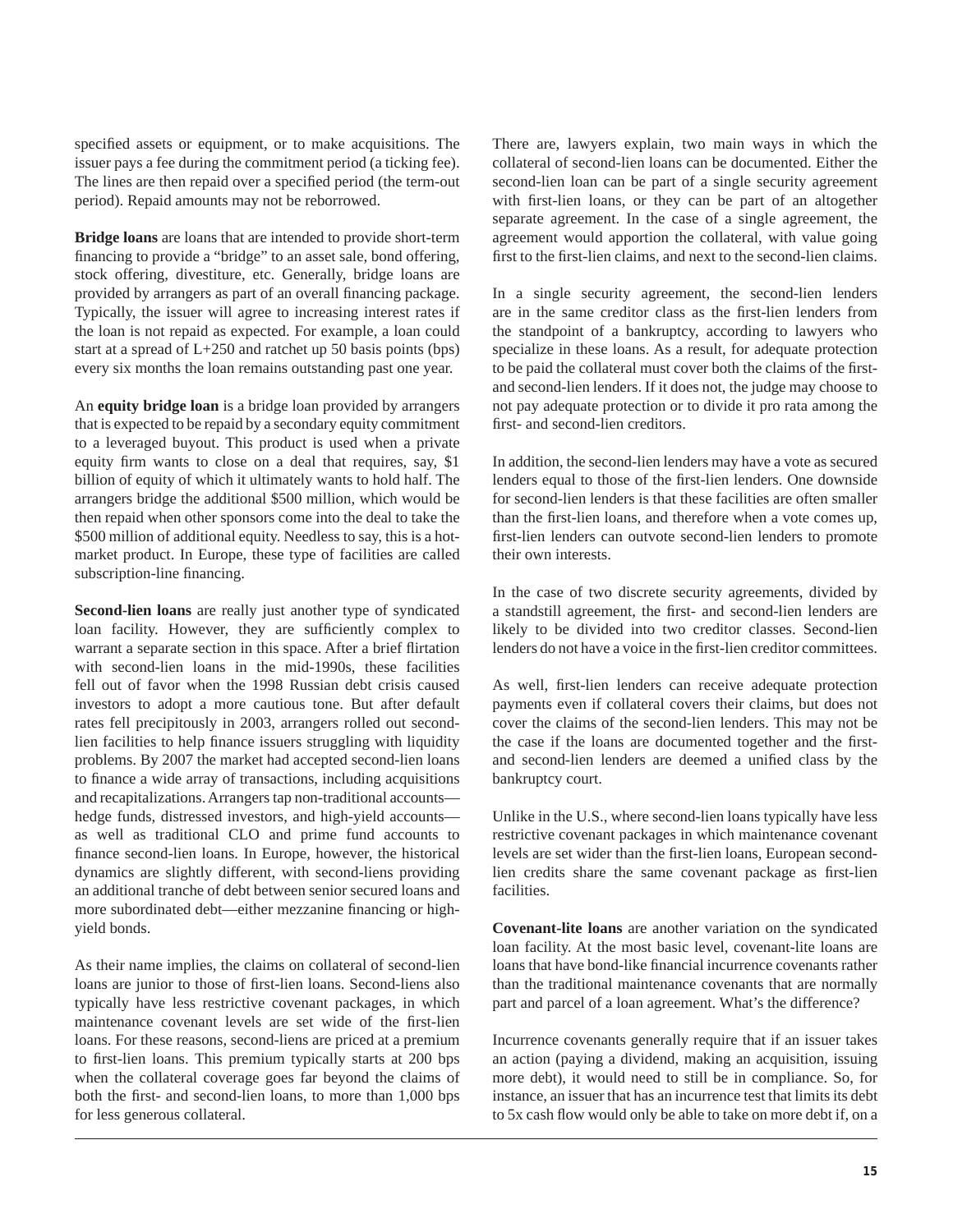pro forma basis, it was still within this constraint. If not, then it would have breached the covenant and be in technical default on the loan . If, on the other hand, an issuer found itself above this 5x threshold simply because its earnings had deteriorated, it would not violate the covenant.

Maintenance covenants are far more restrictive, because they require an issuer to meet certain financial tests every quarter, whether or not it takes an action. So, in the case above, had the 5x leverage maximum been a maintenance rather than incurrence test, the issuer would need to pass it each quarter, and would be in violation if either its earnings eroded or its debt level increased. For a lender, maintenance tests are preferable because they allow the lender to take action earlier if an issuer experiences financial distress. What's more, the lenders may be able to wrest some concessions from an issuer that is in violation of covenants (a fee, incremental spread, or additional collateral) in exchange for a waiver. Conversely, issuers prefer incurrence covenants precisely because they are less stringent.

**Free-and-clear incremental tranches** are carve-outs in covenant-lite loans that allow borrowers to issue debt without triggering incurrence financial tests. For instance, a leverage test may say that an issuer cannot take on new debt if, on a pro forma basis, total debt to EBITDA would be 4x or more—but the test only kicks in once the issuer incurs more than, say, \$100 million of new debt. That effectively gives the borrower the ability to issue up to \$100 million of new debt at a market clearing rate whether or not leverage exceeds 4x.

Lenders, in most cases, have most-favored-nations (MFN) protection that resets the yield of the existing loan to the rate of the new loan to make sure it remains on market. In what used to be rare cases, however, this protection is limited to a certain period of time by what is known as an MFN sunset (in issuer-friendly markets, MFN sunsets have proliferated). In other cases, the rate adjustment is capped to say, 50 bps. Freeand-clear tranches are an innovation that has grown with the proliferation of covenant-lite loans since 2013. Lenders expect the use of these provisions to ebb and flow with the strength of market conditions.

**Cross-border loans** are transactions that are syndicated simultaneously into multiple markets. The most common cross-border transaction is one that is sold to both U.S. and European investors. However, cross-borders can also be transactions sold in Asia and the U.S., Asia and Europe, or even Asia, the U.S., and Europe.

The tranches that make up a cross-border loan are denominated in currencies to match the markets that they are being sold to. Thus, the U.S. portion of a cross-border loan will be denominated in U.S. dollars and the European portion will be denominated in euros and/or British pounds.

For a cross-border transaction to be viable, the issuer usually must have operations in all of the markets that it is selling debt to. For example, a company that traditionally issues in the U.S., such as HCA Inc., must also have assets and/or business in Europe to support a euro tranche sold to European investors.

**Mezzanine loans** were a standard feature of the European debt structure until the credit crunch of 2008/2009. A mezzanine loan is a subordinated instrument that carries second-ranking security (or third-ranking security if the capital structure also includes second-lien). Historically, mezzanine has been a financing option of choice for small transactions, while the high-yield bond market provided subordinated financing for large deals. Prior to 2008, mezzanine had extended its reach to include large deals, becoming a staple of LBO financings ranging in size from  $\in$ 10 million to  $\in$ 1 billion.

Mezzanine was popular with private equity groups because, unlike public high-yield bonds, it was a private instrument, syndicated to a group of lenders ranging from traditional shops that specialize in mezzanine to new investors, such as hedge funds. In addition to being subordinated debt, mezzanine included a number of unique features. The interest consisted of a cash and PIK margin above a base rate. Due to its secondary or tertiary position in the priority line, the total margin was considerably higher than on senior bank loans. In addition to spread, mezzanine traditionally included warrants to provide lenders an unlimited upside potential should the issuer perform well. All other things being equal, deals with warrants carry lower spreads than those without.

Mezzanine often had a non-call provision, for one to three years, plus prepayment penalties in the subsequent years. This also appealed to private equity groups because, when exiting a company, it was cheaper to repay mezzanine than high-yield bonds, which have longer non-call periods. This instrument carried the same financial covenants as senior bank loans. Some facilities had identical covenant levels as the first ranking debt while others include a "haircut," which refers to how much looser the mezzanine covenants were compared with senior debt. Usually this number was around 10%.

The standard mezzanine standstill periods are either 60/90/120 days or 90/120/150 days for mezzanine payment defaults/ financial covenant defaults/other mezzanine defaults, respectively. The mezzanine market all but disappeared after the 2008/2009 credit crunch, and was largely replaced by the high-yield bond market and direct lending—and increasingly, second-lien paper, which at the moment is often placed privately with direct lenders.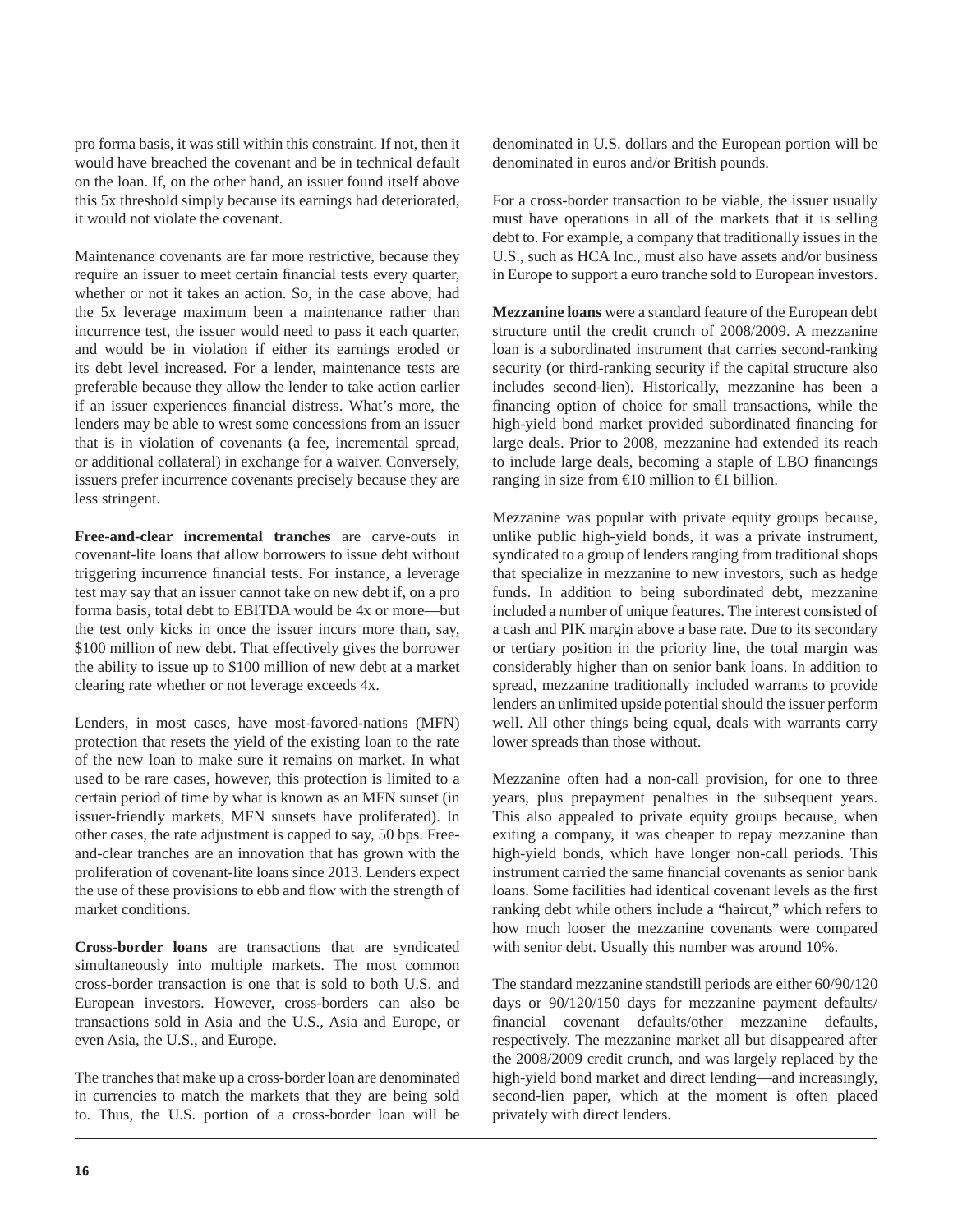## **Loan pricing**

Loan pricing involves the interest, usually in the form of a spread over a base rate, and an array of fees, usually used to incentivize lenders to participate in a transaction or to agree to changes in terms and conditions.

#### **Interest**

The interest portion of loans involves a **base rate**, typically LIBOR or prime, and the additional spread. Base rates are the minimum rate which the loan will pay. Most loans are floatingrate instruments that are periodically reset to a spread over

## *Fees*

The fees associated with syndicated loans are the upfront fee, the commitment fee, the facility fee, the administrative agent fee, the usage fee, the LOC fee, and the cancellation or prepayment fee.

- An **upfront fee** is a fee paid by the issuer at close. It is often tiered, with the lead arranger receiving a larger amount in consideration for structuring and/or underwriting the loan . Co-underwriters will receive a lower fee, and then the general syndicate will likely have fees tied to its commitment. Most often, fees are paid on a lender's final allocation. For example, a loan has two fee tiers: 100 bps (or 1%) for \$25 million commitments and 50 bps for \$15 million commitments. A lender committing to the \$25 million tier will be paid on its final allocation rather than on initial commitment, which means that, in this example, the loan is oversubscribed and lenders committing \$25 million would be allocated \$20 million and the lenders would receive a fee of \$200,000 (or 1% of \$20 million). Sometimes upfront fees will be structured as a percentage of final allocation plus a flat fee. This happens most often for larger fee tiers, to encourage potential lenders to step up for larger commitments. The flat fee is paid regardless of the lender's final allocation. Fees are usually paid to banks, mutual funds, and other non-offshore investors at close. CLOs and other offshore vehicles are typically brought in after the loan closes as a "primary" assignment, and they simply buy the loan at a discount equal to the fee offered in the primary assignment, for tax purposes.
- A **commitment fee** is a fee paid to lenders on undrawn amounts under a revolving credit or a term loan prior to draw-down. On term loans, this fee is usually referred to as a "ticking" fee.
- A **facility fee** , which is paid on a facility's entire committed amount, regardless of usage, is often charged instead of a commitment fee on revolving credits to investment grade borrowers, because these facilities typically have competitive bid options that allow a borrower to solicit the best bid from its syndicate group for a given borrowing. The lenders that do not lend under the CBO are still paid for their commitment.
- A **usage fee** is paid when the utilization of a revolving credit is above a set level or more often below a certain minimum.
- A **prepayment fee** is a feature generally associated with institutional term loans. Typical prepayment fees will be set on a sliding scale; for instance, 2% in year one and 1% in year two. The fee may be applied to all repayments under a loan, including from asset sales and excess cash flow (a "hard" fee) or specifically to discretionary payments made from a refinancing or out of cash on hand (a "soft" fee).
- An **administrative agent fee** is the annual fee typically paid to administer the loan (including to distribute interest payments to the syndication group, to update lender lists, and to manage borrowings). For secured loans (particularly those backed by receivables and inventory), the agent often collects a collateral monitoring fee, to ensure that the promised collateral is in place.
- An LOC fee can be any one of several types. The most common—a fee for standby or financial LOCs—guarantees that lenders will support various corporate activities. Because these LOCs are considered "borrowed funds" under capital guidelines, the fee is typically the same as the LIBOR margin. Fees for commercial LOCs (those supporting inventory or trade) are usually lower, because in these cases actual collateral is submitted.
- The LOC is usually issued by a fronting bank (usually the agent) and syndicated to the lender group on a pro rata basis. The group receives the LOC fee on its respective shares, while the fronting bank receives an issuing (or fronting, or facing) fee for issuing and administering the LOC. This fee is almost always 12.5–25 bps (0.125% to 0.25%) of the LOC commitment.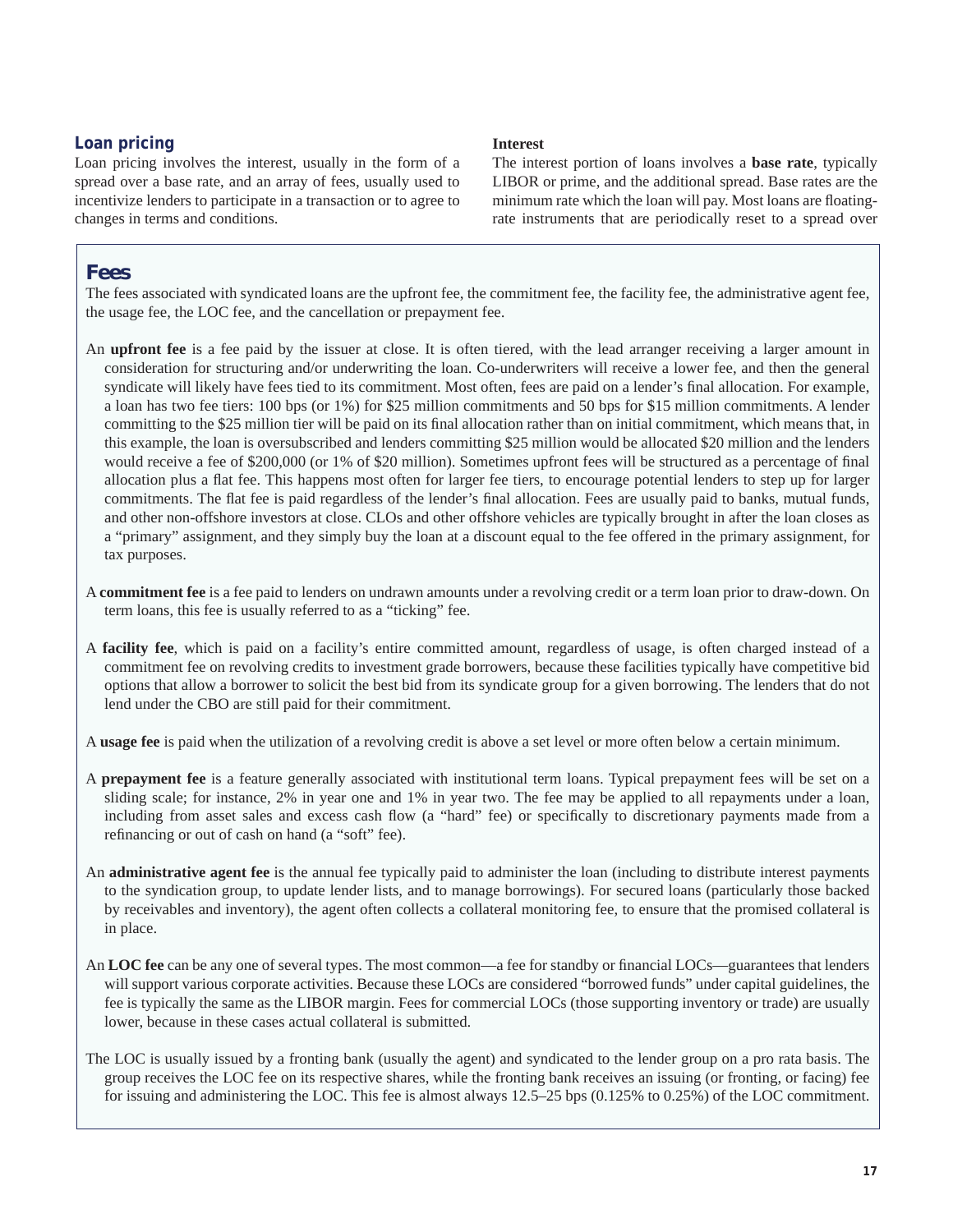a base rate, typically LIBOR. In most cases, borrowers can lock in a given rate for one month to one year. Syndication pricing options include prime, LIBOR, CDs, and other base rate options.

With the **prime rate,** borrowed funds are priced at a spread over the reference bank's prime lending rate. The rate is reset daily, and borrowings may be repaid at any time without penalty. This is typically an overnight option, because the prime option is more costly to the borrower than LIBOR.

The LIBOR (or Eurodollar) is also floating rate but, with this option, the base rate resets over longer periods—anywhere from one month to one year. Borrowings cannot be prepaid without penalty. **LIBOR floors** come into vogue as the base rate declines. As its name implies, the LIBOR floor puts a floor under the base rate for loans. If a loan has a 1% LIBOR floor and LIBOR falls below this level, the base rate for any resets defaults to 1%.

Other floating rate options exist, but are rare. The **CD** option works precisely like the LIBOR option, but the base rate is certificates of deposit, sold by a bank to institutional investors. There is also a **federal funds** option which is the overnight rate charged by the Federal Reserve to member banks, and **cost of funds**, which is the bank's own funding rate.

In European transactions, there are also **local currency options**, whereby facilities can fund in a number of currencies other than the euro, particularly the British pound and the U.S. dollar. U.S. dollar- and sterling-denominated tranches will generally use their respective LIBORs as the base rate. Tranches denominated in other local currencies, such as the Swiss franc or the Swedish krona, can float over a local money market base rate, but usually also provide a further option to fund in a more common currency, such as the euro or the U.S. dollar, and will thus use the relevant base rate.

In addition to the base rate, the borrower pays a specified **spread** or **margin** over the base rate to borrow under loan agreements. The spread is typically expressed in basis points.

Spreads on many loans are tied to performance grids. In this case, the spread adjusts based on one or more financial criteria. Ratings-based grids are typical in investment grade loans.

As discussed earlier in this primer (see "Pricing a loan in the primary market" section), spreads are set through the bookbuilding process that includes reading the market dynamics and flexing pricing to drive demand for the loan.

**Original-issue discounts (OIDs)** are yet another term imported from the bond market. The OID, the discount from par at loan issuance , is offered in the new issue market as a spread enhancement. If a loan is issued at 99 cents on the dollar to pay par, the OID is technically 100 bps, or 1 point. Colloquially, the OID is often expressed as the actual offer price or issue price.

At this point, the careful reader may be wondering just what the difference is between an OID and an upfront fee . After all, in both cases the lender effectively pays less than par for a loan. From the perspective of the lender, there is no practical difference. From an accounting perspective, however, an OID and a fee may be recognized, and potentially taxed, differently.

## **Asset based lending**

Most of the information above refers to "cash flow" loans, loans that may be secured by collateral, but are repaid by cash flow. Asset-based lending is a distinct segment of the loan market. These loans are secured by specific assets and usually governed by a borrowing formula (or a "borrowing base").

The most common type of asset-based loans are receivables and/or inventory lines. These are revolving credits that have a maximum borrowing limit, say \$100 million, but also have a cap based on the value of an issuer's pledged receivables and inventories. Usually, the receivables are pledged and the issuer may borrow against 80%, give or take.

Inventories are also often pledged to secure borrowings. However, because they are obviously less liquid than receivables, lenders are less generous in their formula. Indeed, the borrowing base for inventories is typically in the 50–65% range. In addition, the borrowing base may be further divided into subcategories—for instance, 50% of work-in-process inventory and 65% of finished goods inventory.

In many receivables-based facilities, issuers are required to place receivables in a "lock box." The bank lends against the receivables, takes possession of them, and then collects them to pay down the loan.

In addition, asset-based lending is often done based on specific equipment, real estate, car fleets, and an unlimited number of other assets.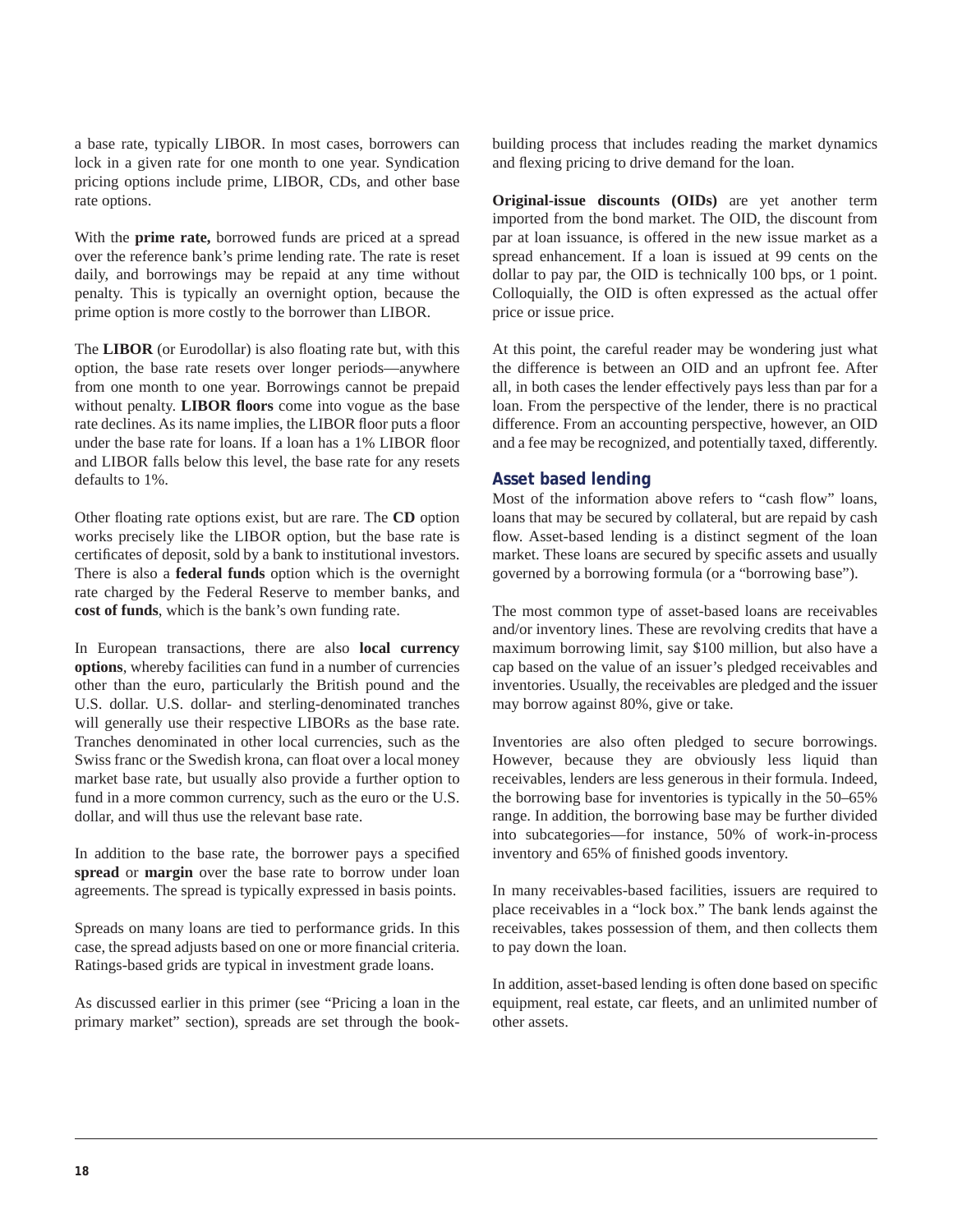## **The Post-Launch Life of a Loan**

Once syndicated loans have launched, they continue on through the normal life cycle of any other financial instrument or security. They trade in the secondary market, and get repaid, refinanced, and sometimes, restructured.

#### **Secondary sales**

Leveraged loans are sold in the secondary market after the primary loan syndication is closed and the credit has been allocated. At that point investors are free to trade the paper. Loan sales are structured as either assignments or participations, with investors usually trading through dealer desks at the large underwriting banks. Dealer-to-dealer trading is almost always conducted through a "street" broker.

There are two types of sales—assignments and participations.

In an **assignment**, the assignee becomes a direct signatory to the loan and receives interest and principal payments directly from the administrative agent.

Assignments typically require the consent of the borrower and agent, although consent may be withheld only if a reasonable objection is made. In many loan agreements the issuer loses its right to consent in the event of default.

The loan document usually sets a minimum assignment amount, usually \$5 million, for pro rata commitments. In the late 1990s, however, administrative agents started to break out specific assignment minimums for institutional tranches. In most cases, institutional assignment minimums were reduced to \$1 million in an effort to boost liquidity. In some cases, assignment fees were reduced or even eliminated for institutional assignments.

One market convention that became firmly established in the late 1990s was assignment-fee waivers by arrangers for trades crossed through their secondary trading desks. This was a way to encourage investors to trade with the arranger rather than with another dealer. This provided a significant incentive to trade with the arranger—or a deterrent to not trade away, depending on your perspective—because a \$3,500 fee amounts to 7–35 bps of a \$1 million to \$5 million trade.

**Primary assignments** refer to primary commitments made by offshore accounts (principally CLOs and hedge funds). These vehicles, for a variety of reasons, suffer tax consequences from buying loans in the primary. The agent will therefore hold the loan on its books for some short period after the loan closes, and then will sell it to these investors via an assignment. Though called primary assignments, they are effectively primary purchases.

In a **participation agreement** the buyer takes a participating interest in the selling lender's commitment.

The lender remains the official holder of the loan, with the participant owning the rights to the amount purchased. Consents, fees, or minimums are almost never required. The participant has the right to vote only on material changes in the loan document (rate, term, and collateral). Non-material changes do not require approval of participants.

A participation can be a riskier way of purchasing a loan because, if the lender of record becomes insolvent or defaults, the participant does not have a direct claim on the loan. In this case, the participant then becomes a creditor of the lender and often must wait for claims to be sorted out to collect on its participation.

#### **Prepayments/Non-call features**

Since loans are floating-rate instruments, they carry the "free option" of being prepaid—or called—at any time without penalty. This is one reason why private equity firms often prefer loan to bond financing—because they can prepay or call a loan when it is advantageous to refinance at a better rate, make an add-on acquisition, recapitalize the business and pay themselves a dividend, or float the business publicly through an IPO.

There are cases, however, where prepayment fees do apply although typically for syndicated loans these are considered "soft call" provisions, where fees are typically not more than 2% in year one and 1% in year two. In fact, the recent market standard soft call protection in both Europe and the U.S. is much more favorable for borrowers, typically consisting of only six-month call protection with a prepayment fee during that time of 1%.

#### **Loan math—the art of spread calculation**

Calculating loan yields or spreads is not straightforward. Unlike most bonds, which have long non-call periods and high call premiums, as previously explained, most loans are prepayable at any time typically without fees. Therefore, affixing a spread to maturity or a spread to worst on loans is little more than a theoretical calculation.

This is because an issuer's behavior is unpredictable. It may repay a loan early because a more compelling financial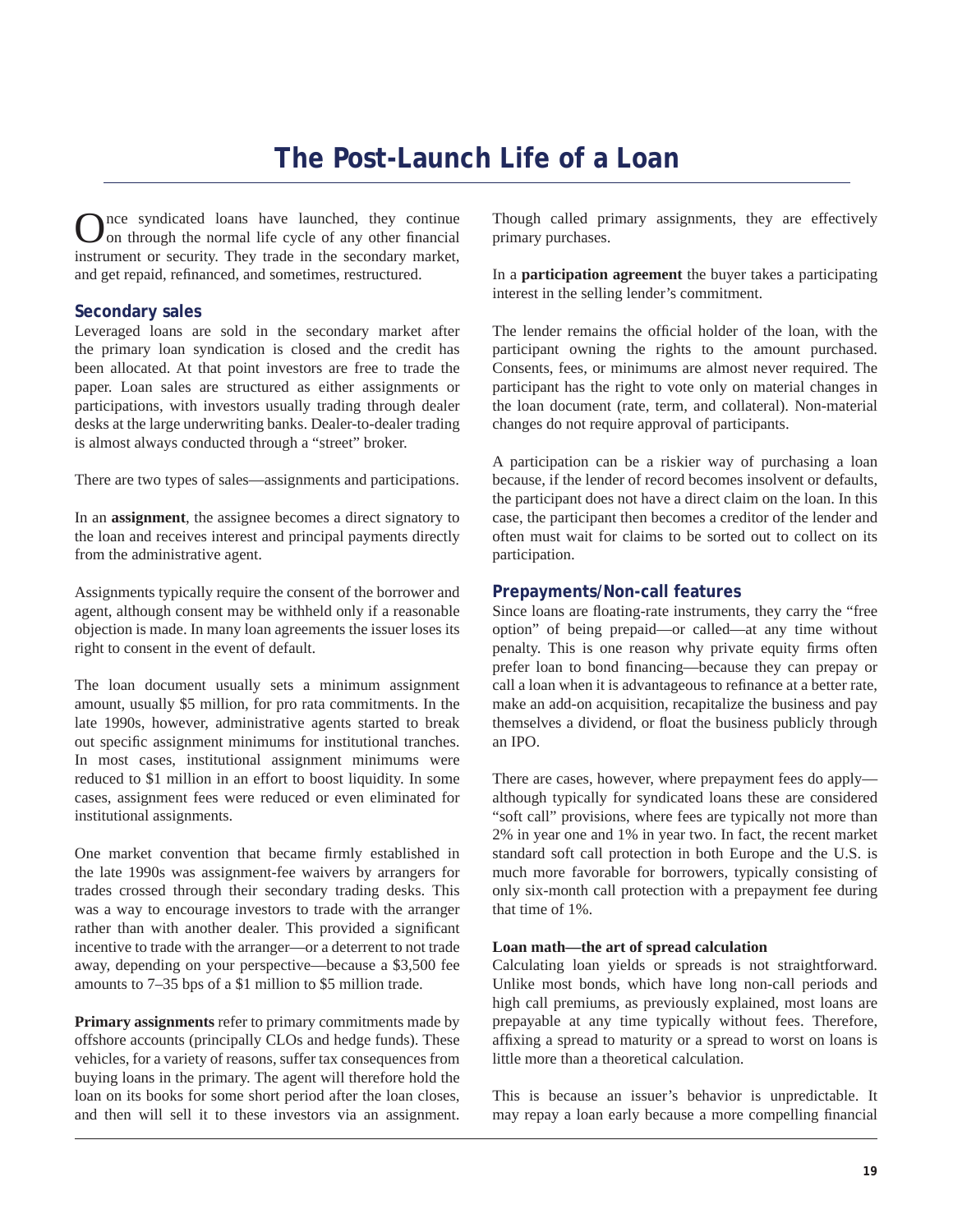opportunity presents itself or because the issuer is acquired or because it is making an acquisition and needs new financing. Traders and investors will often speak of loan spreads , therefore, as a spread to a theoretical call. Loans, on average, now assume a three- or four-year average life. So, if you buy a loan with a spread of 250 bps at a price of 101, you might assume your spread-to-expected-life as the 250 bps less the amortized 100 bps premium or LIBOR+170.

Conversely, if you bought the same loan at 99, the spread-toexpected life would be LIBOR+330. Of course, if there's a LIBOR floor, the minimum would apply.

## **Amendments and waivers**

During syndication and after the transaction has closed, all of the terms of a loan are subject to negotiation. Before the transaction closes, during the book-building process, arrangers revise terms to benefit borrowers but also ensure that enough lenders are willing to participate in the transaction.

After the loan closes, however, the borrower can ask for a change in terms via an amendment. Frequently the lenders will require some kind of compensation for those changes in the form of an amendment fee.

The typical amendment requests are for repricing, covenant relief, a waiver to one of the terms and conditions, and amendto-extend.

An amendment to change the spread is a **repricing**. When these amendments occur, it is nearly always in a bull market where demand exceeds supply and the borrower is in the driver's seat. In these cases, the primary market spread on loans is declining because lenders forfeit spread in return for being able to stay invested when paper is scarce. In this situation, borrowers already in the market will ask the lenders to allow them to reduce the existing spread on the loans. Basically, the borrowers have the lenders over a barrel, and the repricing occurs because that way the lenders can remain in the deal but at the current market price.

A **covenant relief** amendment occurs when the borrower is in danger of breaching a covenant (in most cases financial). If a borrower knows that it cannot meet its upcoming financial covenant test, they will ask the lenders to waive or amend the covenant so that the borrower is not in breach. In return, the lenders receive a fee.

The borrower may also ask the lenders for a **waiver** of one of the terms and conditions. For example, if a borrower sells an asset, which would normally be subject to prepayment conditions, they may ask for a waiver in order to use those funds for a different purpose. Alternately, the borrower may

be changing the structure of the company due to an acquisition or sale, and they may ask for a waiver of the change-of-control clause. In most of these cases, the borrower will need to pay a fee to the lenders for the waiver.

An **amend-to-extend** transaction allows an issuer to push out part of its loan maturities through an amendment, rather than a full-out refinancing. Amend-to-extend transactions came into widespread use in 2009 as borrowers struggled to push out maturities in the face of difficult lending conditions that made refinancing prohibitively expensive.

Amend-to-extend transactions have two phases, as the name implies. The first is an amendment in which at least 50.1% of the bank group must approve the issuer's ability to roll some or all existing loans into longer-dated paper. Typically, the amendment sets a range for the amount that can be tendered via the new facility, as well as the spread at which the longerdated paper will pay interest.

The new debt is pari passu with the existing loan . But because it matures later and thus is structurally subordinated, it carries a higher rate, and in some cases more attractive terms. Because issuers with big debt loads are expected to tackle debt maturities over time, amid varying market conditions, in some cases, accounts insist on most-favored-nation protection. Under such protection, the spread of the loan would increase if the issuer in question prints a loan at a wider margin.

The second phase is the conversion, in which lenders can exchange existing loans for new loans. In the end, the issuer is left with two tranches: (1) the legacy paper at the initial spread and maturity, and (2) the new longer-dated facility at a wider spread.

The innovation here: amend-to-extend allows an issuer to term-out loans without actually refinancing into a new credit (which would require marking the entire loan to market, entailing higher spreads, a new OID, and stricter covenants).

## **Defaults and restructuring**

There are two primary types of loan defaults: technical defaults, and the much more serious payment defaults. Technical defaults occur when the issuer violates a provision of the loan agreement, e.g., an issuer doesn't meet a financial covenant test, or fails to provide lenders with financial information, or some other violation that doesn't involve payments.

When this occurs, the lenders can accelerate the loan and force the issuer into bankruptcy. That's the most extreme measure. In most cases, the issuer and lenders can agree on an amendment that waives the violation in exchange for a fee, spread increase, and/or tighter terms.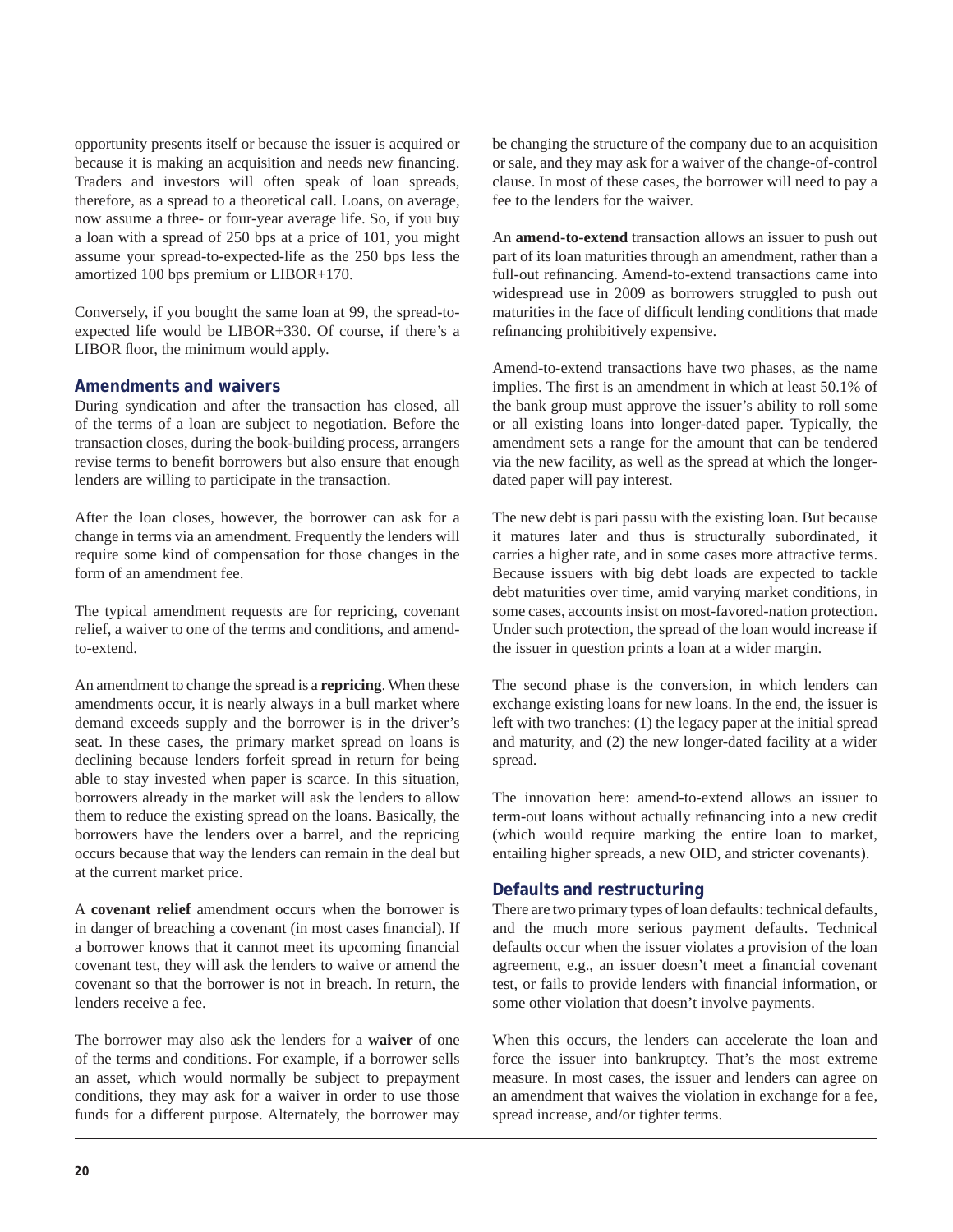A payment default is a more serious matter. As the name implies, this type of default occurs when a company misses either an interest or principal payment. There is often a preset period of time, say 30 days, during which an issuer can cure a default (the "cure period"). After that, the lenders can choose to either provide a forbearance agreement that gives the issuer some breathing room or take appropriate action, up to and including accelerating, or calling, the loan.

If the lenders accelerate, the company will generally declare bankruptcy and restructure its debt. This means that the borrower will avail itself of the formal court system. Alternately, borrowers and lenders can come to terms through a distressed exchange, and avoid the time and expense of bankruptcy court.

Distressed exchanges are a negotiated tender in which classholders will swap their existing paper for a new series of bonds that typically have a lower principal amount and, often, a lower yield. In exchange the bondholders might receive stepped-up treatment, going from subordinated to senior, say, or from unsecured to second-lien. This technique is used frequently in the bond market but rarely for first-lien loans.

S&P Global Ratings in many cases considers these programs a default and, in fact, the holders are agreeing to take a principal haircut in order to allow the company to remain solvent and improve their ultimate recovery prospects. However, this remains a judgement call as a borrower must be viewed as being distressed.

Another technique for addressing the issue of distressed debt is the sub-par loan buy-back. This technique grew out of the bear market that began in 2007. Performing paper fell to prices not seen before in the loan market—with many trading south of 70. This created an opportunity for issuers with the financial wherewithal and the covenant room to repurchase loans via a tender, or in the open market, at prices below par.

Sub-par buybacks have deep roots in the bond market. Loans didn't suffer the price declines before 2007 to make such tenders attractive, however. In fact, most loan documents do not provide for a buyback. Instead, issuers typically need obtain lender approval via a 50.1% amendment.

#### **Bankruptcy**

Filing for bankruptcy means that the borrower is using the formal court system to restructure or dissolve its business. In the U.S., this means that they will file either Chapter 11 or Chapter 7. Chapter 11 allows for the company to restructure its debt and come back into business in an orderly fashion while being protected from its creditors. If the company is

not worth saving, however, because its primary business has cratered, then the issuer and lenders may agree to a Chapter 7 liquidation, in which the assets of the business are sold and the proceeds dispensed to the creditors.

In other countries, bankruptcy processes are rarely as transparent and orderly as the U.S. system. The rest of this section will focus on the U.S. bankruptcy process.

**Debtor-in-possession (DIP)** loans are a critical part of the bankruptcy process. They are loans made to bankrupt entities. These loans constitute super-priority claims in the bankruptcy distribution scheme, and thus sit ahead of all pre-petition claims. Many DIPs are further secured by priming liens on the debtor's collateral. Traditionally, pre-petition lenders provided DIP loans as a way to keep a company viable during the bankruptcy process, thereby protecting their claims. In the early 1990s a broad market for third-party DIP loans emerged. These non-prepetition lenders were attracted to the market by the relative safety of most DIPs based on their super-priority status and relatively wide margins. This was the case again in the early 2000s.

During that period, however, the landscape shifted because of more dire economic conditions. As a result, liquidity was in far shorter supply, constraining availability of traditional thirdparty DIPs. Likewise, with the severe economic conditions eating away at debtors' collateral, not to mention reducing enterprise values, pre-petition lenders were more wary of relying solely on the super-priority status of DIPs, and were more likely to ask for priming liens to secure facilities.

The refusal of pre-petition lenders to consent to such priming, combined with the expense and uncertainty involved in a priming fight in bankruptcy court, greatly reduced third-party participation in the DIP market. With liquidity in short supply, new innovations in DIP lending cropped up, aimed at bringing nontraditional lenders into the market, including junior DIPs and roll-up DIPs.

**Junior DIPs** are facilities typically provided by bondholders or other unsecured debtors as part of a loan -to-own strategy. The providers receive much or all of the post-petition equity interest as an incentive to provide the DIP loans.

**Roll-up DIPs** combine pre-petition claims into the DIP facility. In some bankruptcies, DIP providers were given the opportunity to roll up pre-petition claims into junior DIPs that rank ahead of other pre-petition secured lenders. This sweetener was particularly compelling for lenders that had bought pre-petition paper at distressed prices and were able to realize a gain by rolling it into the junior DIPs.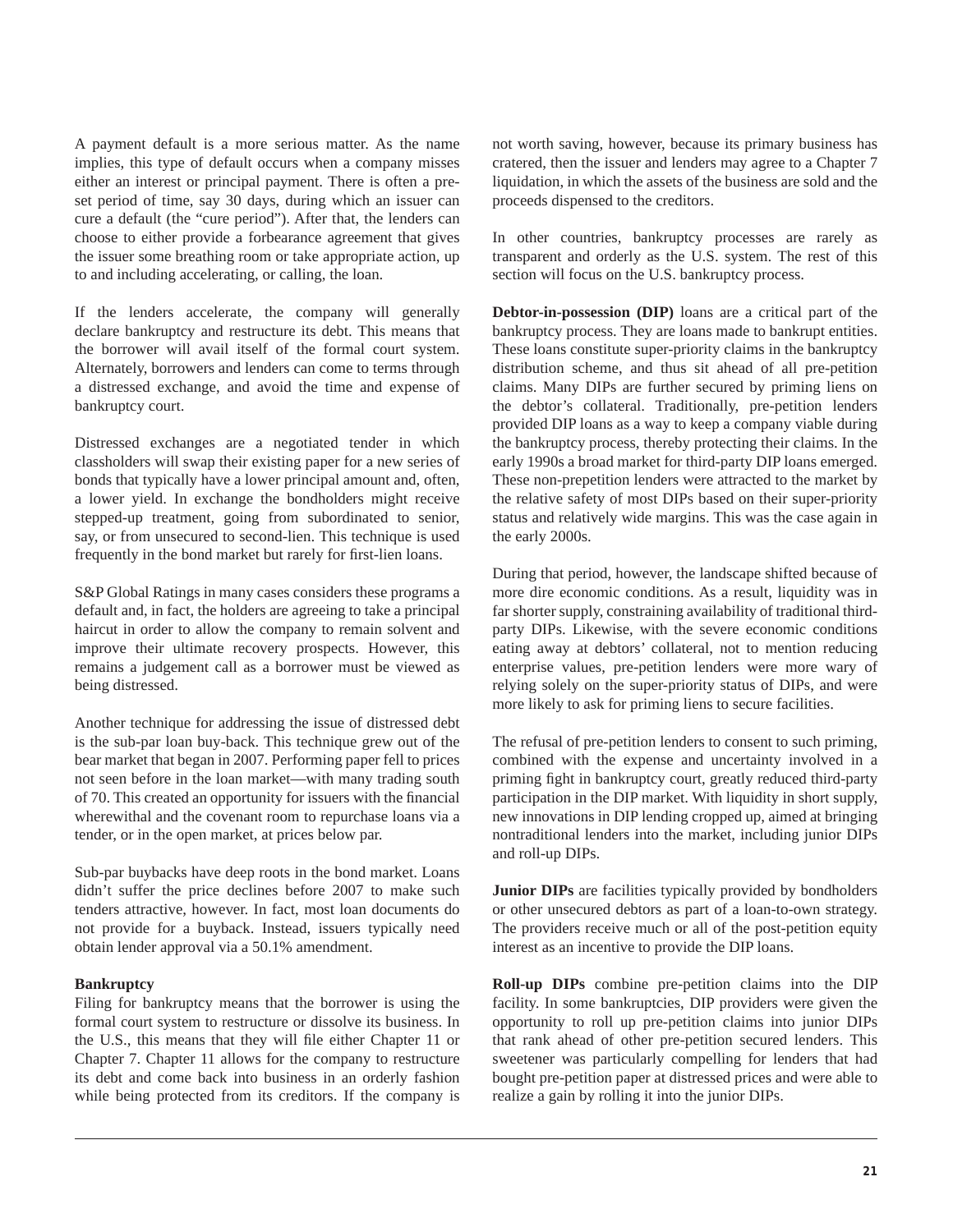Junior and roll-up DIPs are suited to challenging markets, during which liquidity is scarce. During more liquid times, issuers can usually secure less costly financing in the form of traditional DIPs from pre-petition lenders and/or third-party lenders.

Exit loans finance an issuer's emergence from bankruptcy. Typically, the loans are pre-negotiated and are part of the company's reorganization plan.

## **Regulatory issues**

The leveraged loan market—like any capital market—is regulated by a group of financial authorities and is subject to regulatory changes that can affect companies, intermediaries, and investors. The majority of the regulatory changes currently impacting the market stem from the Dodd-Frank Wall Street Reform and Consumer Protection Act signed into federal law in 2010. They include the following:

**CLO risk retention**, otherwise known as "skin-in-the-game." These regulations aim to ensure that CLO investors retain risk in the vehicles they structure. CLO managers, beginning on Dec. 24, 2016, under Section 941 of Dodd-Frank, as investment managers, are required to retain no less than 5% of the credit risk of assets they securitized, except for pools of qualified mortgages.

This retention requirement can be satisfied by either retaining a "horizontal interest," which is subordinated to all other interests—e.g., part of the equity tranche of a debt vehicle—or a "vertical interest," which would receive a portion of payments made into each class of debt issued by the securitization.

In Europe, regulators had proposed increasing this riskretention requirement to be much higher—Paul Tang, the MEP who sponsored the bill in the European parliament, had originally proposed going as high as 20%. But in June 2017, the European Parliament reached an agreement with the Commission and Council to allow originators and sponsors of CLOs to maintain the mandatory risk-retention level at the current minimum of 5%. Keeping this "skin-in-the-game" level was a huge surprise, as many had expected an increase to at least 10%.

The institutions met for the seventh time to find an agreement, part of a wider securitization regulation to make asset-backed deals more "simple, transparent and standardized" (STS). The regulation, which is expected to come into effect in 2018, also forms part of the EU's 2015 plan to develop a fully functioning capital markets union by the end of 2019.

**Leveraged lending guidelines** in both the U.S. and Europe. In 2013, the Leveraged Lending Guidance (LLG) was put in place by the Federal Reserve Board (the FRB), the Federal Deposit Insurance Corporation (FDIC), and the Office of the Comptroller of the Currency (the OCC). These guidelines stated that loans that fail to meet credit standards will be deemed "criticized" or "special mention" by bank regulators. Banks that either underwrite or hold such loans could face penalties as a result.

In 2017, the European Central Bank came out with similar guidelines on leveraged lending for banks it supervises. These specified that the underwriting of transactions with a total debt to EBITDA ratio of more than 6x should only be done in exceptional and justifiable circumstances, and that credit institutions should ensure leveraged borrowers have the capacity to fully amortize their debt, or repay at least 50% of the total amount over a period of five to seven years.

## **Loan derivatives**

Over the past fifteen years, loan derivatives have firmly taken hold in the market.

**Loan credit default swaps (LCDS)** are standard derivatives that have secured loans as reference instruments. In June 2006 the International Settlement and Dealers Association issued a standard trade confirmation for LCDS contracts.

Like all credit default swaps (CDS), an LCDS is basically an insurance contract. The seller is paid a spread in exchange for agreeing to buy a loan at par, or a pre-negotiated price, if that loan defaults. LCDS enables participants to synthetically buy a loan by short-selling the LCDS or sell the loan by buying the LCDS. Theoretically, then, a loanholder can hedge a position either directly (by buying LCDS protection on that specific name) or indirectly (by buying protection on a comparable name or basket of names).

Moreover, unlike the cash markets, which are long-only markets for obvious reasons, the LCDS market provides a way for investors to short a loan . To do so, the investor would buy protection on a loan that it doesn't hold. If the loan subsequently defaults, the buyer of protection should be able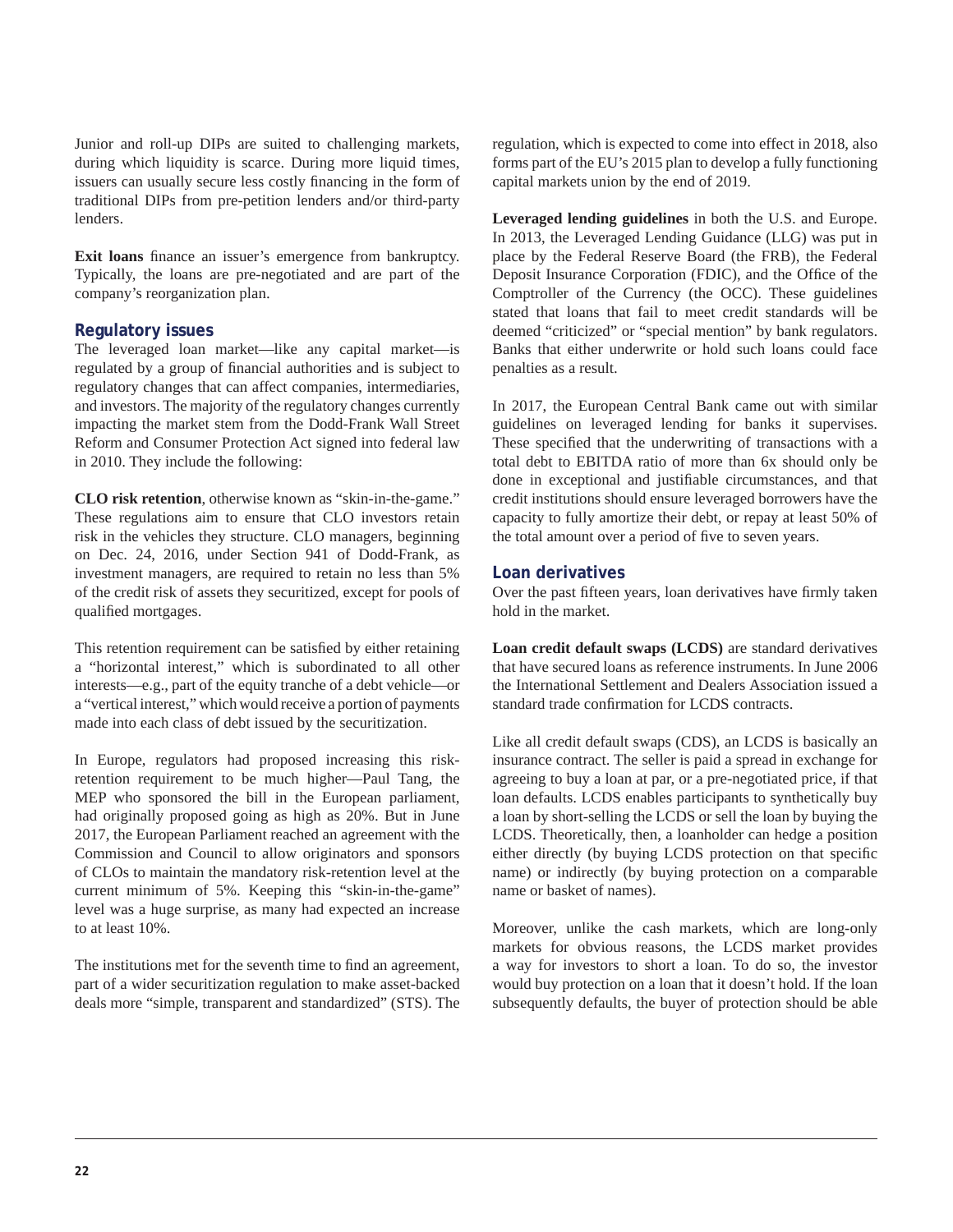to purchase the loan in the secondary market at a discount and then deliver it at par to the counterparty from which it bought the LCDS contract. For instance, say an account buys fiveyear protection for a given loan, for which it pays 250 bps a year. Then, in year two, the loan goes into default and the market price falls to 80% of par. The buyer of the protection can then buy the loan at 80 and deliver to the counterparty at 100, a 20-point pickup. Or instead of physical delivery, some buyers of protection may prefer a cash settlement in which the difference between the current market price and the delivery price is determined by polling dealers or using a third-party pricing service. Cash settlement could also be employed if there's not enough paper to physically settle all LCDS contracts on a particular loan.

The Markit LCDX is an index of 100 LCDS obligations that participants can trade. The index provides a straightforward way for participants to take long or short positions on a broad basket of loans, as well as hedge their exposure to the market. IHS Markit administers the LCDX . Like LCDS, the LCDX index is an over-the-counter product.

**Single-name total rate of return swaps (TRS)** are the oldest way for participants to purchase loans synthetically. In essence, a TRS allows an institution to buy a loan on margin. Under a TRS program a participant buys from a counterparty, usually a dealer, the income stream created by a reference asset (in this case a syndicated loan). The participant puts down some percentage as collateral, say 10%, and borrows the rest from the dealer. Then the participant receives the spread of the loan less the financial cost. If the reference loan defaults, the participant is obligated to buy the facility at par, or cash settle the position, based on a mark-to-market price or an auction price.

Here's how the economics of a TRS work, in simple terms. A participant buys via TRS a \$10 million position in a loan paying L+250. To affect the purchase, the participant puts \$1 million in a collateral account and pays L+50 on the balance (meaning leverage of 9:1). Thus, the participant would receive L+250 on the amount in the collateral account of \$1 million, plus 200 bps  $(L+250 \text{ minus the borrowing cost of } L+50)$  on the remaining amount of \$9 million.

The resulting income is  $L+250 * $1$  million plus 200 bps  $*$ \$9 million. Based on the participants' collateral amount—or equity contribution—of \$1 million, the return is L+2,020. If LIBOR is 5%, the return is 25.5%. Of course, this is not a risk-free proposition. If the issuer defaults and the value of the loan goes to 70 cents on the dollar, the participant will lose \$3 million. And if the loan does not default but is marked down for whatever reason—market spreads widen, it is downgraded, its financial condition deteriorates—the participant stands to lose the difference between par and the current market price when the TRS expires. Or, in an extreme case, the value declines below the value in the collateral account and the participant is hit with a margin call.

In addition to the type of single-name TRS described above, another way to invest in loans is via a TRS program, in which a dealer provides financing for a portfolio of loans, rather than a single reference asset. The products are similar in that an investor would establish a collateral account equal to some percent of the overall TRS program and borrow the balance from a dealer. The program typically requires managers to adhere to diversification guidelines as well as weighted average maturity maximums and weighted average rating minimums.

Like with a single-name TRS , an investor makes money by the carry between the cost of the line and the spread of the assets. As well, any price appreciation bolsters the returns. Of course, if loans lose value, the investor's losses would be magnified by the leverage of the vehicle. Also, if collateral value declines below a predetermined level, the investor could face a margin call, or in the worst-case scenario, the TRS could be unwound.

TRS programs were widely used prior to the 2008 credit crisis. Since then, they have figured far less prominently into the loan landscape as investors across the capital markets shy away from leveraged, mark-to-market product. In Europe, some investors use TRS in funds where physical investments in loans are prohibited by UCITS regulation.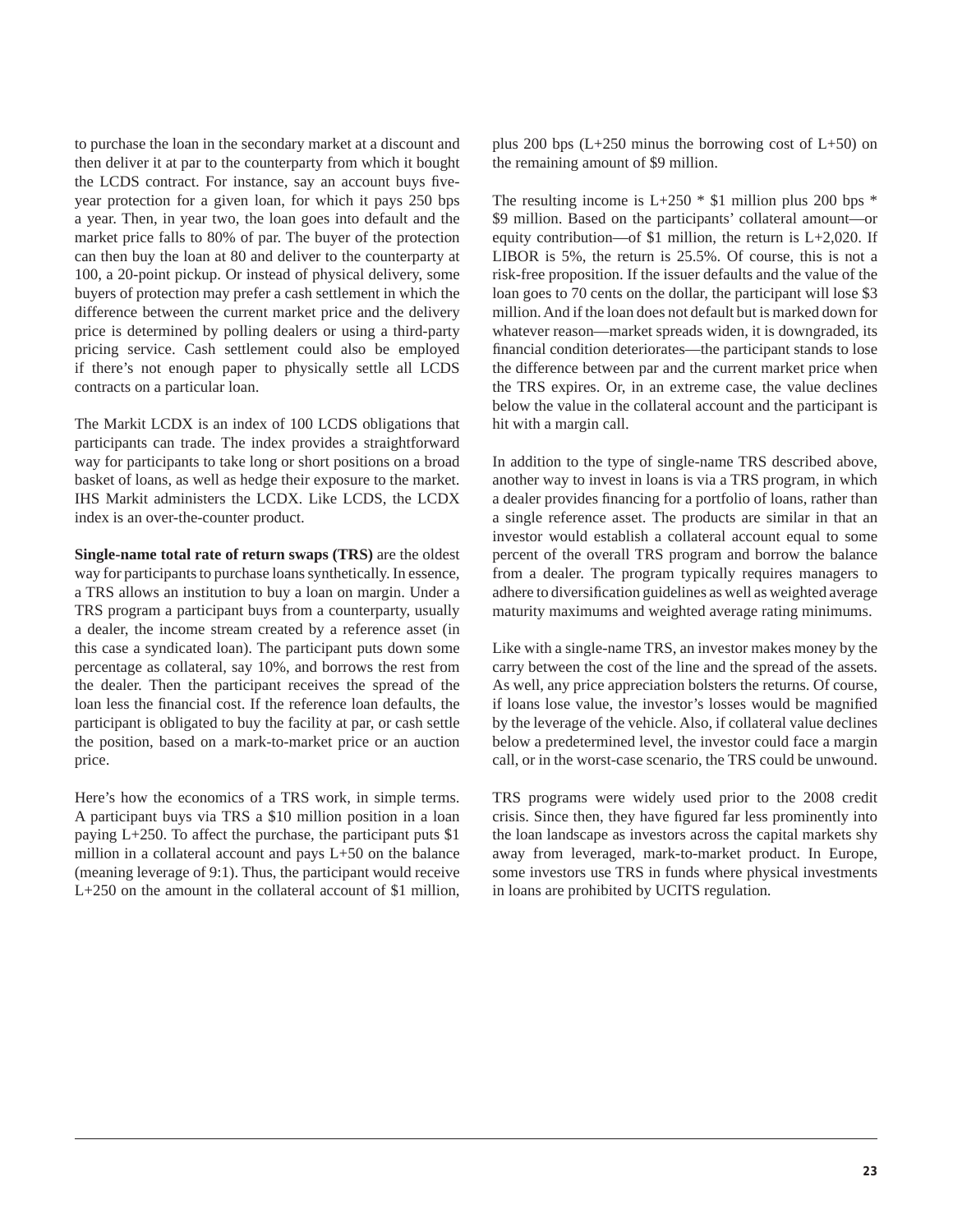## **Glossary**

## **364-day facility**

A revolving credit facility that has a term of a year or less.

## **Administrative agent**

Bank that handles all interest and principal payments and monitors the loan.

## **Administrative agent fee**

Annual fee typically paid to administer the loan (including to distribute interest payments to the syndication group).

## **Affi rmative covenants**

These covenants state what action the borrower must take to be in compliance with the loan. They are usually boilerplate and require a borrower to, for example, pay the bank interest and fees, provide audited financial statements, maintain insurance, pay taxes, and so forth.

## **Agent**

Arranger title used to indicate the lead bank when there is no other conclusive title available, as is often the case for smaller loans.

## **Amend to extend**

This technique allows an issuer to push out part of its loan maturities through an amendment rather than a full-out refinancing. These transactions have two phases. The first is an amendment in which at least 50.1% of the bank group approves the issuer's ability to roll some or all existing loans into longer-dated paper. The new paper is pari passu with the existing paper, but since it has a longer term, it carries a higher rate and sometimes more attractive terms. The second phase is the conversion, in which lenders can exchange existing loans for new loans.

## **Amendment fee**

Compensation paid to lenders if the borrower asks for a change in terms, e.g., via an amendment after a loan closes.

## **Arranger fee**

Fee earned by the arrangers for working on the deal. A new leveraged loan can carry an arranger fee of 1–5% of the total loan commitment, depending on the complexity of the transaction, market conditions, and whether the loan is underwritten.

## **Arrangers**

Commercial or investment banks that have a hand in underwriting and syndicating a loan.

## **Asset based lending**

Loans that are secured by specific assets and usually governed by a borrowing formula (or a borrowing base). The most common type of asset-based loans are receivables and/or inventory lines.

## **Asset sales**

One of the standard mandatory prepayments. Defined as net proceeds of asset sales, normally excluding receivables or inventories.

## **Assets under management (AUM)**

The market value of all funds managed by a specific investment manager on behalf of investors.

## **Assignment sale**

Type of secondary sale. The assignee becomes a direct signatory to the loan and receives interest and principal payments directly from the administrative agent.

## **Average break price**

The average price at which loans or bonds are initially traded in the secondary market after they close and allocate.

## **Average new-issue clearing level**

Simple average final all-in spread post flex, inclusive of current LIBOR or LIBOR floors, if any.

## **Average pro rata spread**

The average spread of the revolver and term loan A tranches.

## **Average retail new-issue fee**

The average fee paid by the arranger to lenders joining the syndicate, tiered so that larger commitments earn larger fees. Fees on the pro rata tranches generally differ from those paid on the institutional tranches.

## **Axe sheets**

Lists from dealers with indicative secondary bids and offers for loans. Axes are simply price indications.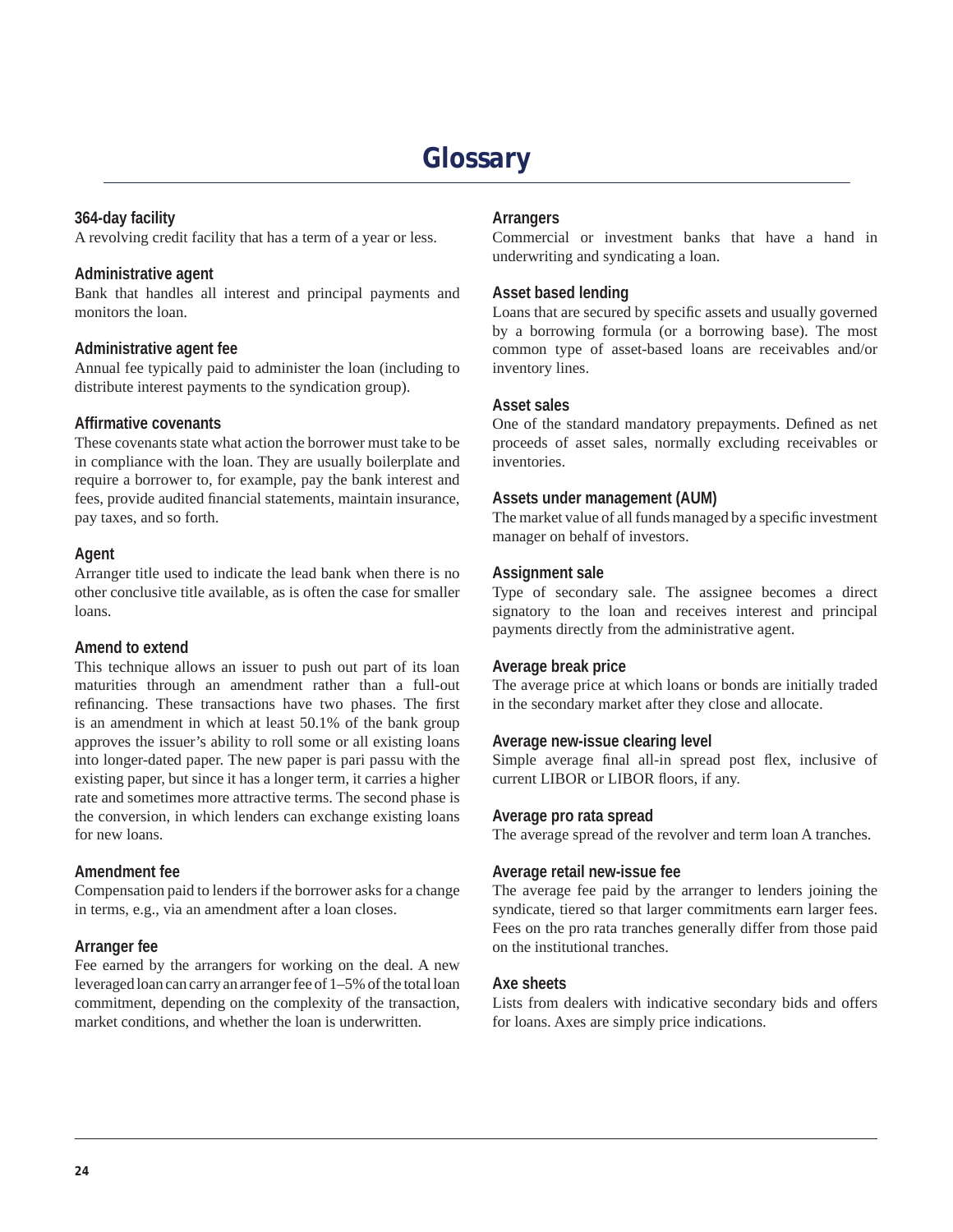## **Base rates**

Minimum rate that the loan will pay. LIBOR/Euribor are the most common base rates, but these can include Prime, CD, and an array of other formats.

## **Best-efforts deal**

The arranger group commits to underwrite less than the entire amount of the loan, leaving the credit to the vicissitudes of the market. Traditionally, best-efforts syndications have been used for risky borrowers or for complex transactions.

## **Bids wanted in competition (BWIC)**

A secondary auction of a portfolio of loans or bonds. Typically an account will offer up a portfolio of facilities via a dealer. The dealer will then put out a BWIC, asking potential buyers to submit for individual names or the entire portfolio. The dealer will then collate the bids and award each facility to the highest bidder.

## **Bifurcated collateral structures**

Issuer divides a collateral pledge between asset-based loans and funded term loans. Asset-based loans are secured by current assets like accounts receivable and inventories, while term loans are secured by fixed assets like property, plants, and equipment. Current assets are considered to be a superior form of collateral because they are more easily converted to cash.

## **Big boy letters**

These letters typically ask public-side institutions to acknowledge that there may be information they are not privy to and they are agreeing to make the trade in any case. They are, effectively, "big boys" and will accept the risks.

## **Bilateral credit line**

Loan agreement with only one lender and where the debt is not syndicated to a group.

## **Book building**

The process by which arrangers revise terms to benefit borrowers but also ensure that enough lenders are willing to participate in the transaction.

## **Borrowing base**

The specific assets that secure asset-based loans. The size of the attached credit line is limited by a margin formula tied to the valuation of the underlying collateral.

## **Break price**

The price at which loans or bonds are initially traded into the secondary market after they close and allocate.

## **Bridge loan**

Loan that is intended to provide short-term financing to provide a bridge to an asset sale, bond offering, stock offering, divestiture, etc. Generally provided by arrangers as part of an overall financing package.

## **Build-out fi nancing**

Financing that supports a particular project, such as a utility plant, a land development deal, a casino, or an energy pipeline.

## **Business development company (BDC)**

A U.S. public company whose sole business purpose is to invest in small and mid-sized companies.

## **Buyback**

When an issuer or its private equity sponsor/owner buys back its senior debt below par in the secondary market in an attempt to reduce total debt.

## **Compounded annual growth rate (CAGR)**

Annualized measure of an investment's growth rate over a multiyear time period.

## **Capital expenditures (CapEx)**

Investments in physical assets, such as a plant, property, or equipment.

## **Cash fl ow loan**

Form of asset-based lending. A loan that may be secured by collateral but is repaid by cash flow.

## **Cash fl ow metrics**

Various analytics to evaluate and monitor the cash flow generated by a company. They include operating cash flow and free cash flow.

## **CCC downgrade rate**

The number of issuers who have had their corporate credit ratings lowered to CCC over a given 12-month period divided by the number of corporate credit ratings at the beginning of that period.

## **Change of control**

When an issuer's ownership structure is significantly altered. It can be triggered by a merger, an acquisition of the issuer, or a change in the majority of the Board of Directors.

## **Chapter 7**

The U.S. Bankruptcy Code that governs the process for liquidating a company and its assets.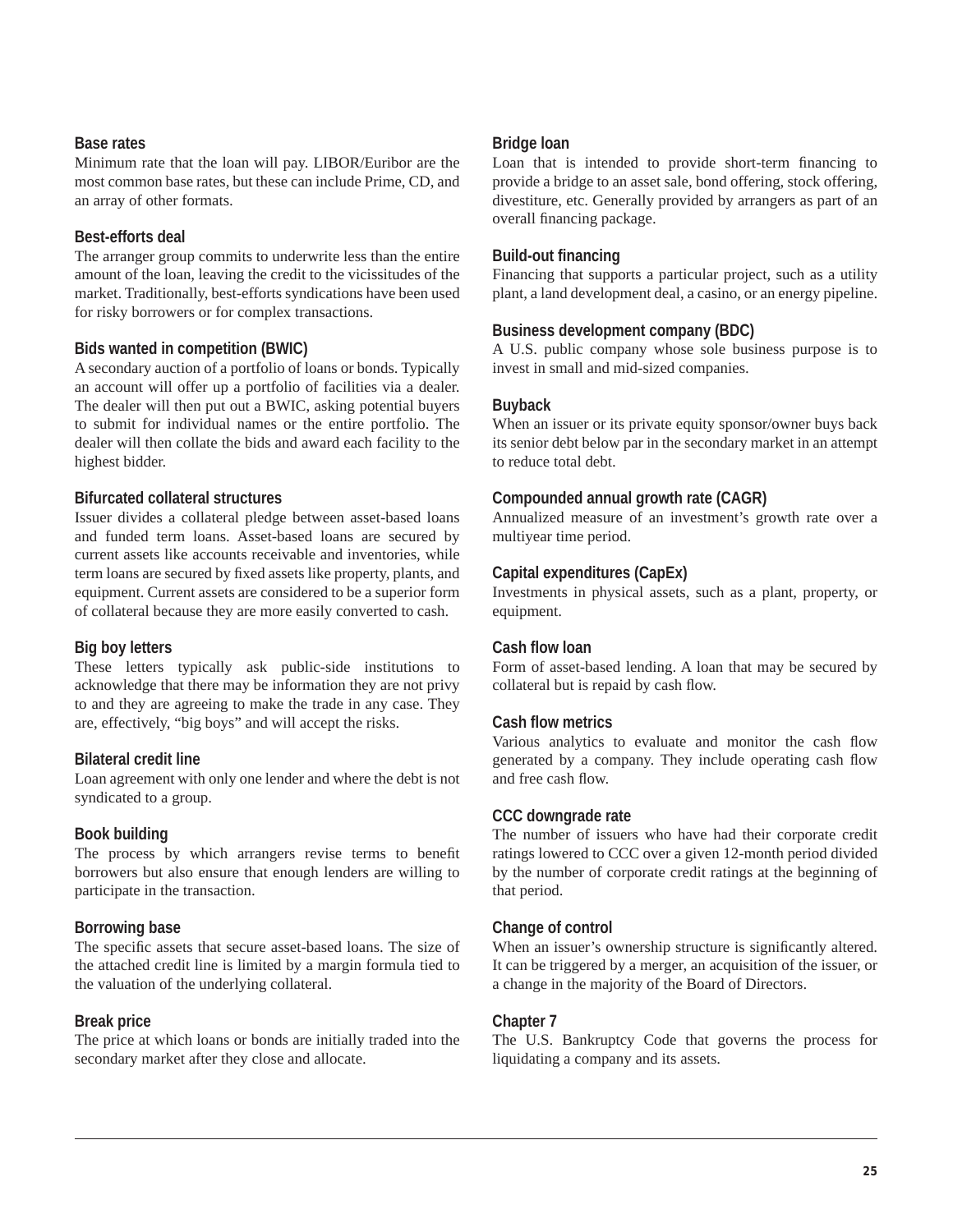## **Chapter 11**

The U.S. Bankruptcy Code that governs the process for restructuring a company and its assets.

## **Circled**

When a loan or bond is fully subscribed at a given price it is said to be circled. After that, the loan or bond moves to allocation and funding.

## **Clearing yield**

Yield at which an instrument first breaks into the market.

## **Collateralized loan obligation (CLO)**

A structured security backed by a pool of loans. It uses leverage and is usually tiered with ratings ranging from AAA to equity.

## **CLO risk retention**

Regulations for ensuring that CLO investors retain risk in the vehicles they are structuring, or "skin-in-the-game." CLO managers, beginning on Dec. 24, 2016, under Section 941 of Dodd–Frank, as investment managers, are required to retain no less than 5% of the credit risk of assets they securitized, except for pools of qualified mortgages. This retention requirement can be satisfied by either retaining a horizontal interest, which is subordinated to all other interests—e.g., part of the equity tranche of a debt vehicle—or a vertical interest, which would receive a portion of payments made into each class of debt issued by the securitization.

## **Club deal**

A smaller loan (usually \$25–100 million, but as high as \$150 million) that is premarketed to a group of relationship lenders. The arranger is generally a first among equals, and each lender gets a full cut, or nearly a full cut, of the fees.

## **Co-agent/Managing agent**

This title is used mostly as an award for large commitments and is generally meaningless with regards to loan administration responsibilities.

## **Commercial bank**

Financial institution that provides services such as accepting deposits and issuing loans.

## **Commercial paper**

Unsecured short-term corporate debt.

#### **Commitment fee**

Fee paid to lenders on undrawn amounts under a revolving credit or a term loan prior to draw-down.

#### **Competitive auction**

When putting together financing for a transaction, a sponsor usually solicits bids from arrangers before awarding a mandate.

## **Competitive bid option (CBO)**

Allows the borrower to solicit the best bids from its syndicate group. The agent will conduct what amounts to an auction to raise funds for the borrower, and the best bids are accepted.

## **Continuously offered closed-end funds**

Investors can buy into these funds each day at the fund's net asset value (NAV). Redemptions, however, are made via monthly or quarterly tenders rather than each day.

#### **Contributed equity**

The sponsor's contribution to finance the LBO, calculated as the sponsor's equity divided by total transaction amount.

#### **Cost of funds**

A bank's own funding rate.

## **Coupon-clipping**

A period when investors can expect income from yield without capital appreciation or loss.

## **Covenant amendment/waiver/relief**

When an issuer has failed to maintain its financial covenants. it can appeal to lenders to relieve it of its requirements and waive the maintenance of those covenants for that time period. It can also, or alternatively, ask to amend the covenant levels to make them less rigorous.

#### **Covenant-lite**

Loans that have bond-like financial incurrence covenants rather than traditional maintenance covenants that are normally part and parcel of a loan agreement.

#### **Covenants**

Various assurances by borrowers to do, or not do, certain things during the life of a credit.

#### **Cover bid**

The level at which a dealer agrees to essentially underwrite a BWIC or an auction. The dealer, to win the business, may give an account a cover bid, effectively putting a floor on the auction price.

#### **Coverage covenant**

Requirement that the borrower maintain a minimum level of cash flow or earnings relative to specified expenses, most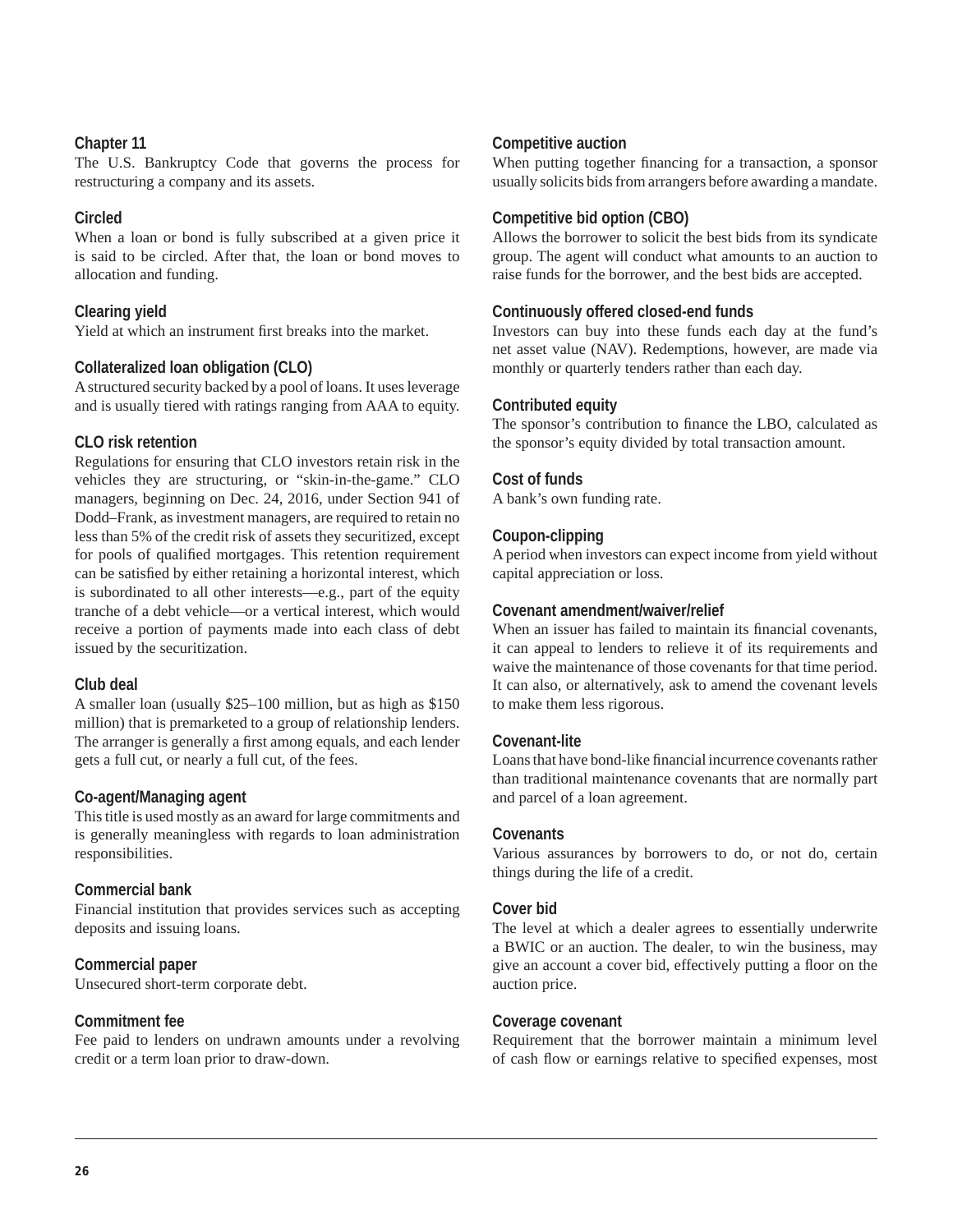often interest, debt service (interest and repayments), and fixed charges (debt service, capital expenditures, and/or rent).

## **Coverage ratio**

A measure of the company's ability to meet its financial obligations, for example interest coverage. The higher the ratios, the better the ability to meet these commitments.

#### **Credit agreement**

Document that contains the final terms and conditions of the loan.

## **Credit estimates/Private ratings**

Assessments made by the ratings agency on the creditworthiness of the company that are not publicly disclosed.

#### **Cross-border**

A transaction that issues tranches in two markets, usually the U.S. and Europe.

### **Cross-guarantees**

Formal assurances that the varied operating units associated with a borrower guarantee its assets as collateral.

#### **Cure period**

The amount of time that is granted to a borrower to cure any default.

## **Current assets**

Balance sheet assets that are the most liquid—cash, cash equivalents, accounts receivable.

#### **Current liabilities**

Balance sheet liabilities that are most subject to payment on demand—short-term debt and accounts payable.

#### **Current ratio coverage**

Requirement that the borrower maintain a minimum ratio of current assets (cash, marketable securities, accounts receivable, and inventories) to current liabilities (accounts payable, short-term debt of less than one year).

## **Daily-access funds**

Traditional open-end mutual fund products into which investors can buy or redeem shares each day at the fund's NAV.

#### **Debt issuance**

Generally, debt issuance refers to the volume of a high-yield or loan deal, or the collective volume of high-yield and loan deals over a set period of time. In a loan deal, one of the prepayments from the lender to the borrower is net proceeds from debt issuance. The typical percentage required is 100%.

## **Debtor in possession (DIP)**

DIP loans are made to bankrupt entities in the U.S. These loans constitute super-priority claims on the bankruptcy distribution scheme, and thus sit ahead of all pre-petition claims. Many DIPs are further secured by priming liens on the debtor's collateral, or gaining a collateral lien that has priority over any pre-petition liens.

#### **Default**

There are two primary types of loan defaults: technical defaults and the much more serious payment defaults. Technical defaults occur when the issuer violates a provision of the loan agreement. For instance, if an issuer does not meet a financial covenant test or fails to provide lenders with financial information or some other violation that doesn't involve payments. A payment default, as the name implies, happens when a company misses either an interest or principal payment. There is often a preset period, say 30 days, during which an issuer can cure a default (the cure or grace period). After that, the lenders can take appropriate action, up to and including accelerating, or calling, the loan.

#### **Default rate**

Calculated by either number of loans or principal amount. The formula is similar. S&P Global defines a default for the purposes of calculating default rates as a loan that is any of the following: rated 'D' by S&P Global, made to an issuer that has filed for bankruptcy, in payment default on interest or principal, or restructured in such a way as to create a material loss to the lender.

## **Default rate by number of loans**

The number of loans that default over a given 12-month period divided by the number of loans outstanding at the beginning of that period.

## **Default rate by principal amount**

The amount of loans that default over a 12-month period divided by the total amount outstanding at the beginning of the period.

#### **Default risk**

The likelihood of a borrower being unable to pay interest or principal on time.

#### **Delayed-draw term loan**

Lines of credit that may be drawn down for a given period—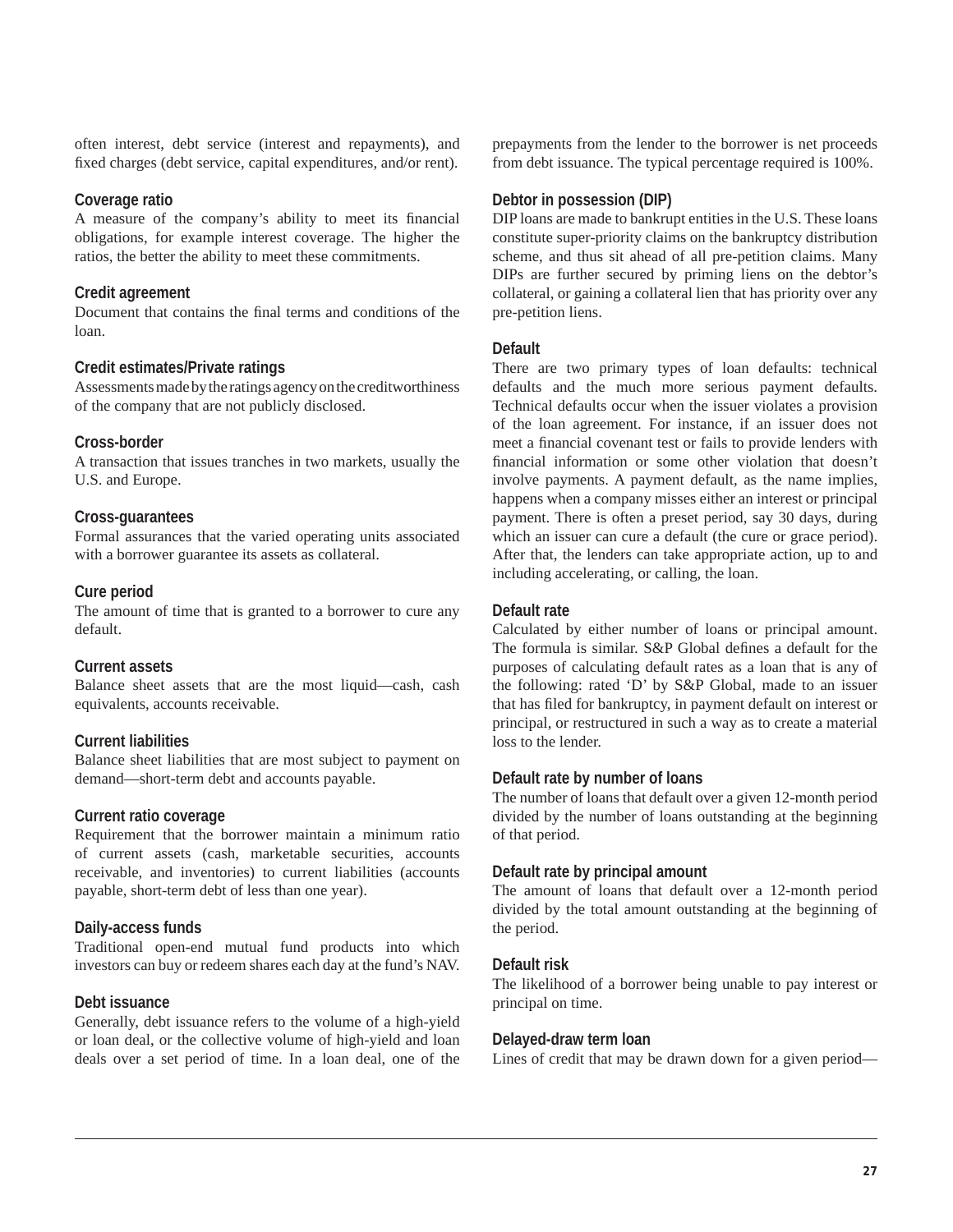The issuer pays a fee during the commitment period (a ticking fee) and the lines are then repaid over a specified period (the term-out period). These are primarily used to purchase specified assets or equipment, or to make acquisitions (acquisition or equipment lines).

## **Direct lenders**

A form of corporate debt provision in which lenders other than banks make loans to companies without intermediaries such as an investment bank, a broker, or a private equity firm. The borrowers are usually smaller or mid-sized companies.

#### **Disintermediation**

The process where banks are replaced (or disintermediated) by institutional investors.

#### **Distressed exchange**

A negotiated tender in which classholders will swap their existing paper for a new series of bonds that typically have a lower principal amount and often a lower yield.

#### **Distressed loans**

Credits that are considered to be at a higher risk of defaulting. In the loan market, loans traded at less than 80 cents on the dollar are usually considered distressed. In the bond market, the common definition is a spread of  $1,000$  bps or more.

#### **Distressed ratio**

Share of the S&P/LSTA Loan Index that is trading below 80.

#### **Dividend fi nancing**

When a company takes on debt and uses proceeds to pay a dividend to shareholders.

#### **Documentation agent**

Bank that handles the documents and chooses the law firm.

#### **Earnings before interest, taxes, depreciation, and amortization (EBITDA)**

Often used as a proxy for cash flow.

#### **Equity bridge loan**

A bridge loan provided by arrangers that is expected to be repaid by a secondary equity commitment to a leveraged buyout.

## **Equity cures**

These provisions allow issuers to fix a covenant violation exceeding the maximum leverage test for instance—by making an equity contribution.

#### **Equity infusion**

Typically seen in distressed situations. In some cases, the

private equity owners agree to make an equity infusion in the company, or a new investor steps in to provide fresh capital to strengthen the company's balance sheet.

### **Equity issuance**

The net proceeds of an issuer selling stock. Leveraged loans may require a borrower to prepay with proceeds of equity issuance. The typical percentage required is 25–50%.

#### **European credit funds**

Open-ended pools of debt investments that are not subject to ratings oversight or restrictions regarding industry or rating diversification. They are generally lightly levered (2 to 3 times) and allow managers significant freedom in picking and choosing investments.

#### **Evergreen**

The option for the borrower—with consent of the syndicate group—to extend the facility each year for an additional year.

#### **Excess cash fl ow**

Cash flow after all cash expenses, required dividends, debt repayments, capital expenditures, and changes in working capital. A borrower is sometimes required to prepay a leveraged loan with proceeds of excess cash flow.

#### **Exchange-traded, closed-end funds (ETFs)**

Funds that trade on a stock exchange. Typically, the funds are capitalized by an initial public offering. Thereafter, investors can buy and sell shares, but may not redeem them.

#### **Executive summary**

Part of the information memorandum or bank book. Provides a description of the issuer, an overview of the transaction and rationale, sources and uses of the debt being raised, and key statistics on the financials.

## **Exit fi nancing/Exit loans**

These are loans that finance an issuer's emergence from bankruptcy in the U.S. Typically, the loans are prenegotiated and are part of the company's reorganization plan.

#### **Facility fee**

Paid on a facility's entire committed amount, regardless of usage. It is often charged instead of the commitment fee on revolving credits, as these typically have competitive bid options that allow a borrow to solicit the best bid from its syndicate group.

#### **Fair value**

Evaluation of price at which an asset would transact in the secondary market.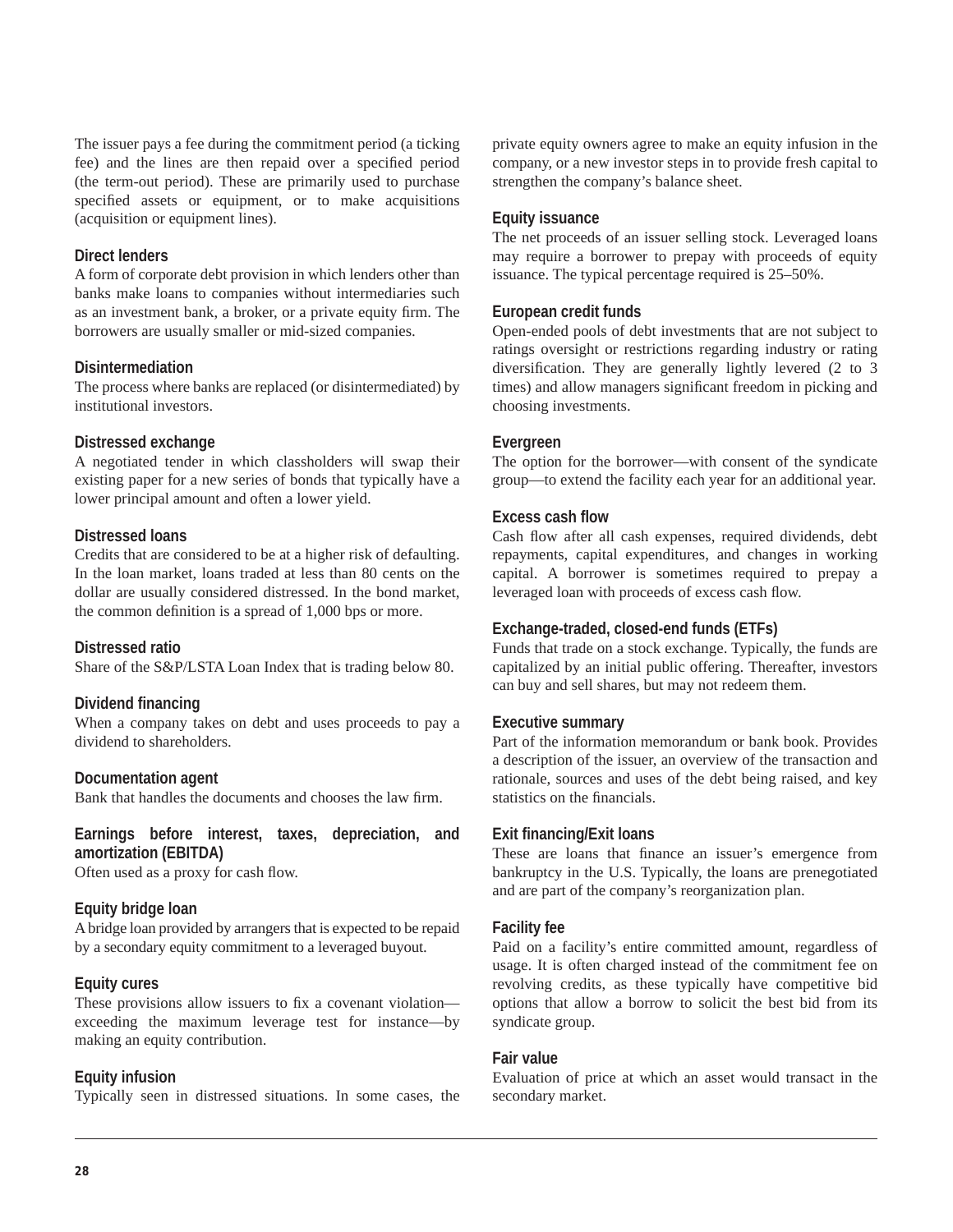## **Finance companies**

Companies that borrow money to fund their loans. Finance companies tend to play in smaller deals. They exist almost exclusively in the U.S., where they consistently represent less than 10% of the leveraged loan market.

## **Financial covenants**

Requirements of a borrower's minimum financial performance, e.g., that it must maintain a higher level of current assets than of current liabilities. There are two types of financial covenants, maintenance and incurrence.

## **First-lien debt (FLD)**

Senior debt that holds the first priority on security.

## **First-lien debt to EBITDA (FLD/EBITDA)**

Ratio of first-lien debt to EBITDA. One of the main ratios used in leverage analysis and financial covenants.

## **Fixed-and-fl oating lien**

A lien that allows the borrower to dispose of assets without consent (thus the floating aspect). However, the proceeds must go through certain channels, including certain designated accounts, so that the borrower has the right to freeze those assets (fixing them) under certain circumstances.

## **Flex**

Margin flex language allows the arranger to change spreads during syndication to adjust pricing. To entice investors to buy the credit, spreads are raised, or flexed up. When liquidity is high and demand outstrips supply, the spread is decreased, or reverse-flexed. A structural flex occurs when the arranger adjusts the size of tranches during syndication to reflect liquidity levels. In highly liquid times, an arranger may move debt from the more expensive tranches, such as mezzanine, to cheaper tranches, such as second-lien or first-lien.

## **Floating rate**

A spread over a base rate, typically LIBOR, that is periodically reset. Borrowers usually can lock in a given rate for one month to one year.

## **Forward calendar**

A list of loans or bonds that have been announced but not yet closed. These include instruments that have yet to come to market and those actively being sold but not yet circled.

## **Four-B loans**

Loans rated BB+ to BB– by S&P Global and Ba1 to Ba3 by Moody's.

## **Free-and-clear tranche**

A form of covenant-lite loan that allows issuers to tap the market for additional loans that are free of the restrictions of incurrence tests.

## **Full vote**

When all lenders are required to approve material changes such as RATS (rate, amortization, term, and security) or collateral rights.

## **General corporate purposes**

Use of a loan for working capital, general operations, and other business-as-usual purposes.

## **Go-anywhere fund**

Global allocation funds are also called go-anywhere funds because they are very flexible with regards to the types of investments they can make. They can invest across all regions and asset classes, based upon the decisions of the management team.

## **Hard fee**

A fee that may be applied to all repayments under a loan, including from asset sales and excess cash flow.

## **High-yield takeouts**

High-yield bonds that are issued to refinance loans.

## **Highly leveraged loan**

For before 1996, refers to loans with margins of L+250 and above, and from 1996 to present, refers to loans with margins of L+225 and above.

#### **Hurdle rates**

The minimum required rate of return.

## **Incurrence covenants**

Requirement that if an issuer takes a certain action involving financing (paying a dividend, making an acquisition, issuing more debt), it would need to still be in compliance after that activity.

## **Industry overview**

Part of the information memorandum or bank book. Provides a description of the company's industry and competitive position relative to its industry peers.

## **Information memo (IM)/Bank book**

A description of the terms of the transaction. This typically includes an executive summary, investment considerations,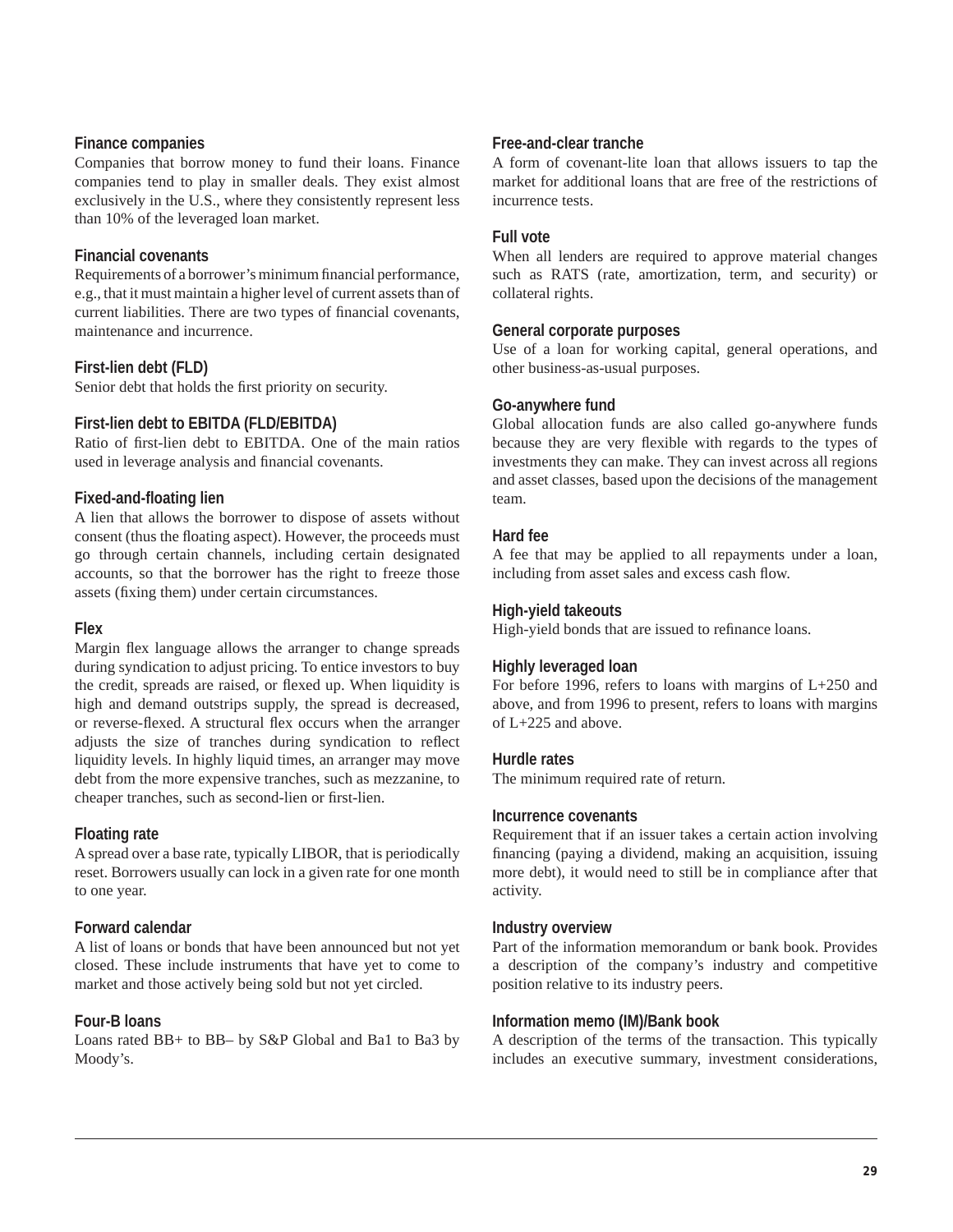a list of terms and conditions, an industry overview, and a financial model. If the issuer is seeking capital from non-bank investors, the arranger will prepare a "public" version of the IM (bank book) stripped of all confidential information.

## **Institutional debt/Institutional facilities**

Tranches that are sold primarily to institutional investors. They traditionally have a bullet repayment with little (1% per annum) or no amortization, a maturity of eight to nine years, and a spread of +250–325. They are frequently subject to a pricing grid and sometimes carry call premiums/prepayment fees.

#### **Institutional investors**

Loan and bond investors who are primarily funded by pooled funds. The funds can take the form of structured vehicles (CLOs), mutual funds, hedge funds, and pension funds.

#### **Intercreditor agreement**

Agreement as to the subordination and priority of repayment to all lenders, senior and subordinated, in the case of default. It applies to lenders across borders and codifies their positions in the absence of intervention from individual bankruptcy courts.

#### **Interest**

Payment to lenders for providing funding for a transaction, usually in the form of a spread over a base rate, and an array of fees.

## **Internal rate of return (IRR)**

The percentage that represents the level at which the net present value of costs (negative cash flows) of the investment equals the net present value of the benefits (positive cash flows) of the instrument.

## **Investment bank**

Financial institution that provides services such as raising capital by underwriting or acting as agents for clients. Unlike commercial banks, they do not take customer deposits.

#### **Investment considerations**

Part of an information memorandum or bank book. This section typically is utilized as management's sales pitch for the deal.

## **Investment grade**

The credit segment where issuers are rated BBB– or higher.

## **IPO**

An issuer lists—or, in the case of a P2P LBO, relists—on an exchange. A portion of the equity proceeds of the listing are typically used to repay some debt and the company can often issue new debt at more favorable terms.

#### **Jumbo loan**

Transaction that is greater than \$1 billion.

#### **Junior bondholders**

The bondholders who are lowest in payment priority.

#### **Junior DIPs**

Facilities typically provided by bondholders or other unsecured debtors as part of a loan-to-own strategy.

#### **Junior equityholders**

The equityholders who are lowest in payment priority (behind preferred shareholders).

#### **LBO**

Buyouts of a company by a sponsor. Excludes recapitalizations, refinancings, and follow-on acquisitions.

#### **LCD fl ow-name composite**

A sampling of the loan market consisting of tranches that are widely traded in the secondary market, per LCD's discussion with dealers and investors in the market. A version is compiled for the U.S. market as well as the European market.

#### **Lead arranger/bookrunner**

A league table designation used to indicate the top dog in a syndication.

## **League table**

A ranking of specific metrics for the loan market, for example lead arranger or sponsor.

## **Letter of credit (LOC)**

Guarantees provided by the bank group to pay off debt or obligations if the borrower cannot.

#### **Leverage covenant**

A cap on the maximum level of debt, relative to either equity or cash flow, with the total-debt-to-EBITDA level being the most common.

#### **Leveraged lending guidance (LLG)**

Rules put in place by the Federal Reserve Board (FRB), the Federal Deposit Insurance Corporation (FDIC), and the Office of the Comptroller of the Currency (OCC) in 2013. These guidelines state that loans that fail to meet credit standards will be deemed criticized or special mention by bank regulators. Banks that either underwrite or hold such loans could face penalties as a result.

#### **Leveraged loan**

A loan that (1) is rated BB+ or lower, **or** (2) is either not rated or rated BBB– or higher but (a) has a spread of LIBOR+125 or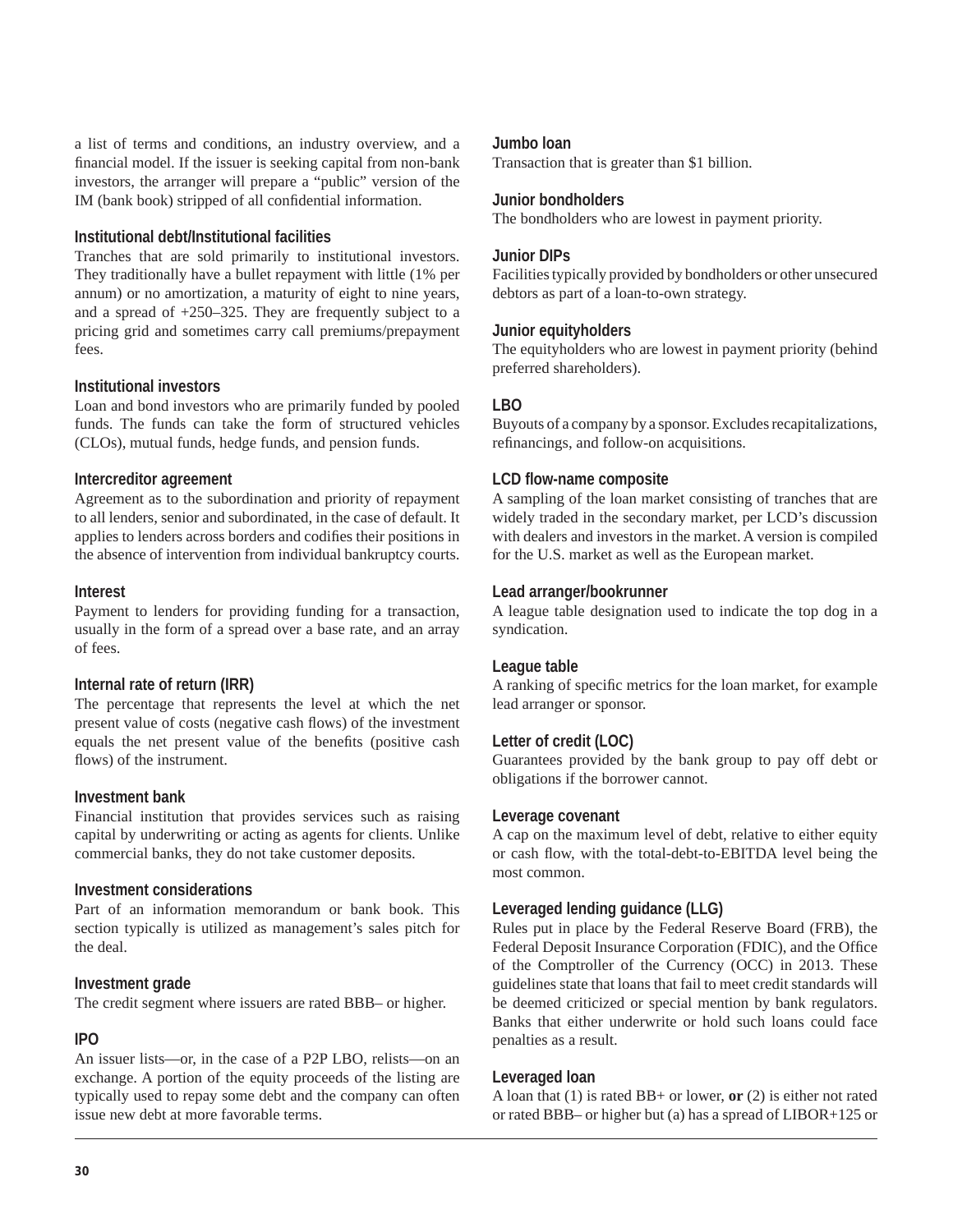higher and (b) is secured by a first- or second-lien. Under this definition, a loan rated  $BB+$  that has a spread of  $LIBOR+75$ would qualify, but a non-rated loan with the same spread would not.

## **LIBOR fl oor**

An interest rate floor for a loan's base rate.

## **Liquidity**

Measure of how easy it is to sell a loan in the secondary market. Something that is easy to transact is considered liquid. Something that is difficult to transact is considered illiquid.

## **Loan 100 Index**

Short for the S&P/LSTA U.S. Leveraged Loan 100 Index, this Index is designed to reflect the performance of the largest facilities in the leveraged loan market.

## **Loan commitment**

Agreed-upon funded size of a borrowing.

## **Loan credit default swaps (LCDS)**

Standard derivatives that have secured loans as reference instruments.

## **Loan Syndications & Trade Association (LSTA)**

The U.S. trade association representing the leveraged loan markets. The LSTA advances the interests of the asset class through research, documentation, education, and wide-ranging advocacy and support.

## **Loan-to-own**

A strategy in which lenders—typically hedge funds or distressed investors—provide financing to distressed companies. As part of the deal, lenders receive either a potential ownership stake if the company defaults, or, in the case of a bankrupt company, an explicit equity stake.

## **LOC fee**

Line-of-credit fee. The most common—a fee for standby or financial LOCs—guarantees that lenders will support various corporate activities.

## **Local currency options**

In Europe, facilities can fund in a number of currencies other than the euro, particularly the British pound and the U.S. dollar.

## **London Interbank Offered Rate (LIBOR)**

Standard base rate for calculating interest paid on bank loans. Rate at which banks can borrow from other banks.

## **Loss given default**

Measures the severity of loss the lender is likely to incur in the event of default. Investors assess this risk based on the collateral (if any) backing the loan.

## **Maintenance covenants**

These pledges are far more restrictive than incurrence covenants, because they require an issuer to meet certain financial tests every quarter, whether or not it takes an action.

## **Managed accounts**

Separately managed investment accounts tailored to the particular requirements of the investor.

## **Mandated lead arranger (MLA)**

This designation remains the most significant lender title for the bank(s) providing the primary arrangement and initial underwriting, and receiving the majority of fees. Only used in Europe.

## **Mandatory prepayments**

Certain corporate activities and events trigger a prepayment requirement on leveraged loans. They include excess cash flow, asset sales, debt issuance, and equity issuance.

## **Mark-to-market**

Mechanism by which loans are valued using available price data (bid/ask levels reported by dealer desks and compiled by mark-to-market services) rather than fair value (estimates based on whether the loan is likely to repay lenders in whole or in part).

## **Market technicals**

The balance between market supply and market demand. If there are a lot of dollars chasing little product, then issuers will be able to command lower spreads. If, however, the opposite is true, spreads will need to increase for loans to clear the market.

## **Market-clearing level**

The price or spread at which a deal clears the primary market.

## **Markit LCDX**

An index of 100 LCDS obligations that participants can trade. The index provides a straightforward way for participants to take long or short positions on a broad basket of loans, as well as hedge their exposure to the market.

## **Maximum capital expenditures**

Limitation on the borrower's ability to make capital expenditures (purchases of property, plants, and equipment).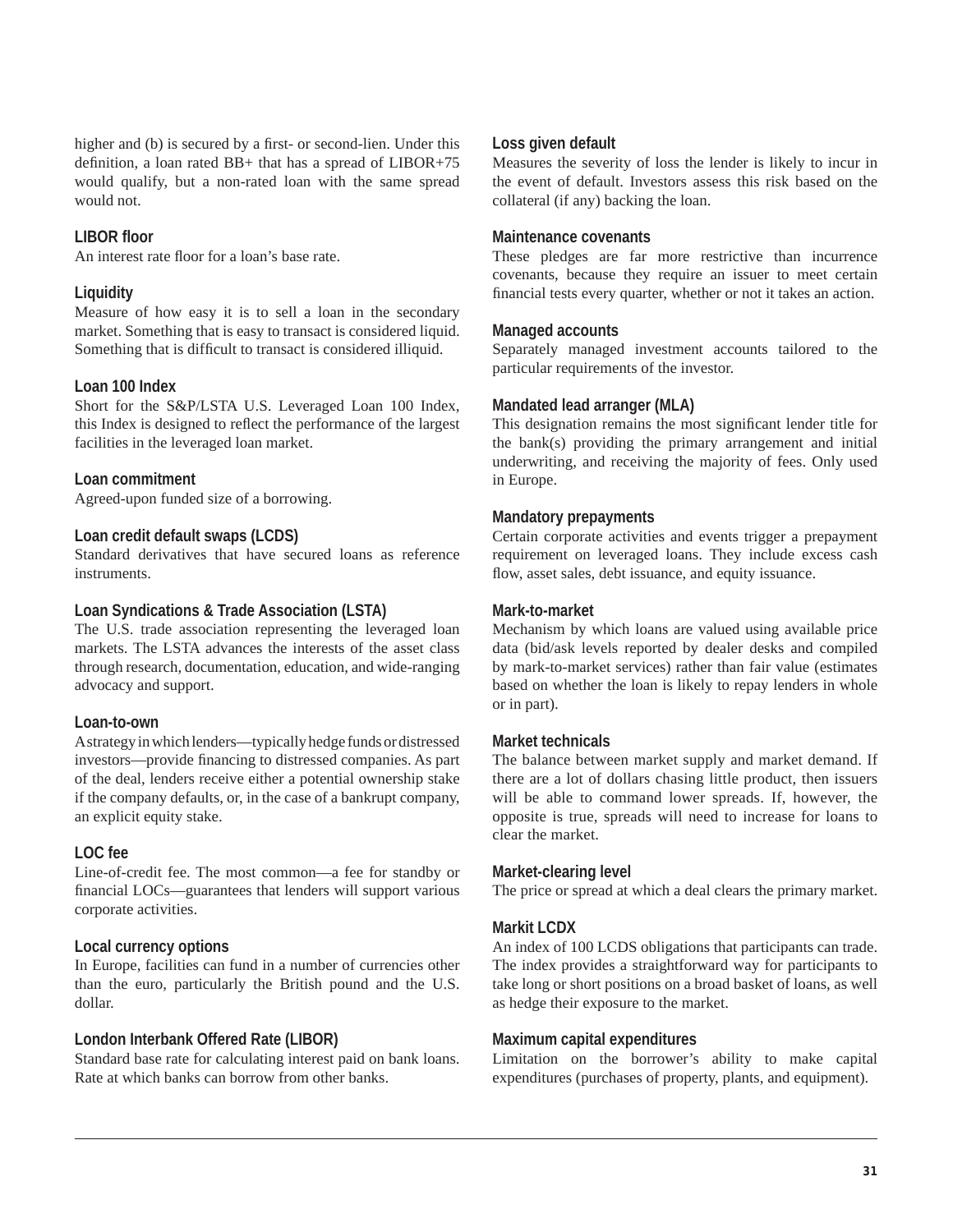## **Mergers & acquisitions (M&A)**

Leveraged finance markets feature corporate mergers and acquisitions or M&A activity. This is where companies seek financing to buy or combine with other companies.

## **Mezzanine**

A subordinated instrument that carries second-ranking security or, if the capital structure also includes second-lien, thirdranking security.

## **Mezzanine funds**

Investment pools that traditionally have focused on the mezzanine market, providing subordinated debt for buyouts.

## **Middle market**

An issuer with no more than \$50 million of EBITDA.

## **Most-favored-nation (MFN) protections**

Resets the yield of the existing loan to the rate of the new loan to make sure it remains on market.

## **Most-favored-nation (MFN) sunset**

Time period (12 or 18 months) after which the MFN yield protection ends.

## **Multi-currency line**

Allows the borrower to borrow in one or more alternative currencies (in most agreements this option is capped).

## **Negative covenants**

These agreements limit the borrower's activities in some way. They are highly structured and customized to a borrower's specific condition, and can limit the type and amount of acquisitions and investments, new debt issuance, liens, asset sales, guarantees, etc.

## **Negative pledge**

Issuers agree not to pledge any assets to new lenders to ensure that the interests of the loan holders are protected.

## **New-issue volume**

The par amount of paper issued into the primary loan market for any stated time period.

## **Noncore acquisition**

When a corporate issuer sells a division to a private equity firm.

## **Offers wanted in competition (OWIC)**

A BWIC in reverse. Instead of seeking bids, a dealer is asked

to buy a portfolio of paper and solicits potential sellers for the best offer.

## **Original issue discount (OID)**

A way of remunerating primary lenders, usually institutional investors, by offering them a discount to par. Varies according to demand for the deal.

## **Par**

Stated face or nominal value of the underlying instrument, usually expressed as a percentage.

## **Pari passu**

Meaning equal footing. Describes situations where two or more assets are equally ranked by seniority without any display of preference.

## **Participation agreement sale**

Form of secondary sale. The buyer takes a participating interest in the selling lender's commitment in the loan.

## **Payment in kind (PIK)**

A type of debt whose interest payments come in the form of additional debt accrued onto existing debt.

## **Performance grids**

Loan spread adjustments based on one or more financial criteria.

## **Performing loans**

Loans that are not in default.

## **Platform acquisition**

When a private equity group purchases a company in a unique business space in order to make subsequent acquisitions in the same business space. The first acquisition is the platform, with additional purchases to follow.

## **Portugal, Ireland, Italy, Greece, Spain (PIIGS)**

Southern European countries of the eurozone and Ireland.

## **Prepayment fee**

Fees paid by the issuer if the debt is repaid before maturity.

## **Price talk**

The original target spread or spread range launched to the market.

## **Pricing grid (aka margin ratchet)**

A set of financial measures that allows the issuer to pay lower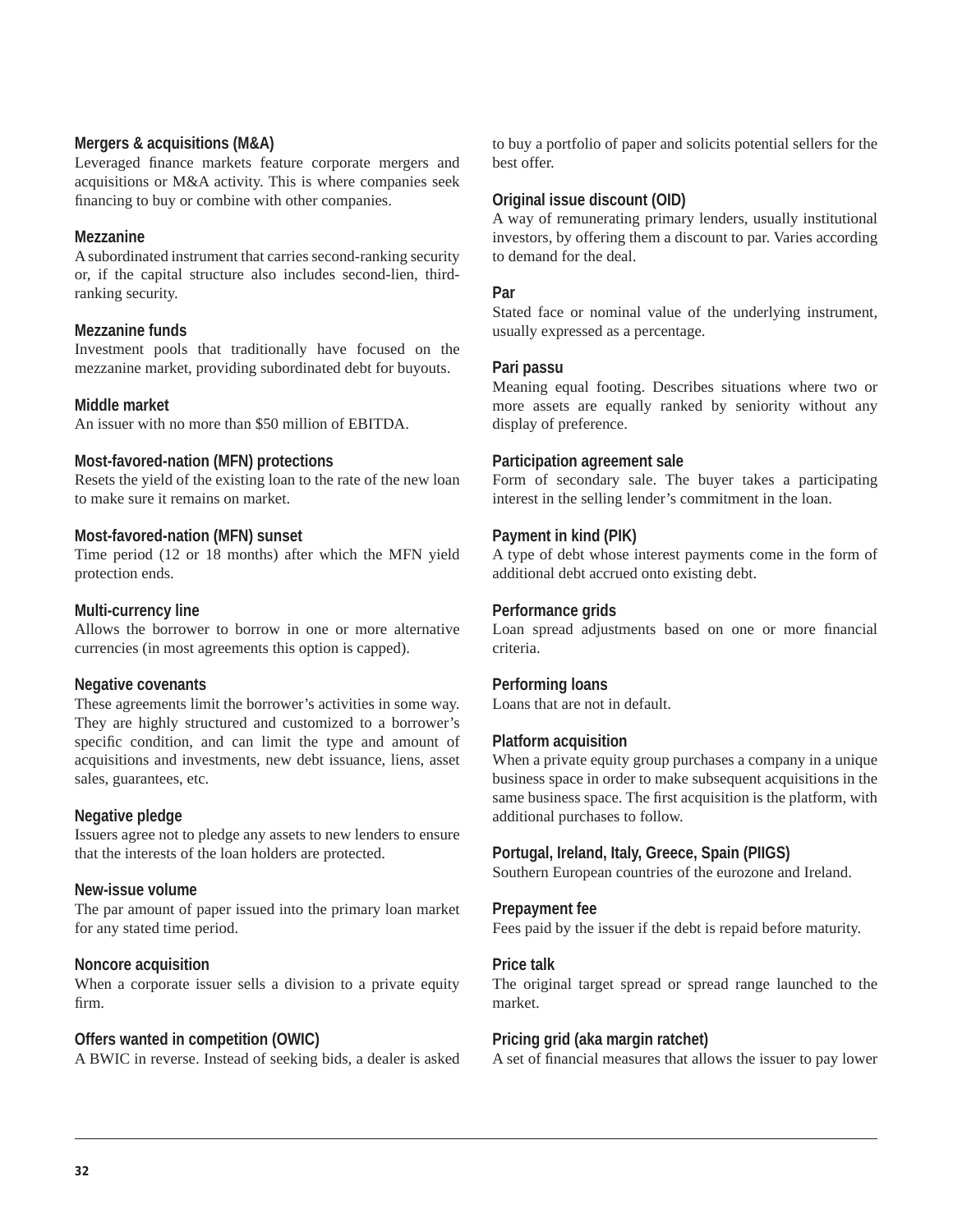interest on the facilities. For example, if the issuer's debt to EBITDA is less than 3x, pricing is LIBOR+275; if such ratio decreases to 2.5x, pricing is LIBOR+250.

#### **Primary assignment**

Form of secondary sale, in which the agent holds the loan on its books for a short period after the loan closes, and then sells it to the investors. Primarily used by offshore accounts (principally CLOs and hedge funds) that are subject to certain tax consequences from buying loans in the primary.

#### **Primary LBO**

A company that is up for sale to private equity sponsors for the first time.

#### **Prime rate**

Refers to a bank's prime lending rate. The rate is reset daily, and borrowings may be repaid at any time without penalty. This is typically an overnight option, because the prime option is more costly to the borrower than LIBOR.

#### **Priming lien**

During the bankruptcy process, DIP lenders may request additional collateral in the form of a priming lien—a lien that is senior or equal to any preexisting lienholder.

#### **Printing a deal/inking a deal**

Clearing a deal at a specific price and spread.

#### **Private equity fi rm/Financial sponsor**

Company that provides financial backing and makes investments in the private equity of companies.

#### **Pro forma fi nancials/Financial models**

Detailed model of the issuer's historical, pro forma, and projected financials including management's high, low, and base case for the issuer.

#### **Pro rata**

Facilities sold to banks (revolving credit, TLA, acquisition facility, CapEx facility). These tranches generally have a gradual amortization until maturity (except for the revolver) and a maturity of six to seven years. They will usually carry a spread of +200 and greater and might have two to four stepdowns based on a pricing grid.

#### **Public to private (P2P)**

A buyout of a publicly listed company by a private equity firm resulting in its delisting from the stock exchange.

## **Ratings-based grids**

Adjustments in loan spread based on rating; typical in investment-grade loans.

#### **RATS (Rate, Amortization, Term, Security)**

Types of changes to an agreement that usually require a full vote of lenders.

#### **Recapitalization**

Changes in the composition of an entity's balance sheet mix between debt and equity either by (1) issuing debt to pay a dividend or repurchase stock, or (2) selling new equity, in some cases to repay debt.

#### **Recovery**

This is the opposite of loss given default—it is the amount a creditor recovers, rather than loses, in a given default.

#### **Refi nancing**

The issuance of a new loan or bond to refinance existing debt.

#### **Relative value**

This can refer to the relative return or spread between (1) various instruments of the same issuer, comparing for instance the loan spread with that of a bond; (2) loans or bonds of issuers that are similarly rated and/or in the same sector, comparing for instance the loan spread of one BB rated healthcare company with that of another; and (3) markets, comparing for instance the spread on offer in the loan market with that of high-yield or corporate bonds. Relative value is a way of uncovering undervalued, or overvalued, assets.

#### **Reorganization plan**

Debtor's plan upon emerging from bankruptcy for returning to normal business and repaying pre-petition creditors.

#### **Repayments**

The total par outstanding amount of loans in the S&P/LSTA Leveraged Loan Index paid down in the specified time period.

#### **Repricing**

An amendment to the change in spread. In a market where spreads on new issues are declining, borrowers already in the market will ask lenders to allow them to reduce the existing spread on their loans.

#### **Required lenders level**

Usually just a simple majority used for approval of nonmaterial amendments and waivers or changes affecting one facility within a deal.

#### **Rich/Cheap**

This is terminology imported from the bond market to the loan market and refers to the investor's—and not the borrower's perspective. If you refer to a loan as rich, it means it is trading at a spread that is low compared with other similarly rated loans in the same sector, so it can be sold for a gain. Conversely,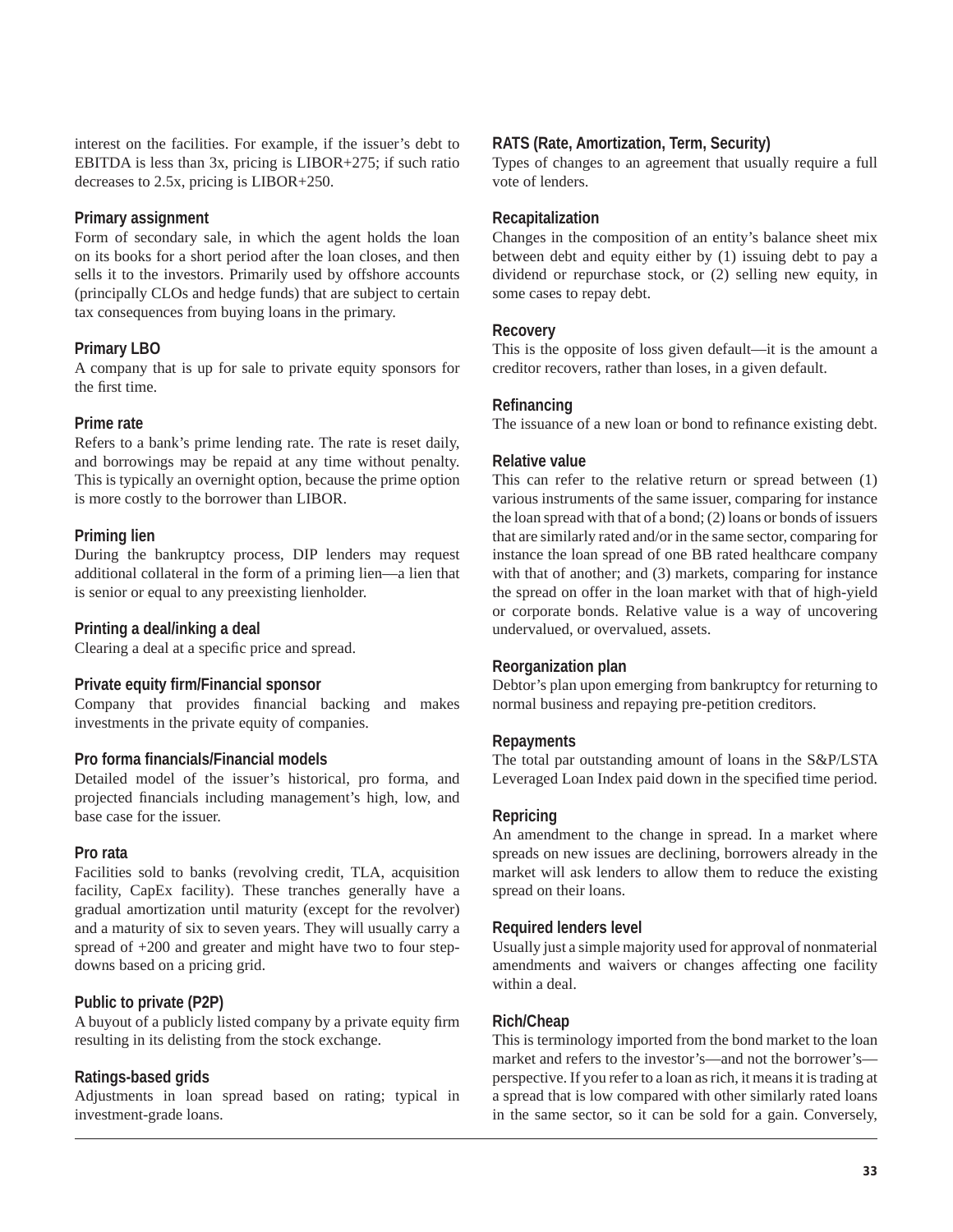referring to something as cheap means that it is trading at a spread that is high compared with its peer group. That is, you can buy it on the cheap.

## **Roll-up DIPs**

Combined pre-petition claims in the DIP facility. In some bankruptcies, DIP providers were given the opportunity to roll up pre-petition claims into junior DIPs that rank ahead of other pre-petition secured lenders.

## **Rollover equity**

Reinvesting funds contributed to the company under previous ownership into a new company under new ownership.

## **Running the books**

Generally the loan arranger is said to be running the books, i.e., preparing documentation, and syndicating and administering the loan.

## **S&P European Leveraged Loan Index (ELLI)**

A market value weighted index based on market weightings, spreads, and interest payments tracking the European loan market.

## **S&P/LSTA Leveraged Loan Index (LLI)**

A market value weighted index based on market weightings, spreads, and interest payments tracking the U.S. loan market. The LLI is run in partnership between S&P Global and the Loan Syndications & Trading Association (LSTA), the U.S. loan market's trade group.

## **Secondary/Tertiary LBO**

A secondary LBO (and tertiary LBO) is a sale from one sponsor to another sponsor.

## **Second-lien debt (SLD)**

Loan that has second-priority interest on security. Subordinated to senior loans (TLA, TLB, TLC, etc.) but senior to mezzanine, high-yield, PIK notes, and equity. They are floating-rateinstrument-like senior loans, priced roughly 200–300 bps higher than senior loans. Second-liens are more expensive to prepay than senior debt since many second-liens have prepayment penalties in the first two years. Their maturity is usually one-half to one year longer than the TLC.

## **Second-lien debt/EBITDA (SLD/EBITDA)**

Ratio of second-lien debt to EBITDA. A ratio commonly used in financial analysis and covenants.

## **Senior secured**

Generally, the highest ranking instrument in priority of payment.

## **Seniority**

Refers to where an instrument ranks in priority of payment. Based on this ranking, an issuer will direct payments with the senior-most creditors paid first and the most junior equityholders last.

## **Shadow default rate**

The number of loans to issuers that, over a 12-month period, are (1) paying default interest, (2) in forbearance agreements (lender agreements to reduce or suspend payment requirements for a specified length of time), or  $(3)$  represented by restructuring advisors (specialists in reorganizing issuer balance sheets), divided by the number of loans at the beginning of that period.

## **Simple majority**

The basic required lenders level used for approval of nonmaterial amendments and waivers or changes affecting one facility within a deal.

## **Single security agreement**

Places second-lien lenders in the same creditor class as the first-lien lenders from the standpoint of a bankruptcy

## **Single-name total rate of return swaps (TRS)**

A way for participants to purchase loans synthetically on margin. A participant buys from a counterparty, usually a dealer, the income stream created by a reference asset.

## **Soft call**

Premium paid by issuer for early redemption.

## **Soft fee premium**

This is paid by issuer for early redemption.

## **Speculative grade**

Speculative grade is a rating of BB+ or lower on an issuer. It is also considered the leveraged range.

## **Sponsor to sponsor (S2S)**

Deals where one private equity firm sells a portfolio property to another.

## **Spread/Margin**

Amount over the base which the loan pays as interest. For example base+350 means that the spread is 350 bps.

## **Spread/Yield to call (STC/YTC)**

The spread/yield to call is the primary spread adjusted for the break price over the stated call term, usually 3 or 4 years. The secondary spread/yield to call is the current spread adjusted for the current secondary market price over the stated call term.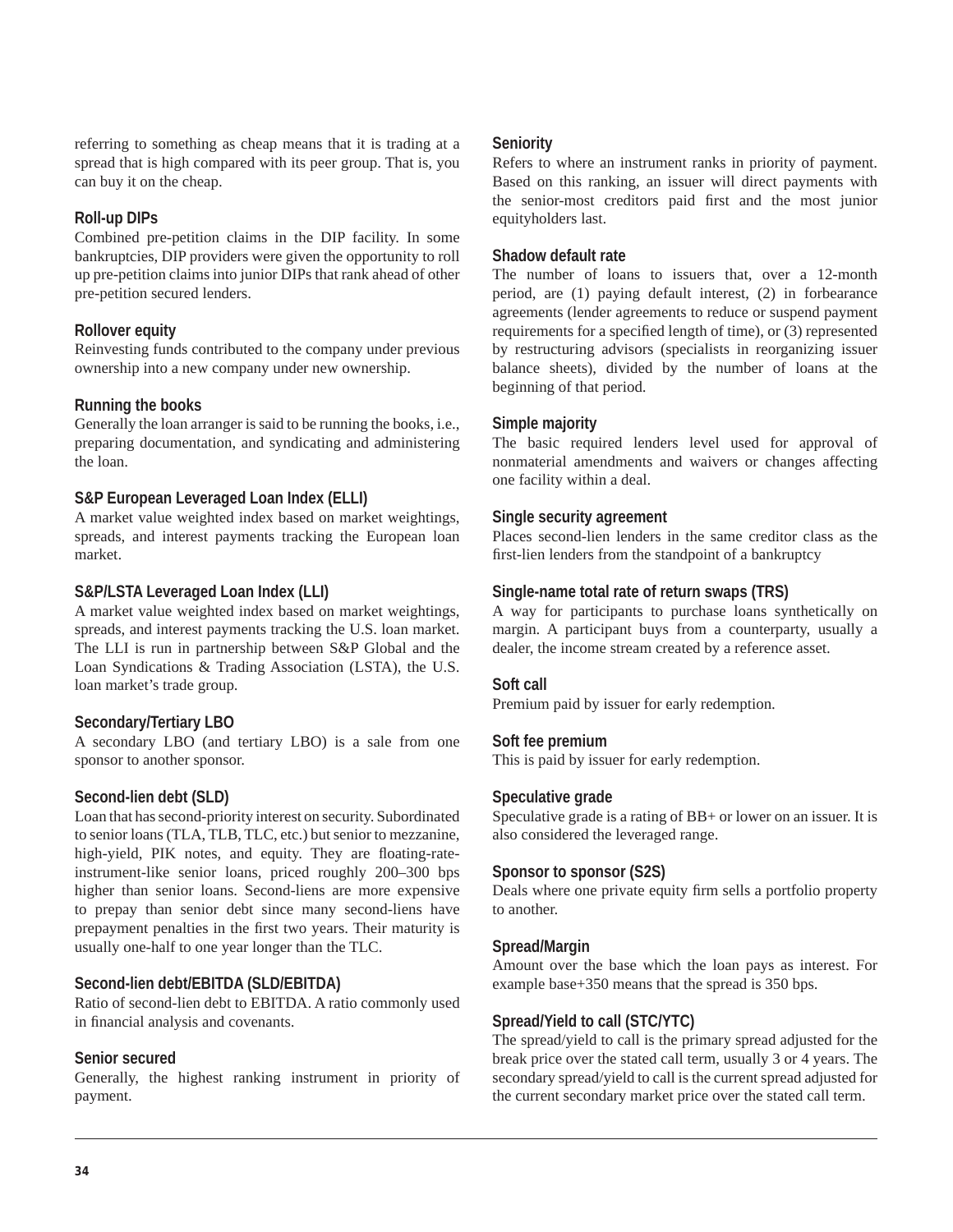## **Spread/Yield to maturity (STM/YTM)**

The spread/yield to maturity is the primary spread adjusted for the break price over the stated term of the facility. The secondary spread/yield to maturity is the current spread adjusted for the current secondary market price over the remaining term of the loan.

## **Springing liens/Collateral release requirements**

Language stating that the borrower must attach or release collateral if the issuer's ratings change. It is primarily attached to borrowers on the cusp of investment grade versus speculative grade.

## **Standstill agreement**

In the case of two discrete security agreements, divided by a standstill agreement, the first- and second-lien lenders are likely to be divided into two creditor classes. Second-lien lenders do not have a voice in the first-lien creditor committees.

## **Staple fi nancing**

A financing agreement stapled onto an acquisition, typically by the M&A advisor. If a private equity firm is working with an investment bank to acquire a property, that bank, or a group of banks, may provide a staple financing to ensure that the firm has the wherewithal to complete the deal. Because the staple financing provides guidelines on both structure and leverage, it typically forms the basis for the eventual financing that is negotiated by the auction winner, and the staple provider will usually serve as one of the arrangers of the financing, along with the lenders that were backing the buyer.

## **Stock repurchase**

When a company uses debt proceeds to buy back stock.

## **Strategic acquisitions**

Acquisitions undertaken by borrowers that are not related to private equity. The borrowers are usually corporations in the same or a related industry segment as the target company.

## **Structural flex**

An arranger's adjustment of the size of tranches during syndication to reflect current liquidity levels. In highly liquid times, an arranger may move debt from the more expensive tranches, such as mezzanine, to cheaper tranches, such as second-lien or first-lien.

## **Structured fi nance**

A complex financial instrument vehicle based upon an underlying pool of assets. For loans, the primary format is the Collateralized Loan Obligation (CLO), which securitizes a pool of loans and includes some amount of leverage.

## **Subpar loan buyback**

Opportunity for issuers with the financial wherewithal and the covenant room to repurchase loans via a tender, or in the open market, at prices below par.

## **Subordinated bondholders**

Debtholders who are ranked below the senior level.

## **Subsidiary guarantees**

Assurances that the assets of subsidiaries are part of the asset pledge, so if an issuer goes into bankruptcy all of its units are on the hook to repay the loan.

## **Supermajority**

Share of lenders, typically 67–80%, required for certain material requests such as changes in amortization in term loan repayments and release of collateral. It is a threshold higher than the simple majority level set for the approval of nonmaterial amendments.

## **Swingline**

A small, overnight borrowing line, typically provided by the agent.

## **Syndicated loan**

A commercial credit provided by a group of lenders. It is structured, arranged, and administered by one or several commercial or investment banks, known as arrangers.

## **Syndication agent**

Bank that handles the syndication of the loan.

## **Tangible net worth covenant**

Requirement that the borrower maintain a minimum level of tangible net worth (net worth less intangible assets, such as goodwill, intellectual assets, excess value paid for acquired companies).

## **Term loan (TLA, TLB, TLC)**

This facility is simply an installment loan, such as a loan one would use to buy a car. The borrower may draw on the loan during a short commitment period and repay it based on either a scheduled series of repayments or a one-time lump-sum payment at maturity (bullet payment). The term loan A (TLA) is a pro rata facility, structured to meet the requirements of bank investors. The institutional term loans are the term loans B, C, and higher (TLB, TLC, etc.), and are structured to meet the needs of institutional investors.

## **Term out**

This option allows the borrower to convert revolving borrowings into a term loan at a given date.